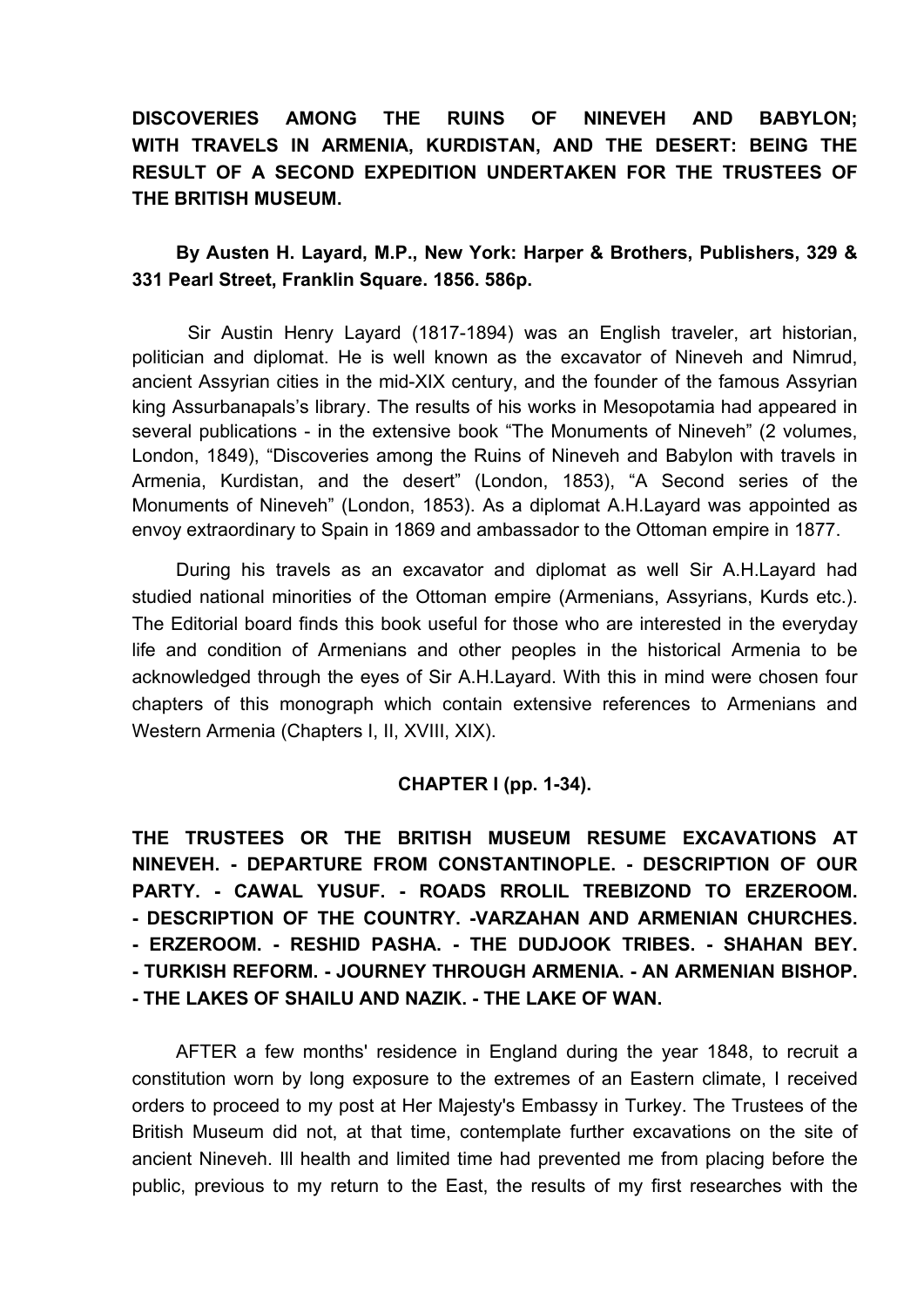illustrations of the monuments and copies of the inscriptions recovered from the ruins of Assyria. They were not published until some time after my departure, and did not consequently receive that careful superintendence and revision necessary to works of this nature. It was at Constantinople that I first learnt the general interest felt in England in the discoveries, and that they had been universally received as fresh illustrations of Scripture and prophecy, as well as of ancient history sacred and profane.

And let me here, at the very outset, gratefully acknowledge that generous spirit of English criticism which overlooks the incapacity and shortcomings of the laborer when his object is worthy of praise, and that object is sought with sincerity and singleness of purpose. The gratitude, which I deeply felt for encouragement rarely equalled, could be best shown by cheerfully consenting, without hesitation, to the request made to me by the Trustees of the British Museum, urged by public opinion, to undertake the superintendence of a second expedition into Assyria. Being asked to furnish a plan of operations, I stated what appeared to me to be the course best calculated to produce interesting and important results, and to enable us to obtain the most accurate information on the ancient history, language, and arts, not only of Assyria, but of its sister kingdom, Babylonia. Perhaps my plan was too vast and general to admit of performance or warrant adoption. I was merely directed to return to the site of Nineveh, and to continue the researches commenced amongst its ruins.

Arrangements were hastily, and of course inadequately, made in England. The assistance of a competent artist was most desirable, to portray with fidelity those monuments which injury and decay had rendered unfit for removal. Mr. F. Cooper was selected by the Trustees of the British Museum to accompany the expedition in this capacity. Mr. Hormuzd Rassam, already well known to many of my readers for the share he had taken in my first discoveries, quitted England with him. They both joined me at Constantinople. Dr. Sandwith, an English physician on a visit to the East, was induced to form one of our party. One Abd-el-Messiab, a Catholic Syrian of Mardin, an active and trustworthy servant during my former residence in Assyria, was fortunately at this time in the capital, and again entered my service: my other attendants were Mohammed Agha, a cawass, and an Armenian named Serkis. The faithful Bairakdar, who had so well served me during my previous journey, had accompanied the English commission for the settlement of the boundaries between Turkey and Persia; with the understanding, however, that he was to meet me at Mosul, in case I should return. Cawal Yusuf, the head of the Preachers of the Yezidis, with four chiefs of the districts in the neighborhood of Diarbakir, who had been for some months in Constantinople, completed my party.

After my departure from Mosul, in 1847, the military conscription, enforced amongst the Mussulman inhabitants of the Pashalic, was extended to the Yezidis, who, with the Christians, had been previously exempted from its operation on the general law sanctioned by the Koran, and hitherto acted upon by most Mohammedan nations, that none but true believers can serve in the armies of the state. On the ground that being of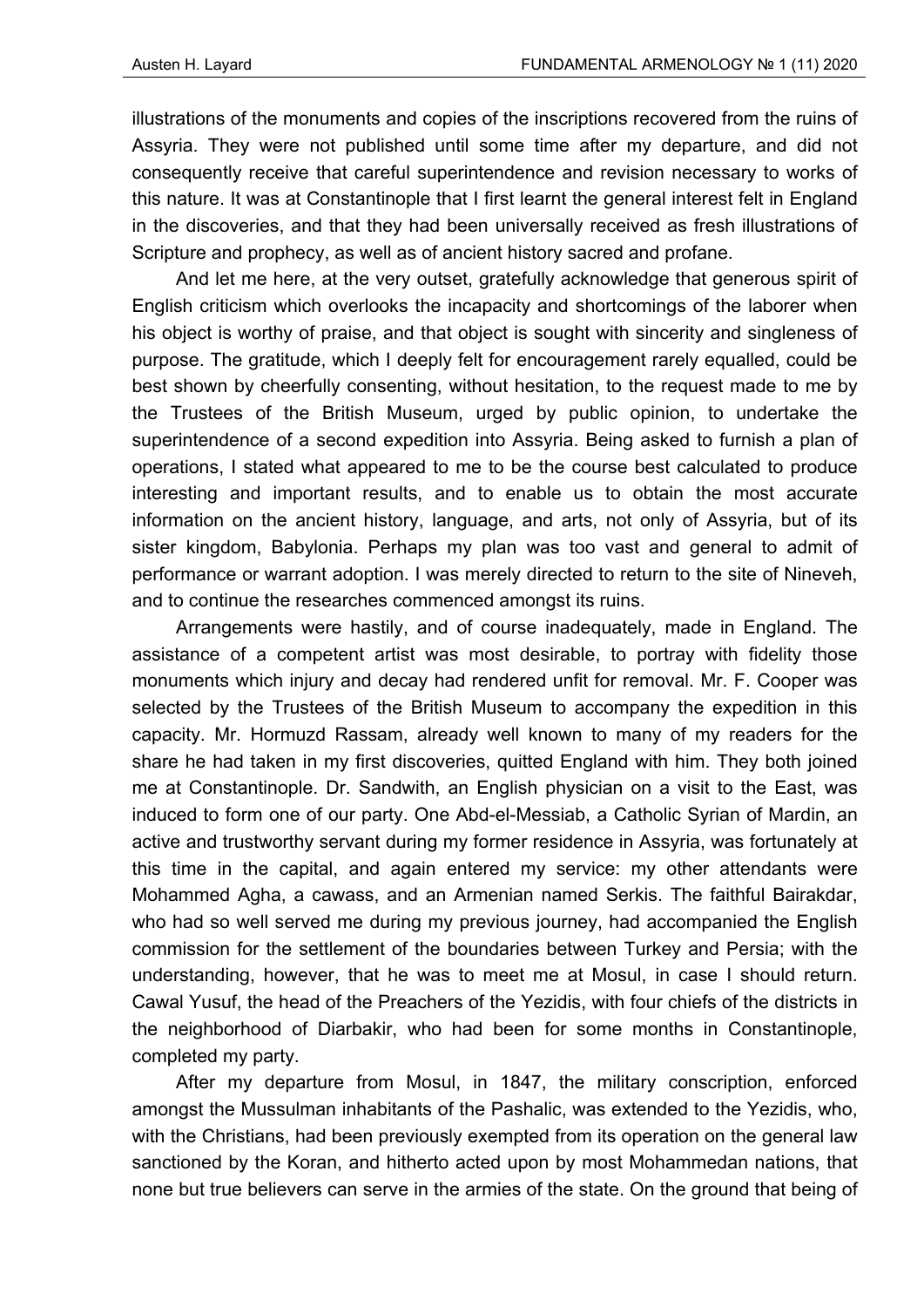no recognised infidel sect, they must necessarily be included, like the Druses and Ansyri of Mount Lebanon, amongst Mussulmans, the Government had recently endeavored to raise recruits for the regular troops amongst the Yezidis. The new regulations had been carried out with great severity, and had given rise to many acts of cruelty and oppression on the part of the local authorities. Besides the feeling common to all Easterns against compulsory service in the army, the Yezidis had other reasons for opposing the orders of the Government. They could not become *nizam*, or disciplined soldiers, without openly violating the rites and observances enjoined by their faith. The bath, to which Turkish soldiers are compelled weekly to resort, is a pollution to them, when taken in common with Mussulmans; the blue color, and certain portions of the Turkish uniform are absolutely prohibited by their law; and they cannot eat several articles of food included in the rations distributed to the troops. The recruiting officers refused to listen to these objections, enforcing their orders with extreme and unnecessary severity. The Yezidis, always ready to suffer for their faith, resisted, and many died under the tortures indicted upon them. They were, moreover, still exposed to the oppression and illegal exactions of the local governors. Their children were still lawful objects of public sale, and, notwithstanding the introduction of the reformed system of government into the provinces, the parents were subject to persecution, and even to death, on account of their religion. In this state of things, Hussein Bey and Sheikh Nasr, the chiefs of the whole community, hearing that I was at Constantinople, determined to send a deputation to lay their grievances before the Sultan, hoping that through my assistance they could obtain access to some of the Ministers of State. Cawal Yusuf and his companions were selected for the mission; and money was raised by subscriptions from the sect to meet the expenses of their journey.

After encountering many difficulties and dangers, they reached the capital and found out my abode. I lost no time in presenting them to Sir Stratford Canning, who, ever ready to exert his powerful influence in the cause of humanity, at once brought their wrongs to the notice of the Porte. Through his kindly intercession a firman, or imperial order, was granted to the Yezidis, which freed them from all illegal impositions, forbade the sale of their children as slaves, secured to them the full enjoyment of their religion, and placed them on the same footing as other sects of the empire. It was further promised that arrangements should be made to release them from such military regulations as rendered their service in the army incompatible with the strict observance of their religious duties. So often can influence, well acquired and well directed, be exercised in the great cause of humanity, without distinction of persons or of creeds! This is but one of the many instances in which Sir Stratford Canning has added to the best renown of the British name.

Cawal Yusuf, having fulfilled his mission, eagerly accepted my proposal to return with me to Mosul. His companions had yet to obtain certain documents from the Porte, and were to remain at Constantinople until their business should be completed. The Cawal still retained the dress of his sect and office. His dark face and regular and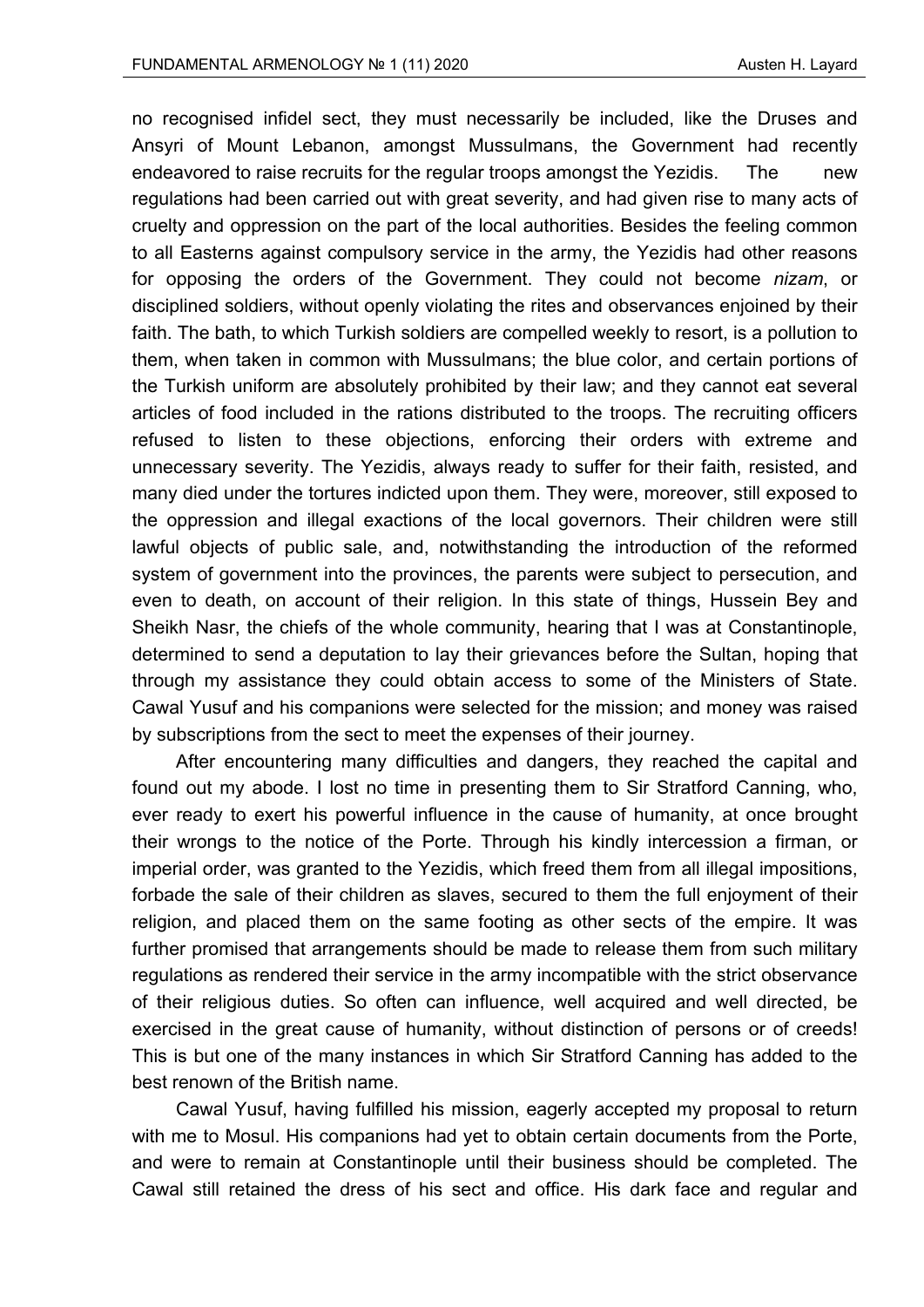expressive features were shaded by a black turban, and a striped aba of coarse texture was thrown loosely over a robe of red silk.

Our arrangements were complete by the 28th of August (1849), and on that day we left the Bosphorus by an English steamer bound for Trebizond. The size of my party and its consequent incumbrances rendering a caravan journey absolutely necessary, I determined to avoid the usual tracks, and to cross eastern Armenia and Kurdistan, both on account of the novelty of part of the country in a geographical point of view, and its political interest as having only recently been brought under the immediate control of the Turkish government.

We disembarked at Trebizond on the 31st, and on the following day commenced our land journey. The country between this port and Erzeroom has been frequently traversed and described. Through it pass the caravan routes connecting Persia with the Black Sea, the great lines of intercourse and commerce between Europe and central Asia. The roads usually frequented are three in number. The summer, or upper, road is the shortest, but is most precipitous, and, crossing very lofty mountains, is closed after the snows commence; it is called *Tchaïrler*, from its fine upland pastures, on which the horses are usually fed when caravans take this route. The middle road has few advantages over the upper, and is rarely followed by merchants, who prefer the lower, although making a considerable detour by Gumish Khaneh, or the Silver Mines. The three unite at the town of Baiburt, midway between the sea and Erzeroom. Although an active and daily increasing trade is carried on by these roads, no mean whatever have until recently been taken to improve them. They consist of mere mountain tracks, deep in mud or dust according to the season of the year. The bridges, built when the erection and repair of public works were imposed upon the local governors, and deemed a sacred duty by the semi-independent hereditary families, who ruled in the provinces as Pashas or Dereh-Beys, have been long permitted to fall into decay, and commerce is frequently stopped for days by the swollen torrent or fordless stream. This has been one of the many evil results of the system of centralisation so vigorously commenced by Sultan Mahmoud, and so steadily carried out during the present reign. The local governors, receiving a fixed salary, and rarely permitted to remain above a few months in one office, take no interest whatever in the prosperity of the districts placed under their care. The funds assigned by the Porte for public works, small and totally inadequate, are squandered away or purloined long before any part can be applied to the objects in view.

Since my visit to Trebizond, a road for carts has been commenced, which is to lead from that port to the Persian frontiers; but it will, probably, like other undertakings of the kind, be abandoned long before completed, or, if ever completed, will be permitted at once to fall to ruin from the want of common repair. And yet the Persian trade is one of the chief sources of revenue of the Turkish empire, and unless conveniences are afforded for its prosecution, will speedily pass into other hands. The southern shores of the Black sea, twelve years ago rarely visited by a foreign vessel, are now coasted by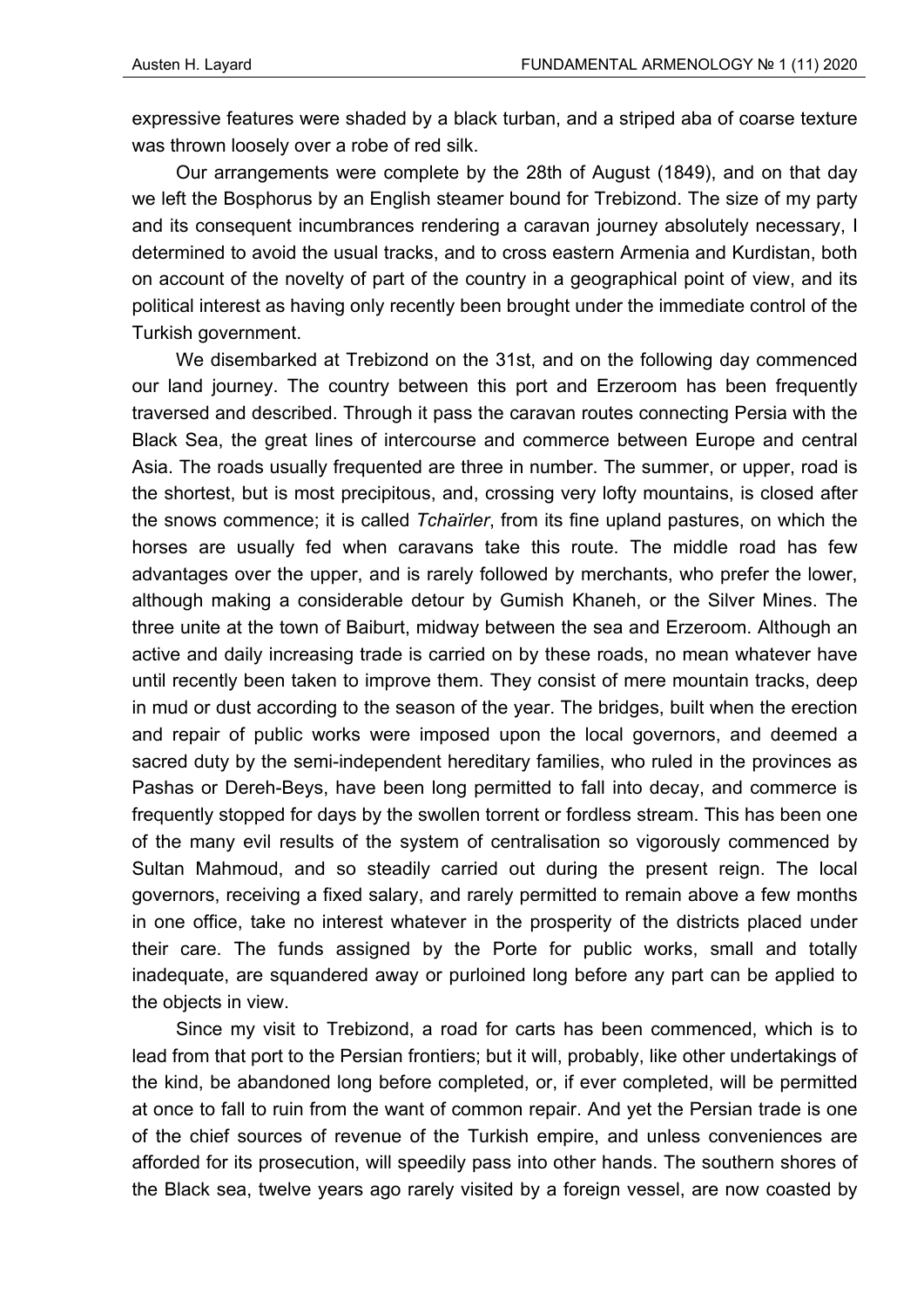steamers belonging to three companies, which touch nearly weekly at the principal ports; and there is commerce and traffic enough for more. The establishment of steam communication between the ports and the capital has given an activity previously unknown to internal trade, and bas brought the inhabitants of distant provinces of the empire into a contact with the capital highly favorable to the extension of civilization and to the enforcement of the legitimate authority of the government. The want of proper harbors is a considerable drawback in the navigation of a sea so unstable and dangerous as the Euxine. Trebizond has a mere roadstead, and from its position is otherwise little calculated for a great commercial port, which, like many other places, it has become, rather from its hereditary claims as the representative of a city once famous, than from any local advantages.

The only harbor on the southern coast is that of Batoun, nor is there any retreat for vessels on the Circassian shores. This place is therefore probably destined to become the emporium of trade, both from its safe and spacious port, and from the facility it affords of internal communication with Persia, Georgia, and Armenia. From it the Turkish government might have been induced to construct the road since commenced at Trebizond, had not a political influence, always hostile to any real improvement in the Ottoman empire, opposed it with that pertinacity which is generally sure to command success.

At the back of Trebizond, as indeed along the whole of this singularly bold and beautiful coast, the mountains rise in lofty peaks, and are wooded with trees of enormous growth and admirable quality, furnishing an unlimited supply of timber for commerce or war. Innumerable streams force their way to the sea through deep and rocky ravines. The more sheltered spots are occupied by villages and hamlets, chiefly inhabited by a hardy and industrious race of Greeks. In spring, the choicest flowers perfume the air, and luxuriant creepers clothe the limbs of gigantic trees. In summer, the richest pastures enamel the uplands, and the inhabitants of the coasts drive their flocks and herds to the higher regions of the hills. The forests, nourished by the exhalations and rains engendered by a large expanse of water, form a belt, from thirty to fifty miles in breadth, along the Black Sea. Beyond, the dense woods cease, as do also the rugged ravine and rocky peak. They are succeeded by still higher mountains, mostly rounded in their forms, some topped with eternal snow, barren of wood and even of vegetation, except during the summer, when they are covered with Alpine flowers and herbs. The villages in the valleys are inhabited by Turks, Lazes (Mussulmans), and Armenians; the soil is fertile, and produces much corn.

Our journey to Erzeroom was performed without incident. A heavy and uninterrupted rain for two days tried the patience and temper of those who for the first time encountered the difficulties and incidents of Eastern travel. The only place of any interest, passed during our ride, was a small Armenian village, the remains of a larger, with the ruins of three early Christian churches, or baptisteries. These remarkable buildings, of which many examples exist, belong to an order of architecture peculiar to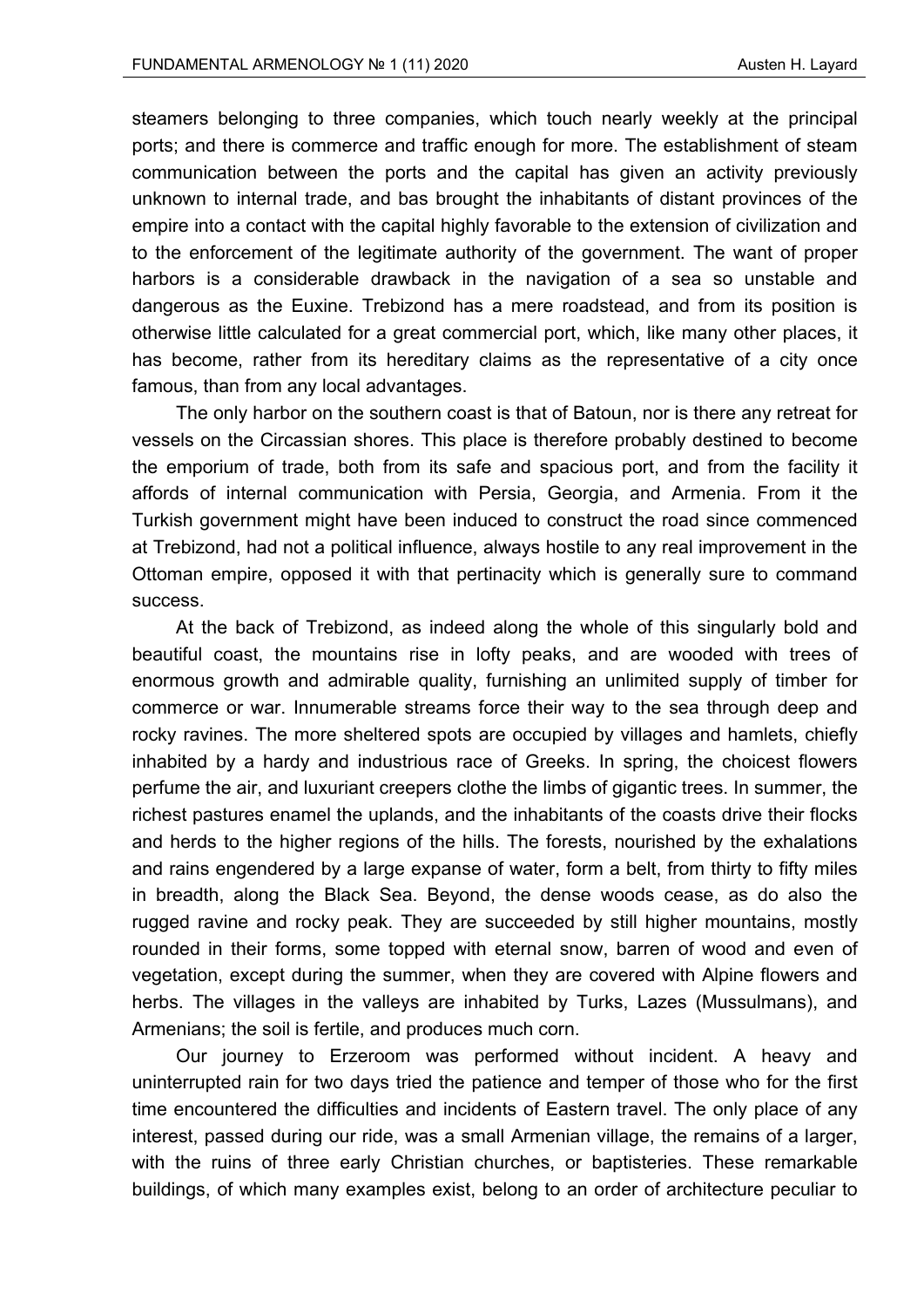the most eastern districts of Asia Minor and to the ruins of ancient Armenian cities $^{\text{\tiny{\textup{1}}}}$ , on the border of Turkey and Persia. The one, of which I have given a sketch, is an octagon, and may have been a baptistery. The interior walls are still covered with the remains of elaborate frescoes representing scripture events and national saints. The colors are vivid, and the forms, though rude, not inelegant or incorrect, resembling those of the frescoes of the Lower Empire still seen in the celebrated Byzantine church at Trebizond, and in the chapels of the convents of Mount Athos. The knotted capitals of the thin tapering columns grouped together, the peculiar arrangement of the stones over the doorway, supporting each other by a zigzag, and the decorations in general, call to mind the European Gothic of the middle ages. These churches date probably before the twelfth century: but there are no inscriptions, or other clue, to fix their precise epoch, and the various styles and modifications of the architecture have not been hitherto sufficiently studied to enable us to determine with accuracy the time to which any peculiar ornaments or forms may belong. Yet there are many interesting questions connected with this Armenian architecture which well deserve elucidation. From it was probably derived much that passed into the Gothic, whilst the Tatar conquerors of Asia Minor adopted it, as will be hereafter seen, for their mausoleums and places of worship. It is peculiarly elegant both in its decorations, its proportions, and the general arrangement of the masses, and might with advantage be studied by the modem architect. Indeed, Asia Minor contains a mine of similar materials unexplored and almost unknown.

The churches of Varzahan, according to the information I received from an aged inhabitant of the village, had been destroyed some fifty years before by the Lazes. The oldest people of the place remembered the time when divine worship was still performed within their walls.

We reached Erzeroom on the 8th, and were most hospitably received by the British consul, Mr. Brant, a gentleman who has long, well, and honorably sustained our influence in this part of Turkey, and who was the first to open an important field for our commerce in Asia Minor. With him I visited the commander-in-chief of the Turkish forces in Anatolia, who had recently returned from a successful expedition against the wild mountain tribes of central Armenia. Reshid Pasha, known as the "*Guzlu*," or "the Wearer of Spectacles," enjoyed the advantages of an European education, and had already distinguished himself in the military career. With a knowledge of the French language he united a taste for European literature, which, during his numerous expeditions into districts unknown to western travellers, had led him to examine their graphical features, and to make inquiries into the manners and religion of their inhabitants. His last exploit had been the subjugation of the tribes inhabiting the Dudjook Mountains to the south-west of Erzeroom, long in open rebellion against the Sultan. The account he gave me of the country and its occupants, much excited a

<sup>&</sup>lt;sup>1</sup> Particularly of Ani. Mons. Texier is, I believe, the only traveller who has attempted to give elaborate plans, elevations, drawings, and restorations of these interesting edifices.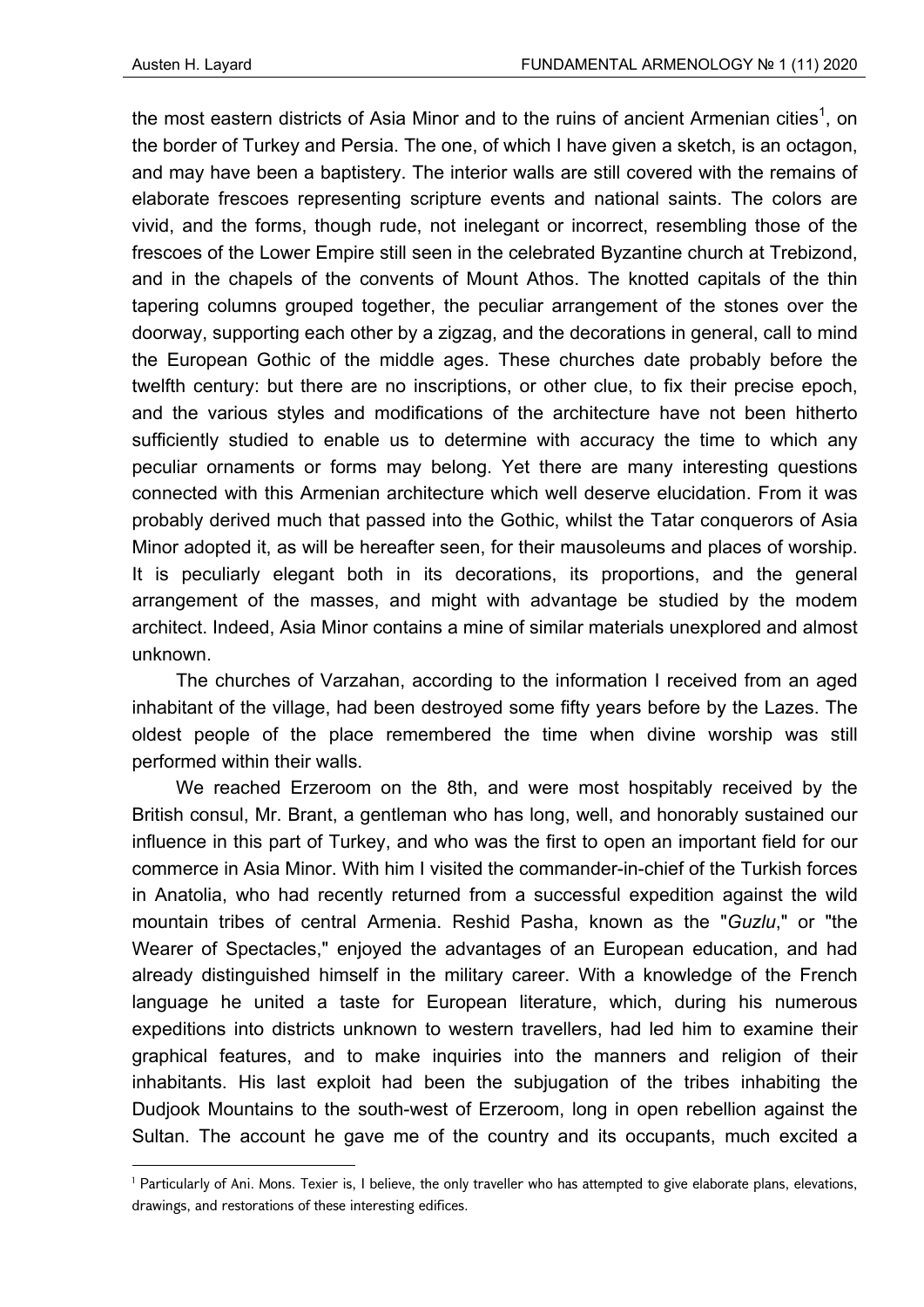curiosity which the limited time at my command did not enable me to gratify. According to the Pasha, the tribes are idolatrous, worshipping venerable oaks, great trees, huge solitary rocks, and other grand features of nature. He was inclined to attribute to them mysterious and abominable rites. This calumny, the resource of ignorance and intolerance, from which even primitive Christianity did not escape, has generally been spread in the East against those whose tenets are unknown or carefully concealed, and who, in Turkey, are included under the general term, indicating their supposed obscene ceremonies, of Cheragh-sonderan, or "Extinguishers of Lights." They have a chief priest, who is, at the same time, a kind of political head of the sect. He had recently been taken prisoner, sent to Constantinople, and from thence exiled to some town on the Danube. They speak a Kurdish dialect, though the various septs into which they are divided have Arabic names, apparently showing a southern origin. Of their history and early migrations, however, the Pasha could learn nothing. The direct road between Trebizond and Mesopotamia once passed through their districts, and the ruins of spacious and well-built khans are still seen at regular intervals on the remains of the old causeway. But from a remote period, the country had been closed against the strongest caravans, and no traveller would venture into the power of tribes notorious for their cruelty and lawlessness. The Pasha spoke of re-opening the road, rebuilding caravanserais, and restoring trade to its ancient channel-good intentions, not wanting amongst Turks of his class, and which, if carried out, might restore a country rich in natural resources to more than its ancient prosperity. The account he gave me is not perhaps to be strictly relied on, but a district hitherto inaccessible may possibly contain the remains of ancient races, monuments of antiquity, and natural productions of sufficient importance to merit the attention of the traveller in Asia Minor.

The city of Erzeroom is rapidly declining in importance, and is almost solely supported by the Persian transit trade. It would be nearly deserted if that traffic were to be thrown into a new channel by the construction of the direct road from Batoun to the Persian frontiers. It contains no buildings of any interest, with the exception of a few ruins of those monuments of early Mussulman domination, the elaborately ornamented portico and minaret faced with glazed tiles of rich yet harmonious coloring, and the conical mausoleum, peculiar to most cities of early date in Asia Minor. The modem Turkish edifices, dignified with the names of palaces and barracks, are meeting the fate of neglected mud. Their crumbling walls can scarcely shelter their inmates in a climate almost unequalled in the habitable globe for the rigor of its winters.

The districts of Armenia and Kurdistan, through which lay our road from Erzeroom to Mosul, are sufficiently unknown and interesting to merit more than a casual mention. The map will show that our route by the lake of Wan, Bitlis, and Jezirah was nearly a direct one. It had been but recently opened to caravans. The haunts of the last of the Kurdish rebels were on the shores of this lake. After the fall of the most powerful of their chiefs, Beder Khan Bey, they had one by one been subdued and carried away into captivity. Only a few months had, however, elapsed since the Beys of Bitlis, who had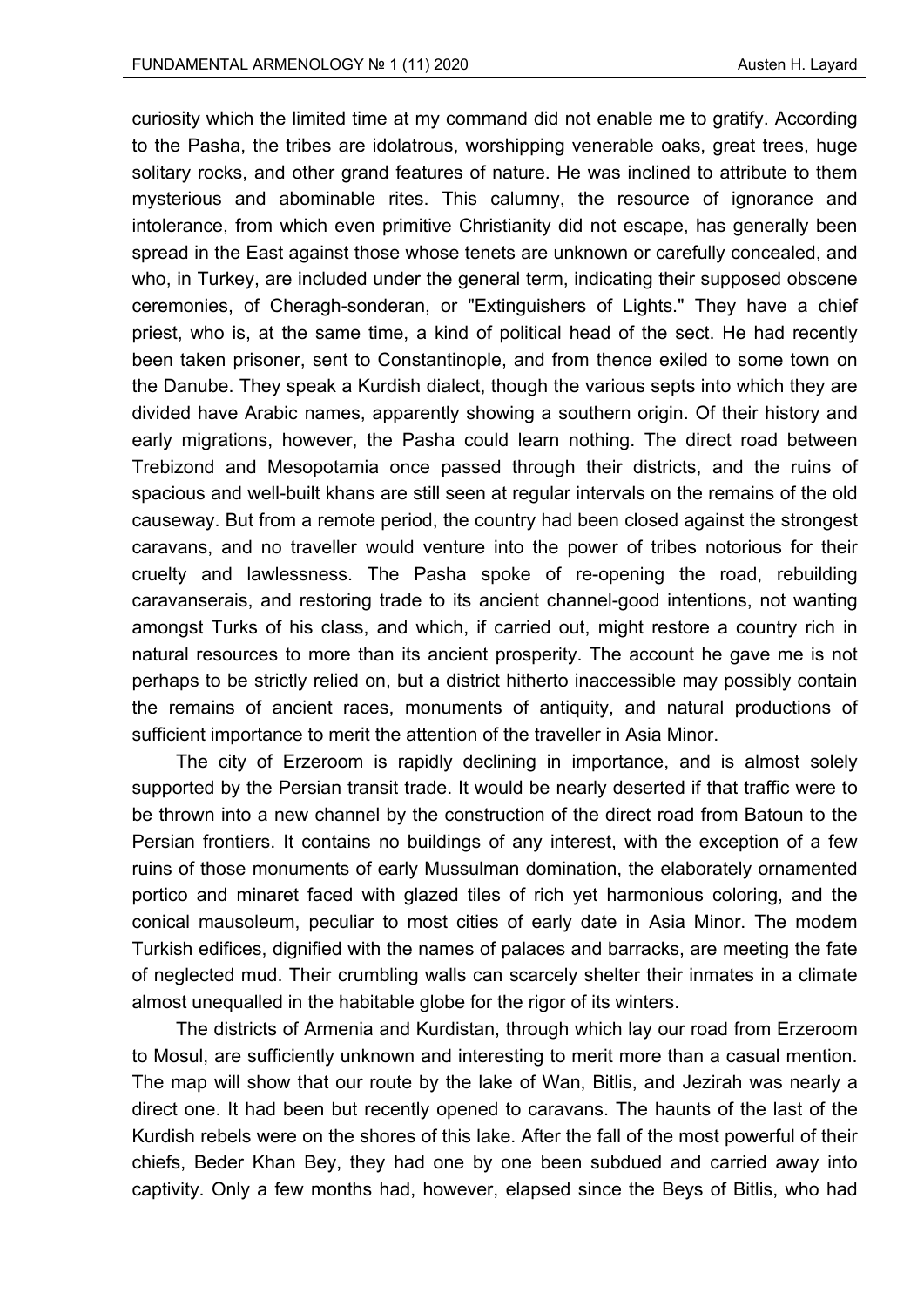longest resisted the Turkish arms, had been captured. With them rebellion was extinguished for the time in Kurdistan.

Our caravan consisted of my own party, with the addition of a muleteer and his two assistants, natives of Bitlis, who furnished me with seventeen horses and mules from Erzeroom to Mosul. The first day's ride, as is customary in the East, where friends accompany the traveller far beyond the city gates, and where the preparations for a journey are so numerous that everything cannot well be remembered, scarcely exceeded nine miles. We rested for the night in the village of Guli, whose owner, one Shahan Bey, had been apprised of my intended visit. He had rendered his newly-built house as comfortable as his means would permit for our accommodation, and, after providing us with an excellent supper, passed the evening with me. Descended from an ancient family of Dereh-Beys he had inherited the hospitality and polished manners of a class now almost extinct, and of which a short account may not be uninteresting.

The Turkish conquerors, after the overthrow of the Greek empire, parcelled out their newly acquired dominions into military fiefs. These tenures varied subsequently in size from the vast possessions of the great families, with their hosts of retainers, such as the Kara Osmans of Magnesia, the Pasvan Oglus, and others, to the small *spahiliks* of Turkey in Europe, whose owners were obliged to perform personal military service when called upon by the state. Between them, of middle rank, were the Dereh-Beys, literally the"Lords of the Valley,'' who resided in their fortified castles, or villages, and scarcely owned more than a nominal allegiance to the Sultan, although generally ready to accompany him in a great national war against the infidels, or in expeditions against too powerful and usurping subjects, Sultan Mahmoud, a man of undoubted genius and of vast views for the consolidation and centralisation of his empire, aimed not only at the extirpation of all those great families, which, either by hereditary right or by local influence, had assumed a kind of independence; but of all the smaller Dereh-Beys and Spahis. This gigantic scheme, which changed the whole system of tenure and local administration, whether political or financial, he nearly carried out, partly by force of arms, and partly by treachery. Sultan Abd-ul-Mejid, freed from the difficulties and embarrassments with which an unfortunate war with Russia and successful rebellions in Albania and Egypt, had surrounded his father, has completed what Mahmoud commenced. Not only have the few remaining Dereh-Beys been destroyed or removed one by one, but even military tenure has been entirely abolished by arbitrary enactments, which have given no compensation to the owners, and have destroyed the only hereditary nobility in the empire. Opinions may differ as to the wisdom of the course pursued, and as to its probable results. Whilst greater personal security has been undoubtedly established throughout the Ottoman dominions, whilst the subjects of the Sultan are, theoretically at least, no longer exposed to the tyranny of local chiefs, but are governed by the more equitable and tolerant laws of the empire; his throne has lost the support of a race bred to military life, undisciplined, it is true, but brave and devoted, always ready to join the holy standard when unfurled against the enemies of the nation and its religion, a race who carried the Turkish arms into the heart of Europe,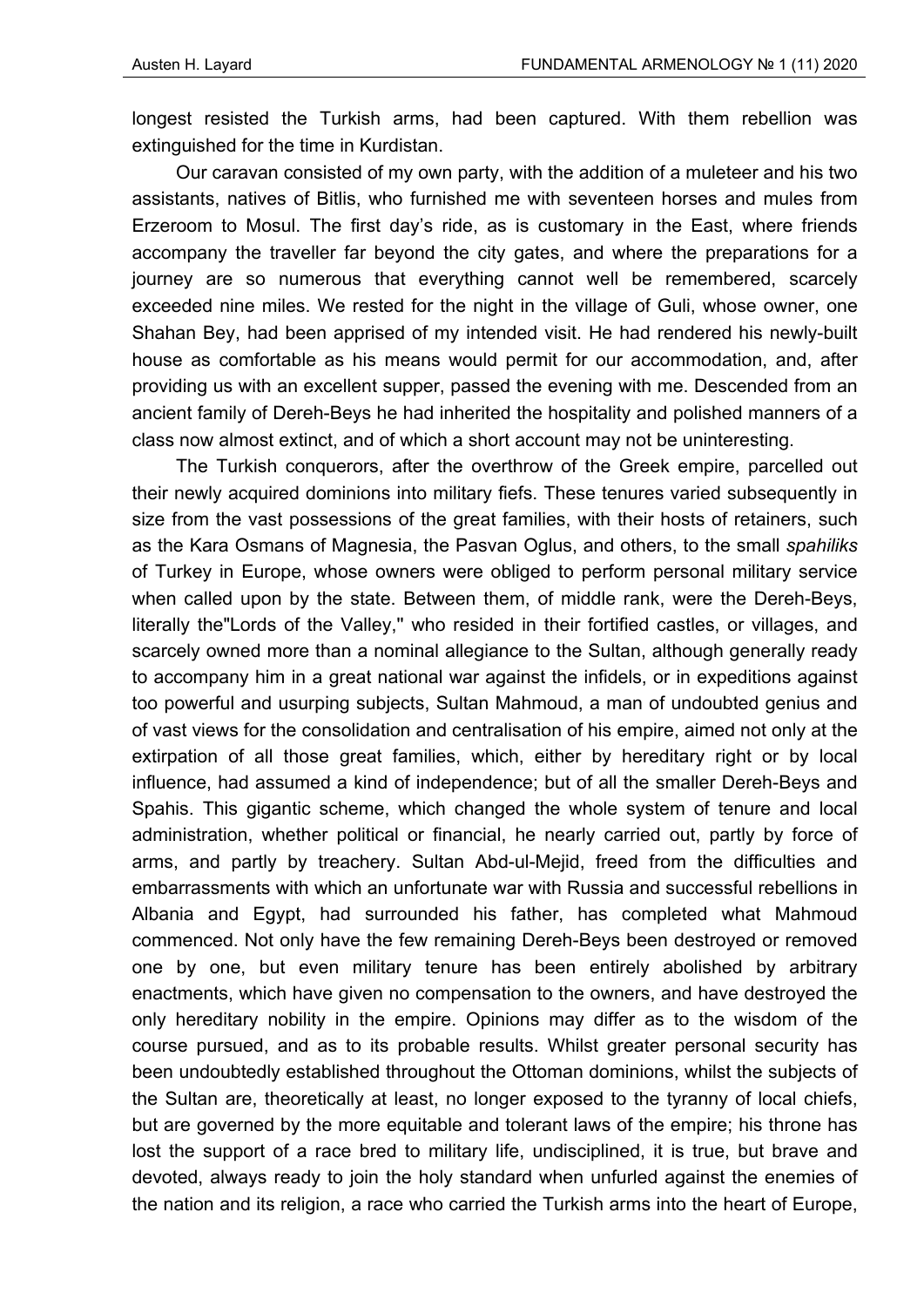and were the terror of Christendom. Whether a regular army, disciplined as far as possible after the fashion of Europe, will supply the place of the old Turkish irregular cavalry and infantry, remains to be seen, and, for reason which it is scarcely necessary to enter into, may fairly be doubted. With the old system the spirit which supported it is fast dying away, and it may be questioned whether, in Mussulman Turkey, discipline can ever compensate for its loss. The country has certainly not yet recovered from the change. During the former state of things, with all the acts of tyranny and oppression which absolute power engendered, there was more happiness amongst the people, and more prosperity in the land. The hereditary chiefs looked upon their Christian subjects as so much property to be improved and protected, like the soil itself. They were a source of revenue; consequently heavy taxes which impeded labor, and drove the laborer from the land, were from interest rarely imposed upon them. The Government left the enforcement of order to the local chiefs; all the tribute received from them was so much dear gain to the treasury, because no collectors were needed to raise it, nor troops to enforce its payment. The revenues of the empire were equal to great wars, and there was neither public debt nor embarrassment. Now that the system of centralisation has been fully carried out, the revenues are more than absorbed in the measures necessary to collect them, and the officers of government, having no interest whatever in the districts over which they are placed, neglect all that may tend to the prosperity and well-being of their inhabitants. It may be objected in extenuation that it is scarcely fair to judge of the working of a system so suddenly introduced, and that Turkey is merely in a transition state; the principle it has adopted, whatever its abuse, being fundamentally correct. One thing is certain, that Turkey must, sooner or later, have gone through this change.

It is customary to regard these old Turkish lords as inexorable tyrants - robber chiefs who lived on the plunder of travellers and of their subjects. That there were many who answered to this description cannot be denied; but they were, I believe, exceptions. Amongst them were some rich in virtues and high and noble feeling. It has been frequently my lot to find a representative of this nearly extinct class in some remote and almost unknown spot in Asia Minor or Albania. I have been received with affectionate warmth at the end of a day's journey by a venerable Bey or Agha in his spacious mansion, now fast crumbling to ruin, but still bright with the remains of rich, yet tasteful, oriental decoration; his long beard, white as snow, falling low on his breast; his manyfolded turban shadowing his benevolent yet manly countenance, and his limbs enveloped in the noble garments rejected by the new generation; his hall open to all comers, the guest neither asked from whence he came or whither he was going, dipping his hands with him in the same dish; his servants, standing with reverence before him, rather his children than his servants; his revenues spent in raising fountains<sup>2</sup> on the

 $^{\rm 2}$  The most unobservant and hasty traveller in Turkey would soon become acquainted with this fact, could he read the modest and pious inscription, caned in relief on a small marble tablet of the purest white, adorning almost every halfruined fountain at which he stops to refresh himself by the wayside.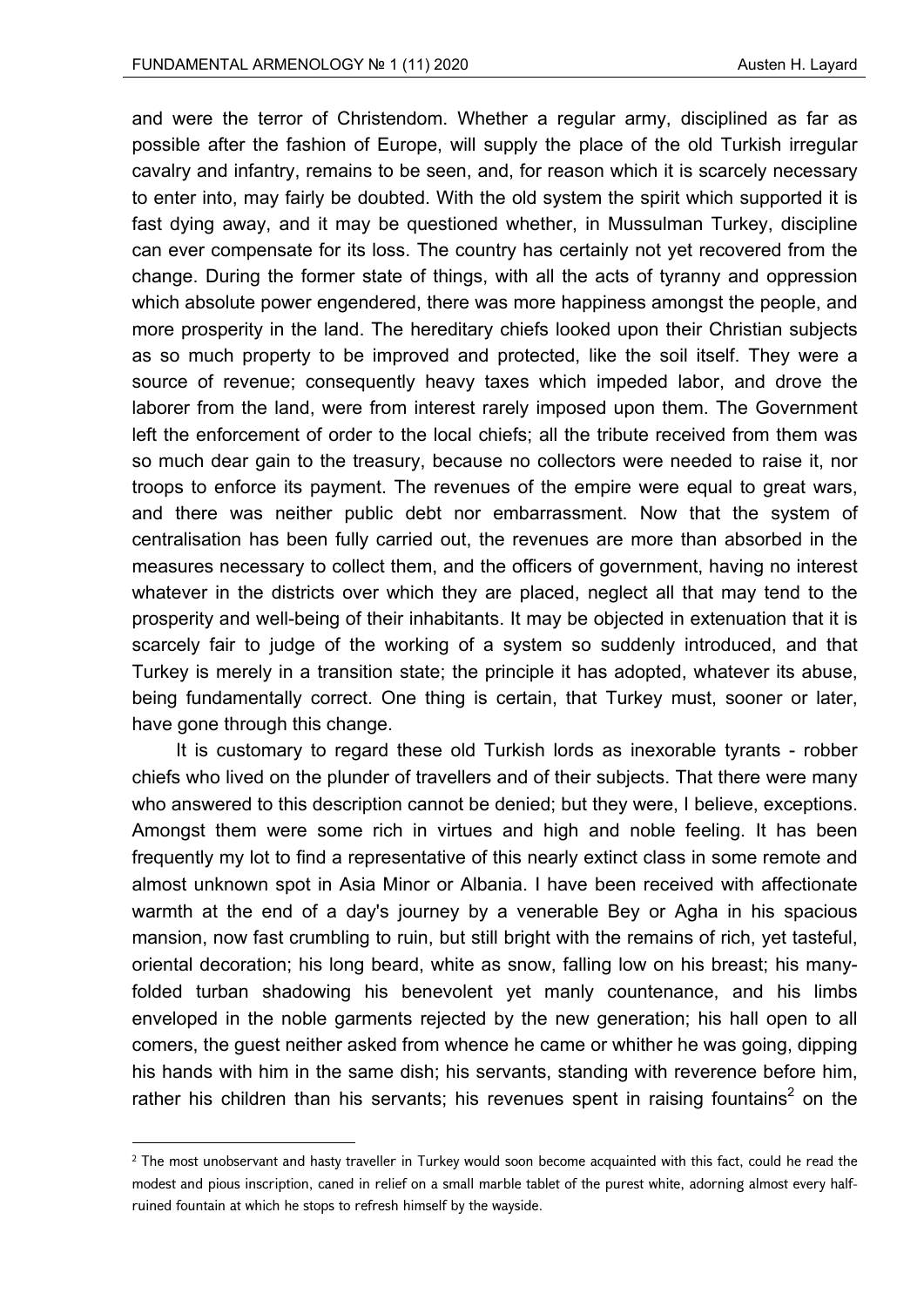wayside for the weary traveller, or in building caravanserais on the dreary plain; not only professing but practising all the duties and virtues enjoined by the Koran, which are Christian duties and virtues too; in his manners, his appearance, his hospitality, and his faithfulness a perfect model for a Christian gentleman. The race is fast passing away, and I feel grateful in being able to testify, with a few others, to its existence once, against prejudice, intolerance, and so called reform.

But to return to our host at Guli. Shahan Bey, although not an old man, was a very favorable specimen of the class I have described. He was truly, in the noble and expressive phraseology of the East, an "Ojiak Zadeh," "a child of the hearth," a gentleman born. His family had originally migrated from Daghistan, and his father, a pasha, had distinguished himself in the wars with Russia. He entertained me with animated accounts of feuds between his ancestors and the neighbouring chiefs, when without their armed retainers neither could venture beyond their immediate territories, contrasting, with good sense and a fair knowledge of his subject, the former with the actual state of the country. On the following morning, when I bade him adieu, he would not allow me to reward either himself or his servants, for hospitality extended to so large a company. He rode with me for some distance on my route, with his greyhounds and followers, and then returned to his village.

From Guli we crossed a high range of mountains, running nearly east and west, by a pass called Ali-Baba, or Ala-Baba, enjoying from the summit an extensive view of the plain of Pasvin, once one of the most thickly-peopled and best cultivated districts in Armenia. The Christian inhabitants were partly induced by promises of land and protection, and partly compelled by force, to accompany the Russian army into Georgia after the end of the last war with Turkey. By similar means that part of the Pashalic of Erzeroom adjoining the Russian territories was almost stripped of its most industrious Armenian population. To the south of us role the snowcapped mountains of the Bin Ghiul, or the "Thousand Lakes," in which the Araxes and several confluents of the Euphrates have their source. We descended from the pass into undulating and barren downs. The villages, thinly scattered over the low hills, were deserted by their inhabitants, who, at this season of the year, pitch their tents and seek pasture for their flocks in the uplands. We encamped for the night near one of these villages, called Gundi-Miran, or, in Turkish, Bey-Kiui, which has the same meaning, "the village of the chief." A man who remained to watch the crops of corn and barley went to the tents, and brought us such provisions as we required. The inhabitants of this district are Kurds, and are still divided into tribes. The owners of Gundi-Miran, and the surrounding villages are the Ziraklu (the armour-wearers), who came originally from the neighbourhood of Diarbekir. Within a few months of our visit they were in open rebellion against the government, and the country had been closed against travellers and caravans.

Next day we continued our journey amongst undulating hills, abounding in flocks of the great and lesser bustard. Innumerable sheep-walk branched from the beaten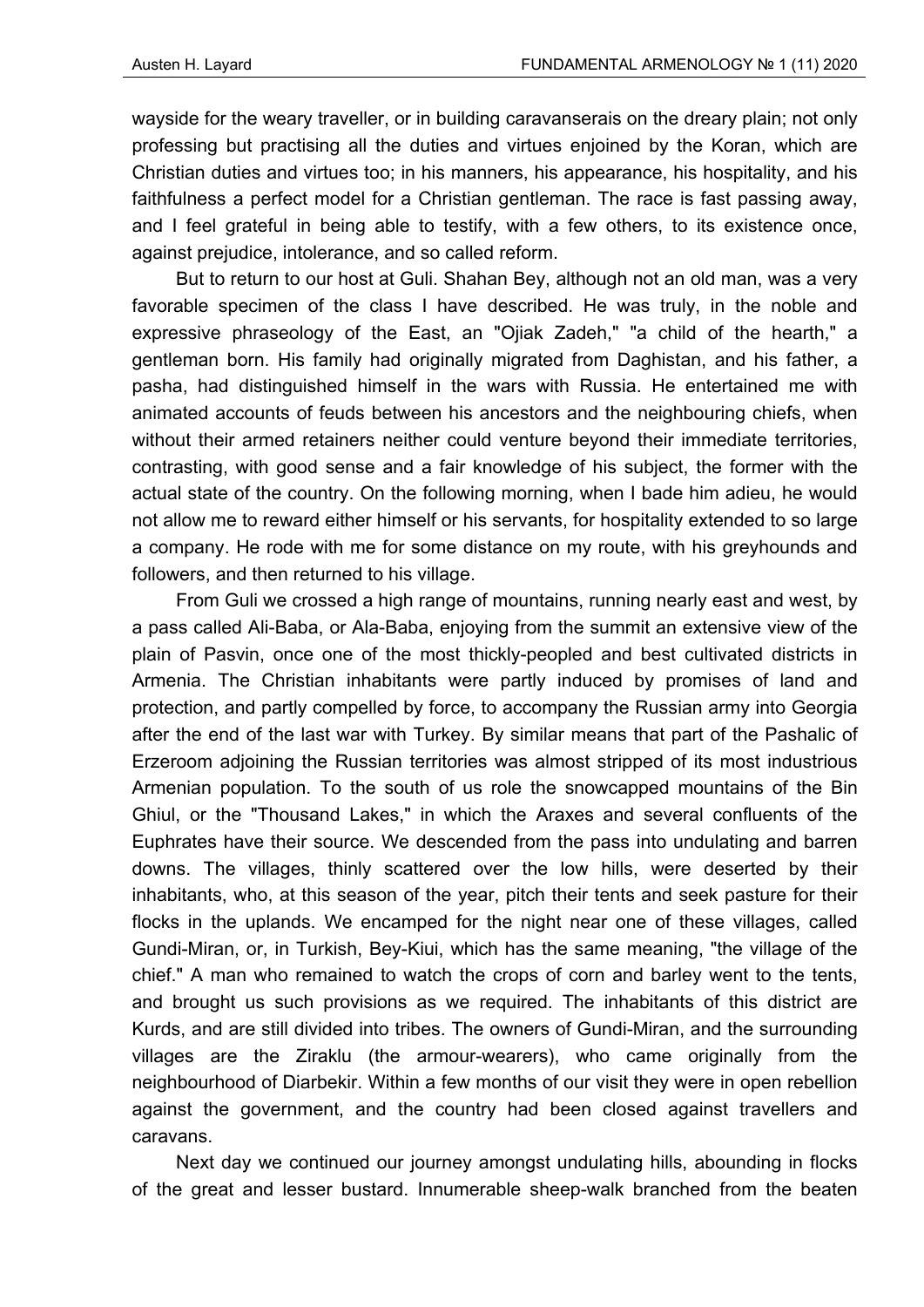path, a sign that villages were near; but, like those we had passed the day before, they had been deserted for the *yilaks*, or summer pastures. These villages are still such as they were when Xenophon traversed Armenia. "Their houses," says he, "were under ground; the mouth resembling that of a well, but spacious below: there was an entrance dug for the cattle, but the inhabitants descended by ladders. In these houses were goats, sheep, cows, and fowls with their young."<sup>3</sup> The low hovels, mere holes in the hillside, and the common refuge of man, poultry, and cattle, cannot be seen from any distance, and they are purposely built away from the road to escape the unwelcome visits of travelling government officers and marching troops. It is not uncommon for a traveller to receive the first intimation of his approach to a village by finding his horse's fore feet down a chimney, and himself taking his place unexpectedly in the family circle through the roof. Numerous small streams wind among the valleys, marking by meandering lines of perpetual green their course to the Arras, or Araxes. We crossed that river about midday by a ford not more than three feet deep, but the bed of the stream is wide, and after rains, and during the spring, is completely filled by an impassable torrent. On its southern bank we found a caravan reposing, the horses and mules feeding in the long grass, the travellers sleeping in the shade of their piled up bales of goods. Amongst the merchants we recognised several natives of Mosul who trade with Erzeroom, changing dates and coarse Mosul fabrics for a fine linen made at Riza, - a small place on the Black Sea, near Trebizond, - and much worn by the wealthy and by women.

During the afternoon we crossed the western spur of the Tiektab Mountains, a high and bold range with three well defined peaks, which had been visible from the summit of the Ala Baba pass. From the crest we had the first view of Subhan, or Sipan, Dagh,<sup>4</sup> a magnificent conical peak, covered with eternal snow, and rising abruptly from the plain to the north of Lake Wan. It is a conspicuous and beautiful object from every part of the surrounding country. We descended into the wide and fertile plain of Hinnis. The town was just visible in the distance, but we left it to the right, and halted for the night in the large Armenian village of Kosli, after a ride of more than nine hours. I was

<sup>3</sup> Anabasis, lib. IV. c. 5.

<sup>4</sup> Sipan is a Kurdish corruption of Subhan, i.e. Praise. The mountain is so called because a tradition asserts that whilst Noah was carried to and fro by the waters of the deluge, the ark struck against its peak, and the patriarch, alarmed by the shock, exclaimed "Subhanu-llah," "Praise be to God!" It has also been conjectured that the name is derived from "Surp," an Armenian word meaning "holy." It has only been ascended once as far as I am aware, by Europeans. Mr. Brant, the Bri1ish consul of Erzeroom, accompanied by Lieut. Glascott and Dr. Dickson, reached the summit on the 1st of September, 1838, after experiencing considerable fatigue and inconvenience from some peculiarity in the atmosphere (not, it would appear, the result of any very considerable elevation). They found within the cone a small lake, apparently filling the hollow of a crater; and scoria and lava, met with in abundance during the ascent, indicated the existence, at some remote period, of a volcano. Unfortunately, the barometers with which the party were provided, were out of order, and Mr. Brant has only been able to estimate the height of the mountain by approximation, at 10,000 feet, which I believe to be under the mark. (See Mr.Brant's highly interesting memoir in the tenth volume of the Journal of the Royal Geographical Society, p. 49.)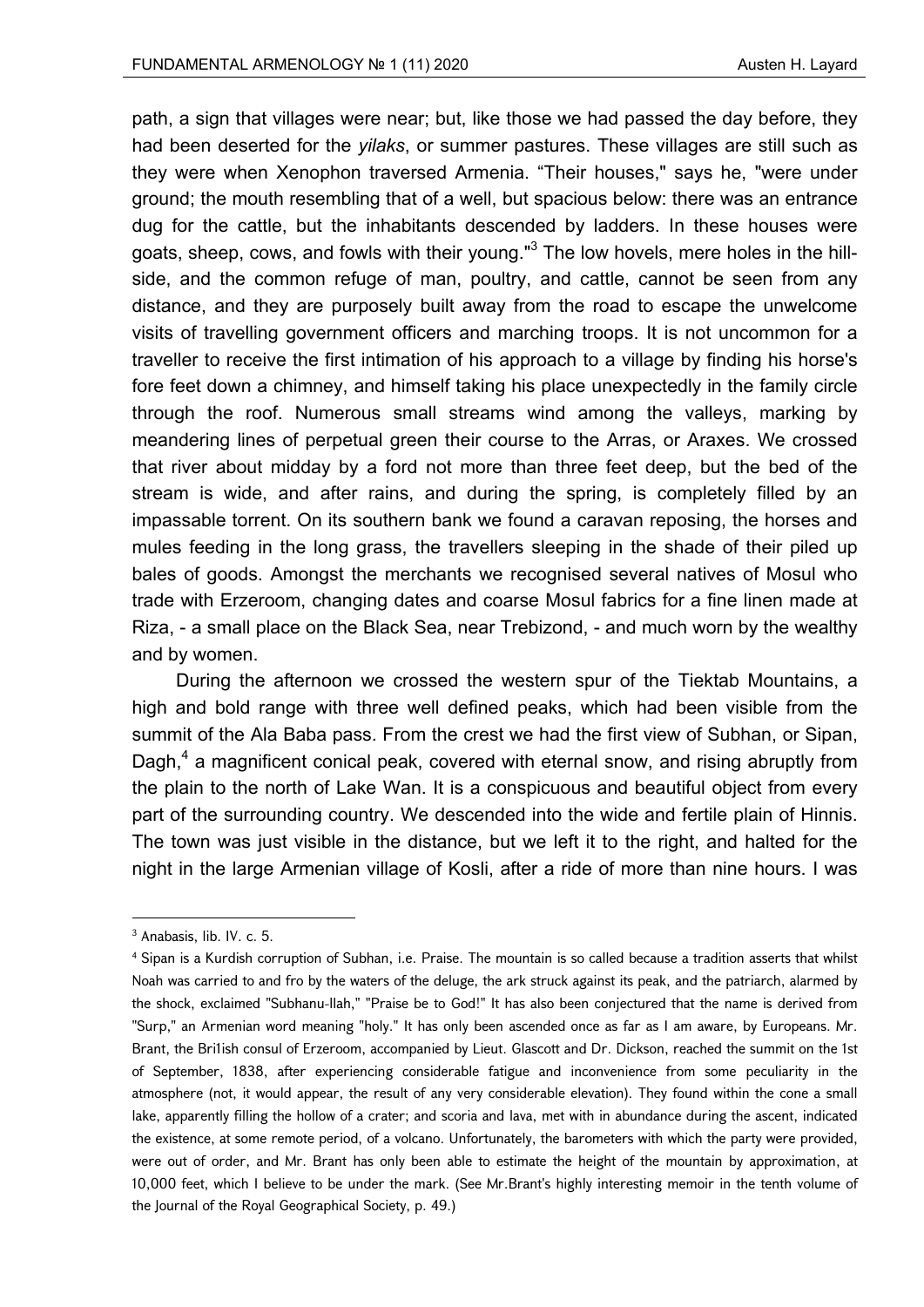received at the guest-house<sup>5</sup> with great hospitality by one Misrab Agha, a Turk, to whom the village formerly belonged as Spahilik or military tenure, and who, deprived of his hereditary rights, had now farmed its revenues. He hurried with a long stick among the low houses, and heaps of dried dung, piled up in every open space for winter fuel, collecting fowls, curds, bread, and barley, abusing at the same time the *tanzimat*, which compelled such exalted travellers as ourselves, he said, "to pay for the provisions we condescended to accept." The inhabitants were not, however, backward in furnishing us with all we wanted, and the flourish of Misrab Agha's stick was only the remains of an old habit. I invited him to supper with me, an invitation he gladly accepted, having himself contributed a tender lamb roasted whole toward our entertainment.

The inhabitants of Kosli could scarcely be distinguished either by their dress or by their general appearance from the Kurds. They seemed prosperous and were on the best terms with the Mussulman farmer of their tithes. This village, with others in the district, had been nearly deserted after the Russian war, the inhabitants migrating into Georgia. Several families had recently returned, but having finished their harvest, were desirous of recrossing the frontier, probably a maneuver to avoid the payment of certain dues and taxes. Of this Misrab Agha was fully aware. "The ill-mannered fellows," exclaimed he, "having filled their bellies with good things, and taken away the fat of the land, want to go back to the Muscovites; but they deceive themselves, they must now sit where they are.'' The emigrants did not indeed speak very favourably of the condition of those who had settled in Russia. Many wish to return to their old villages in Turkey, where they can enjoy far greater liberty and independence. This was subsequently confirmed to me by others who had come back to their native settlements. The Russian government, however, by a strict military surveillance along the Georgian frontiers, prevents as far as possible this desertion.

Kosli stands at the foot of the hills forming the southern boundary of the plain of Hinnis, through which flows a branch of the Murad Su, or Lower Euphrates. We forded this river near the ruins of a bridge at Kara Kupri. The plain is generally well cultivated, the principal produce being corn and hemp. The villages, which are thickly scattered over it, have the appearance of extreme wretchedness, and, with their low houses and heaps of dried manure piled upon the roofs and in the open spaces around, look more like gigantic dunghills than human habitations. The Kurds and Armenian Christians, both hardy and industrious races, are pretty equally divided in numbers, and live sociably in the same filth and misery. The extreme severity of the winter - the snow lying deep on the ground for some months - prevents the cultivation of fruit trees, and the

<sup>5</sup> Almost every village in Turkey, not on a high road, and not provided with a caravanserai or khan, contains a house reserved exclusively for the entertainment of guests, in which travellers are not only lodged, but fed, gratuitously. It is maintained by the joint contribution of the villagers, or sometimes by the charitable bequests of individuals, and is under the care either of the chief of the village, or of a person expressly named for the purpose, and called the Oda-Bashi, the chief of the guestroom. Since the introduction of the *tanzimat* (reformed system), this custom is rapidly falling into disuse in most parts of Turkey frequented by European travellers.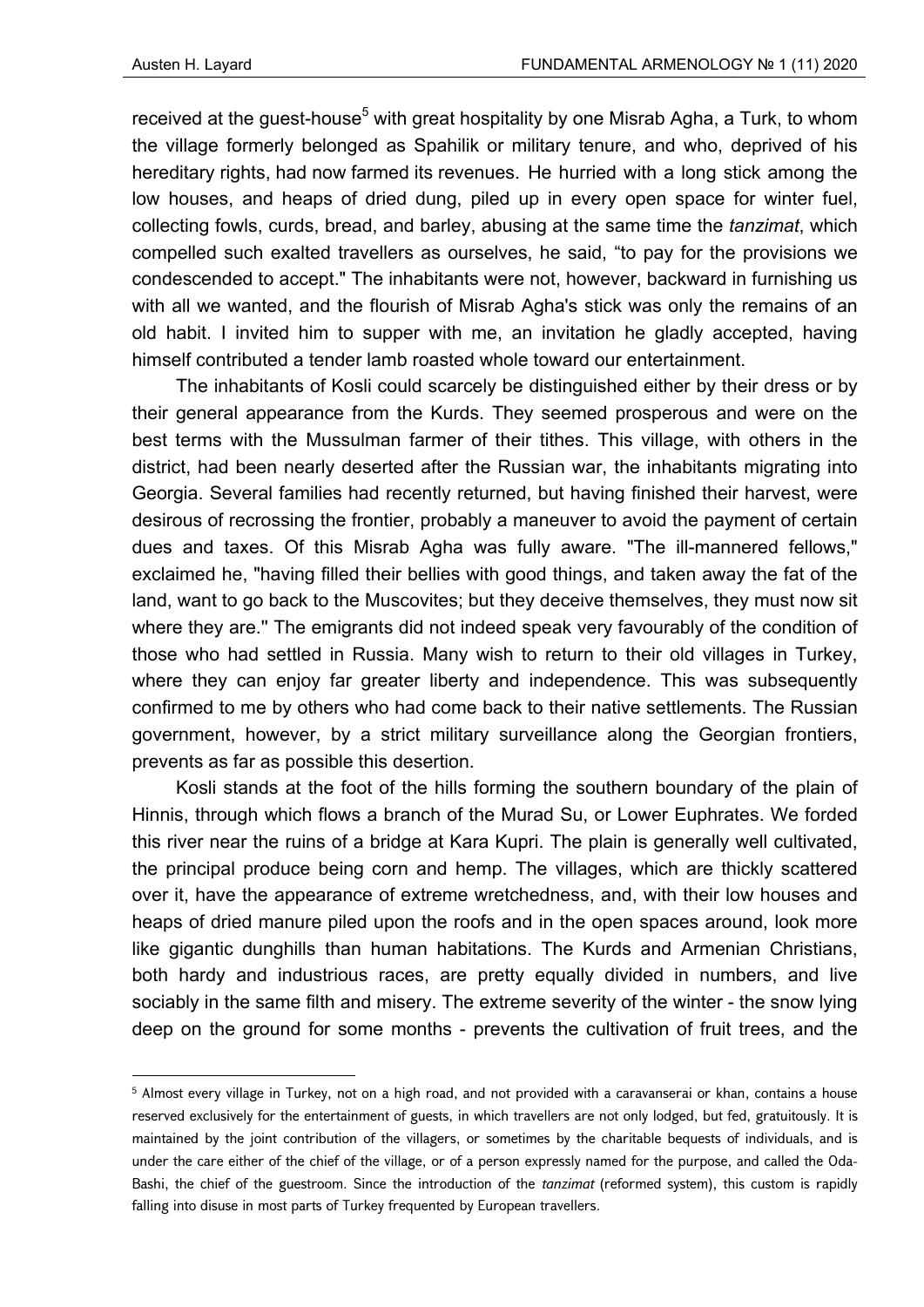complete absence of wood gives the country a desolate aspect. Bustards, cranes, and waterfowl of various kinds abound.

We left the plain of Hinnis by a pass through the mountain range of Zernak. In the valleys we found clusters of black tents belonging to the nomad Kurds, and the hill-sides were covered with their flocks. The summit of a high peak overhanging the road is occupied by the ruins of a castle formerly held by Kurdish chiefs, who levied black-mail on travellers, and carried their depredations into the plains. On reaching the top of the pass we had an uninterrupted view of the Subhan Dagh. From the village of Karagol, where we halted for the night, it rose abruptly before us. This magnificent peak, with the rugged mountains of Kurdistan, the river Euphrates winding through the plain, the peasants driving the oxen over the corn on the threshing-floor, and the groups of Kurdish horsemen with their long spears and flowing garments, formed one of those scenes of Eastern travel which leave an indelible impression on the imagination, and bring back in after years indescribable feelings of pleasure and repose.

The threshing-floor, which added so much to the beauty and interest of the picture at Karagol, had been seen in all the villages we had passed during our day's journey. The abundant harvest had been gathered in, and the corn was now to be threshed and stored for the winter. The process adopted is simple, and nearly such as it was in patriarchal times. The children either drive horses round and round over the heaps, or standing upon a sledge stuck full of sharp flints on the under part, are drawn by oxen over the scattered sheaves. Such were "the threshing-sledges armed with teeth" mentioned by Isaiah. In no instance are the animals muzzled - "thou shalt not muzzle the ox when he treadeth out the corn;" but they linger to pick up a scanty mouthful as they are urged on by the boys and young girls, to whom the duties of the threshing-floor are chiefly assigned. The grain is winnowed by the men and women, who throw the corn and straw together into the air with a wooden shovel, leaving the wind to carry away the chaff whilst the seed falls to the ground. The wheat is then raked into heaps and left on the threshing-floor until the tithe-gatherer has taken his portion. The straw is stored for the winter, as provender for the cattle.<sup>6</sup>

 $6$  These processes of threshing and winnowing appear to have been used from the earliest time in Asia. Isaiah alludes to it when addressing the Jews (XXVIII. 27, 28. See Translation by the Rev. John Jones):-

<sup>&</sup>quot;The dill is not threshed with *the threshing sledge*,

Nor is the wheel of the wain made to roll over the cummin.

<sup>………………………………………………</sup> 

Bread corn is threshed:

But not for ever will he continue thus to thresh it;

Though he driveth along the wheels of his wain,

*And his horses*, he will not bruise it to dust."

<sup>&</sup>quot;The oxen and the young asses, that till the ground

Shall eat clean provender,

Which hath been winnowed *with the shovel* and with the fan." (xxx. 24.)

<sup>&</sup>quot;Behold, I have made thee a new sharp threshing wain (sledge) *armed with pointed teeth*." (XLI. 15.)

<sup>&</sup>quot;Thou shalt winnow them, and the wind shall carry them away." (XII. L6.)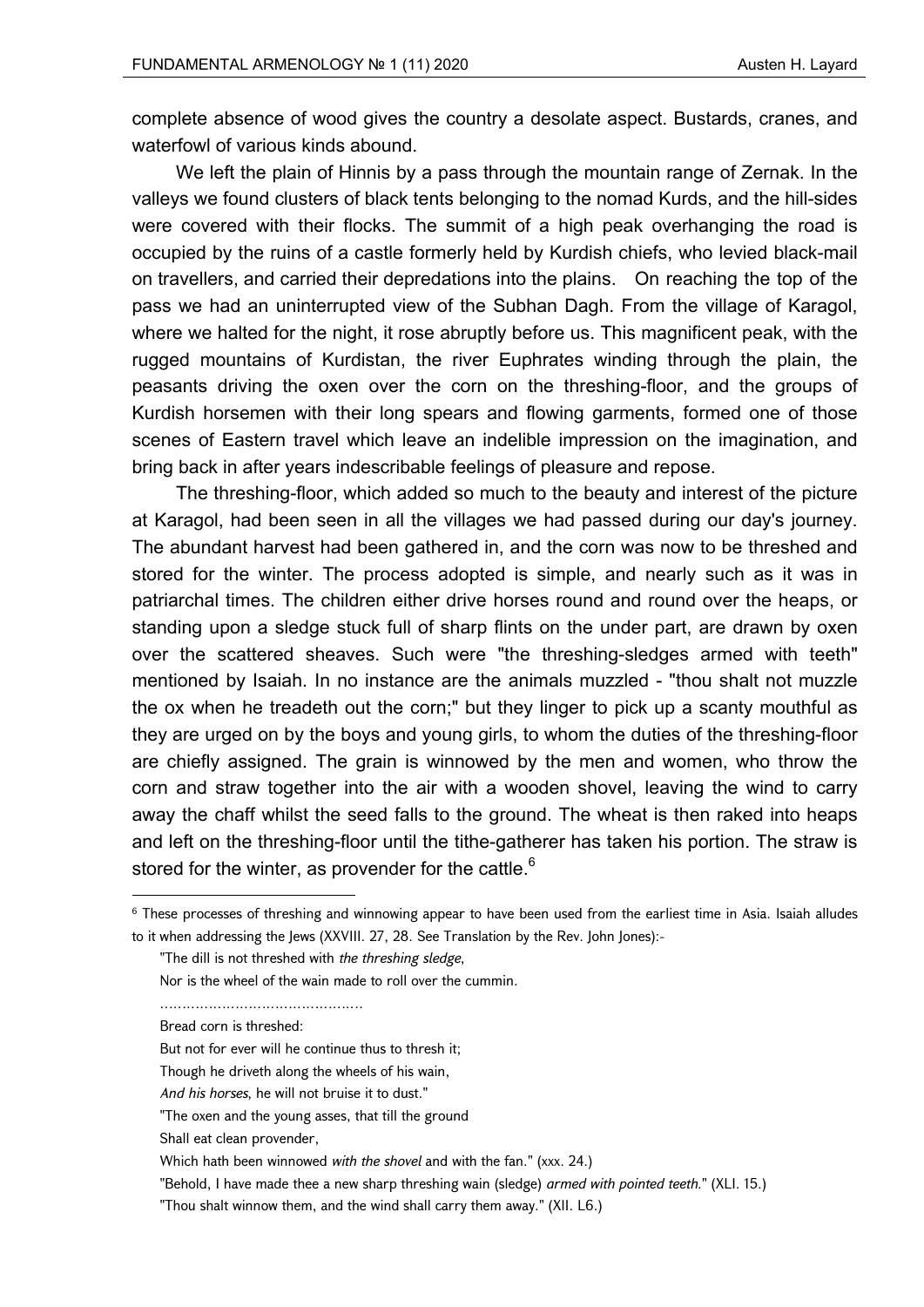The Kurdish inhabitants of this plain are chiefly of the tribe of Mamanli, once very powerful, and mustering nearly 2000 horsemen for war, according to the information I received from one of their petty chiefs who lodged with us for the night in the guesthouse of Karagol. After the Russian war, part of the tribe was included in the ceded territory. Their chief resides at Malaskert.

We crossed the principal branch of the Euphrates soon after leaving Karagol. Although the river is fordable at this time of the year, during the spring it is nearly a mile in breadth, overflowing its banks, and converting the entire plain into one great marsh.

 We had now to pick our way through a swamp, scaring, as we advanced, myriads of wild-fowl. I have rarely seen game in such abundance and such variety in one spot; the water swarmed with geese, duck, and teal, the marshy ground with herons and snipe, and the stubble with bustards and cranes. After the rains the lower road is impassable, and caravans are obliged to make a considerable circuit along the foot of the hills.

We were not sorry to escape the fever-breeding swamp and mud of the plain, and to enter a line of low hills, separating us from the lake of Gula Shailu. I stopped for a few minutes at an Armenian monastery, situated on a small platform overlooking the plain. The bishop was at his breakfast, his fare frugal and episcopal enough, consisting of nothing more than boiled beans and sour milk. He insisted that I should partake of his repast, and I did so, in a small room scarcely large enough to admit the round tray containing the dishes, into which I dipped my hand with him and his chaplain. I found him profoundly ignorant, like the rest of his class, grumbling about taxes, and abusing the Turkish government. All I could learn of the church was that it contained the body of a much venerated saint, who had lived about the time of St. Gregory the Illuminator, and that it was the resort of the afflicted and diseased who trusted to their faith, rather than to medicine, for relief. The whole establishment belongs to the large Armenian village of Kop, which could be faintly distinguished in the plain below. The Kurds had plundered the convent of its books and its finery, but the church remained pretty well as it had been some fifteen centuries ago.

After a pleasant ride of five hours we reached a deep clear lake, embedded in the mountains, two or three pelicans, "swan and shadow double," and myriads of waterfowl, lazily floating on its blue waters. Piron, the village where we halted for the night, stands at the further end of the Gula Shailu, and is inhabited by Kurds of the tribe of Hasananlu, and by Armenians, all living in good fellowship amidst the dirt and wretchedness of their eternal dungheaps. Ophthalmia had made sad havoc amongst them, and the doctor was soon surrounded by a crowd of the blind and diseased clamoring for relief. The villagers said that a Persian, professing to be a Hakim, had passed through the place some time before, and had offered to cure all bad eyes on payment of a certain sum in advance. These terms being agreed to, he gave his patients a powder which left the sore eyes as they were, and destroyed the good ones. He then went his way: "And with the money in his pocket too," added a ferocious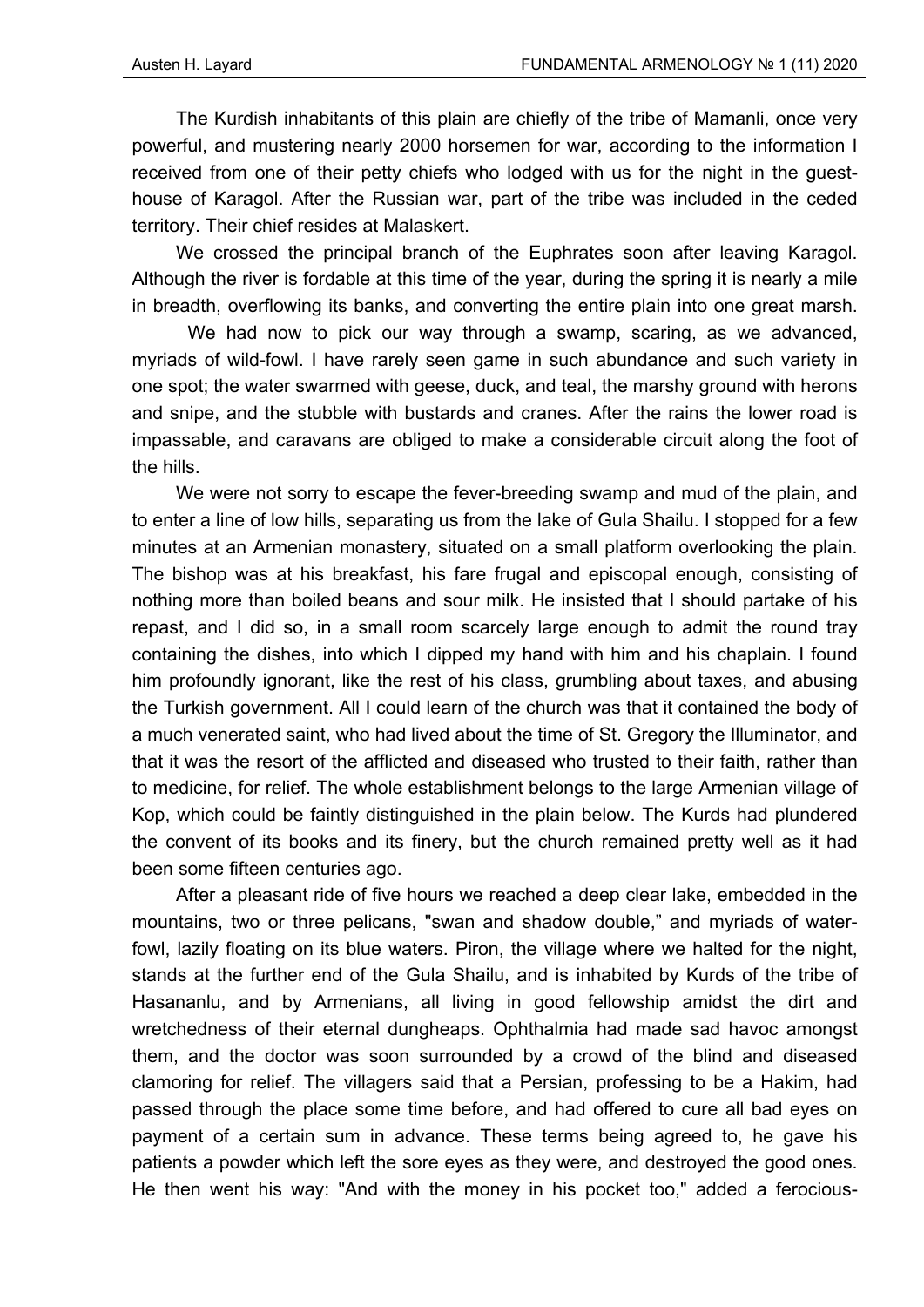looking Kurd, whose appearance certainly threw considerable doubt on the assertion; "but what can one do in these days of accursed Tanzimat (reform)?"

The district we had now entered formerly belonged to Sheriff Bey, the rebellious chief of Moush, but, since his capture last year, had been made *miri*, or government property. Although all the Mohammedan inhabitants of this part of Kurdistan are Kurds, those alone are called so who live in tents; those who reside in villages are known simply as" Mussulman."

The lake of Shailu is separated from the larger lake of Nazik, by a range of low hills about six miles in breadth. We reached the small village of Khers, built on its western extremity, in about two hours and a half, and found the chief, surrounded by the principal inhabitants, seated on a raised platform near a well-built stone house. He assured me, stroking a beard of spotless white to confirm his words, that he was above ninety years of age, and had never seen an European before the day of my visit. Half blind, he peered at me through his bleer eyes until he had fully satisfied his curiosity; then spoke contemptuously of the Franks, and abused the Tanzimat, which he declared had destroyed all Mussulman spirit, had turned true believers into infidels, and had brought his own tribe to ruin, meaning, of course, that they could no longer prey upon their neighbours. His son, more of a courtier, and probably thinking that something might be gained by praising the present state of things, spoke less unfavorably of reform, though, I doubt not, entertaining equal aversion to it in his heart. The old gentleman, notwithstanding his rough exterior, was hospitable after his fashion, and would not suffer us to depart until we had eaten of every delicacy the village could afford.

Our path lay along the banks of the lake. The people of Khers declare that the Nazik Gul only contains fish during the spring of the year, and then but of the one kind caught in the lake of Wan. I was unable to account for this fact, repeated by the peasants whom we met on our road, until reaching the eastern end of the lake I found that a communication existed between it and that of Wan, by a deep ravine, through which the waters, swollen during the rains and by the melting of the snows in spring, discharge themselves near Akhlat.<sup>7</sup> At this season there was only water enough in the ravine to show the difference of level. In spring the fish seek the creeks and fresh-water streams to spawn, and at that time alone are captured by the inhabitants of the shores of the lake of Wan. During the rest of the year, they leave the shallows and are secure from the nets of the fishermen. $^8$  The only fish known is of the size and appearance of a herring. It is caught during the season in such abundance that it forms, when dried and salted, provision for the rest of the year, and a considerable article of exportation. I was

<sup>7</sup> The Shailu lake has, I was informed, a similar communication with the Murad Su. Both lakes are wrongly placed in the Prussian and other maps, and their outlets unnoticed.

<sup>&</sup>lt;sup>8</sup> Yakuti, in his geographical work, the "Moajem el Buldan," mentions this disappearance of the fish, which are only to be seen, he says, during three months of the year. He adds, however, frogs and shellfish.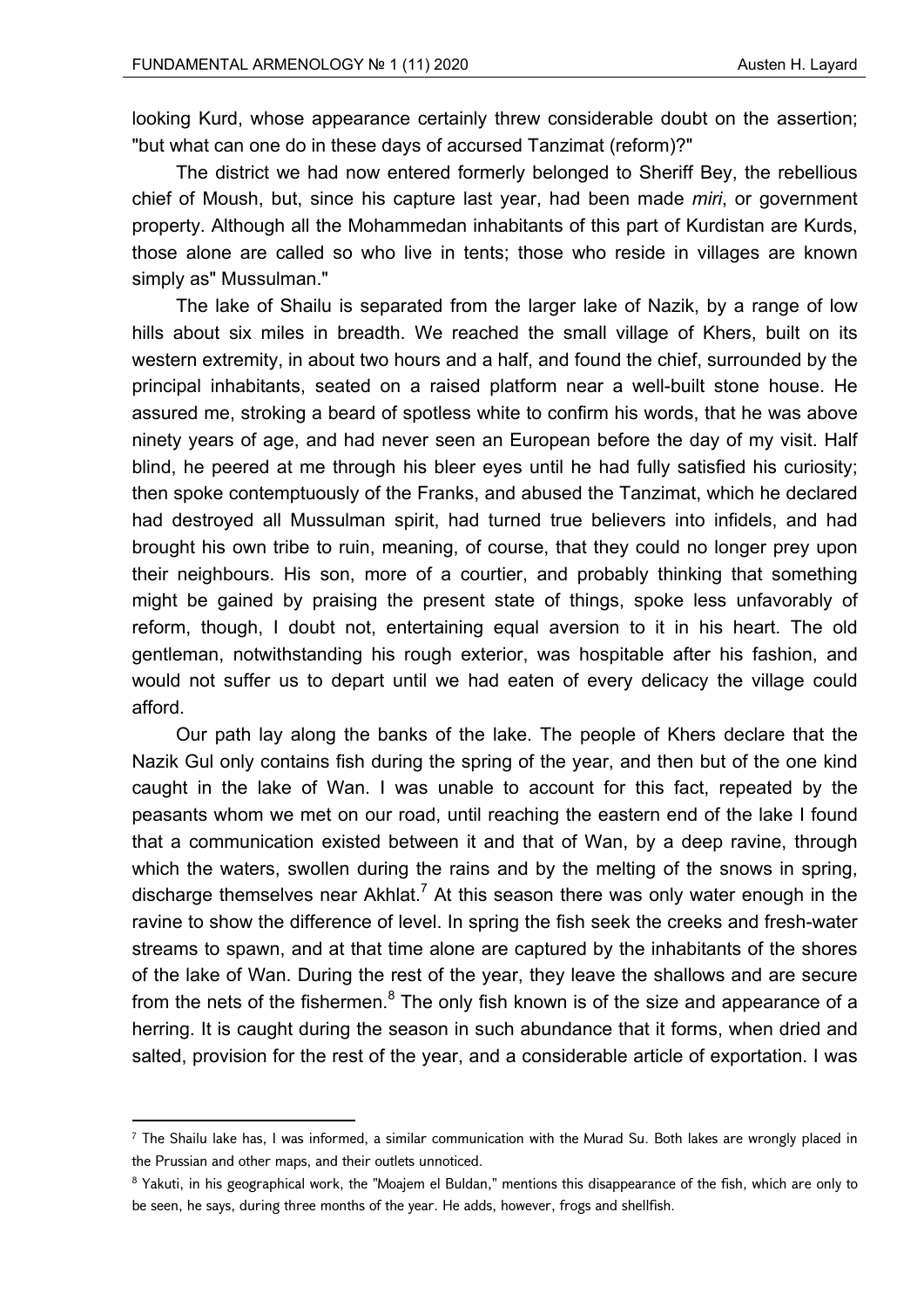informed, however, by a Christian, that a large fish, probably of the barbel kind, was found in the Nazik Gul, whose waters, unlike those of Wan, are fresh and sweet.

Leaving the Nazik Gul we entered an undulating country traversed by very deep ravines, mere channels cut into the sandstone by mountain torrents. The villages are built at the bottom of these gulleys, amidst fruit trees and gardens, sheltered by perpendicular rocks and watered by running streams. They are undiscovered until the traveller reaches the very edge of the precipice, when a pleasant and cheerful scene opens suddenly beneath his feet. He would have believed the upper country a mere desert had he not spied here and there in the distance a peasant slowly driving his plough through the rich soil. The inhabitants of this district are more industrious and ingenious than their neighbours. They carry the produce of their harvest not on the backs of animals, as in most parts of Asia Minor, but in carts entirely made of wood, no iron being used even in the wheels, which are ingeniously built of walnut, oak, and kara agatch (literally, black tree-? thorn), the stronger woods being used for rough spokes let into the nave. The plough also differs from that in general use in Asia. To the share are attached two parallel boards, about four feet long and a foot broad, which separate the soil and leave a deep and well defined furrow.

We rode for two or three hours on these uplands, until, suddenly reaching the edge of a ravine, a beautiful prospect of lake, woodland, and mountain, opened before us.

#### **CHAPTER II. (pp.19-34)**

## **THE LAKE OF WAN. - AKHLAT. – TATAR TOMBS. – ANCIENT REMAINS. – A DERVISH. – A FRIEND. – THE MUDIR. – ARMENIAN REMAINS. – AN ARMENIAN CONVENT AND BISHOP. – JOURNEY TO BITLIS. – NIMROUD DAGH. – BITLIS. – JOURNEY TO KHERZAN. – YEZIDI VILLAGE.**

The first view the traveller obtains of the lake of Wan, on descending towards it from the hills above Akhlat, is singularly beautiful. This great inland sea, of the deepest blue, is bounded to the east by ranges of serrated snow-capped mountains, peering one above the other, and springing here and there into the highest peaks of Tiyari and Kurdistan; beneath them lies the sacred island of Akhtamar, just visible in the distance, like a dark shadow on the water. At the further end rises the one sublime cone of the Subhan, and along the lower part of the eastern shores stretches the Nimroud Dagh, varied in shape and rich in local traditions.

At our feet, as we drew nigh to the lake, were the gardens of the ancient city of Akhlat, leaning minarets and pointed mausoleums peeping above the trees. We rode through vast burying-grounds, a perfect forest of upright stones seven or eight feet high of the richest red colour, most delicately and tastefully carved with arabesque ornaments and inscriptions in the massive character of the early Mussulman age. In the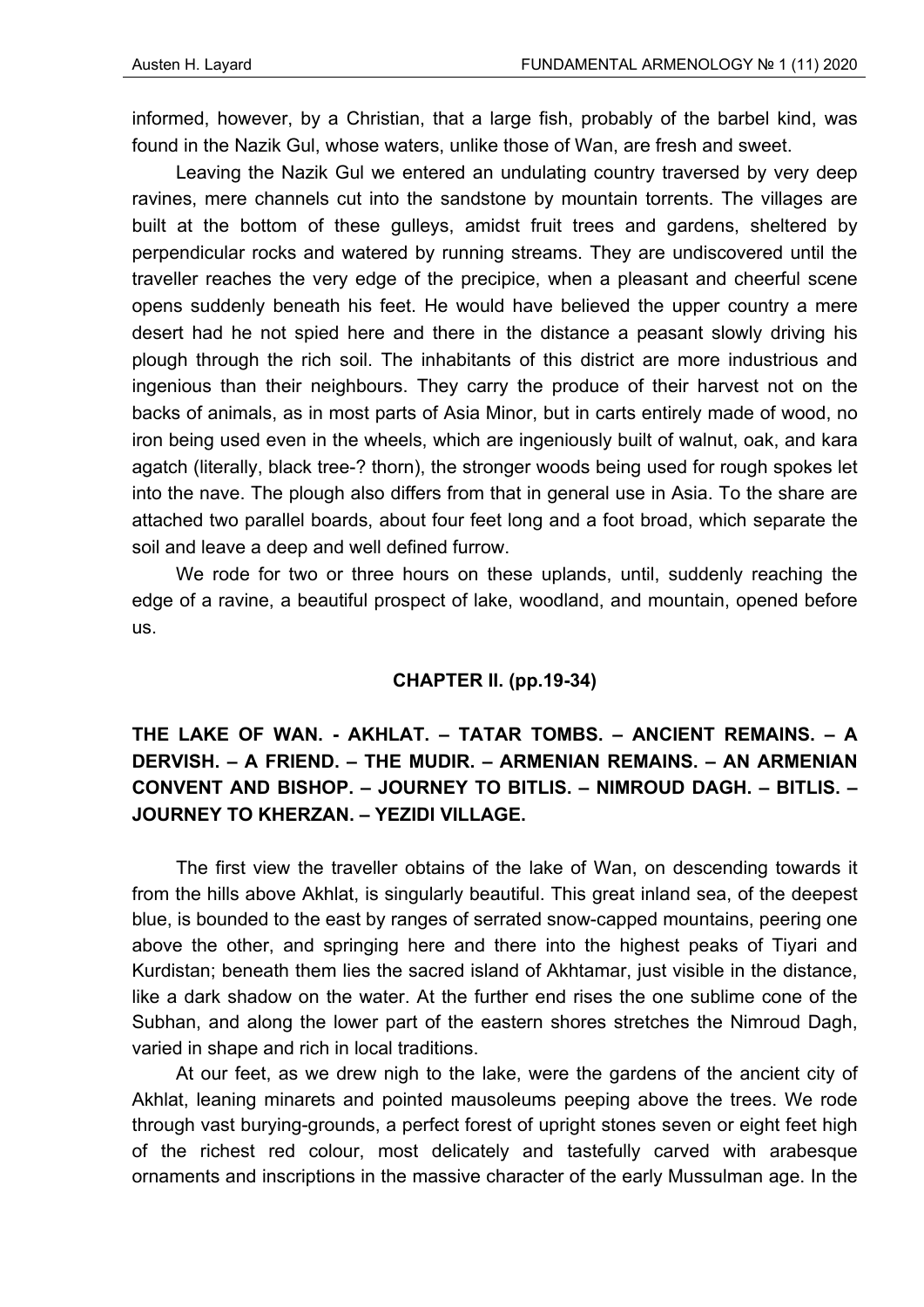midst of them rose here and there a conical *turbeh<sup>9</sup>* of beautiful shape, covered with exquisite tracery. The monuments of the dead still stand, and have become the monuments of a city, itself long crumbled into dust. Amidst orchards and gardens are scattered here and there low houses rudely built out of the remains of the earlier habitations, and fragments of cornice and sculpture are piled up into walls around the cultivated plots.

Leaving the servants to pitch the tents on a lawn near one of the finest of the old Mussulman tombs, and in a grove of lofty trees, beneath whose spreading branches we could catch distant views of the lake, I walked through the ruins. Emerging from the gardens and crossing a part of the great burying-ground, I came upon a well-preserved mausoleum of the same deep red stone, now glowing in the rays of the sun; its conical roof rested on columns and arches, and on a *kubleh*, or place to direct the face in prayer, decorated with all the richness, yet elegance, of Eastern taste. The cornice supporting the roof was formed by many bands of ornament, each equally graceful though differing one from the other. The column stood on a base riling about nine feet from the ground, the upper part of which was adorned with panels, each varying in shape, and containing many-angled recesses, decorated with different patterns, and the lower part projected at an angle with the rest of the building. In this basement was the chamber; the mortal remains of its royal occupant had long ago been torn away and thrown to the dust. Around the turbeh were scattered richly carved head and foot stones, marking the graves of less noble men; and the whole was enclosed by a grove of lofty trees, the dark-blue lake glittering beyond. Whilst the scene was worthy of the pencil of a Turner, each detail in the building was a study for an architect. Tradition names the tomb that of Sultan Baiandour.<sup>10</sup> one of the chiefs of the great Tatar tribes, who crossed the frontiers of Persia in the fifteenth century. The building still resisting decay is now used as a storehouse for grain and straw by a degenerate race, utterly unmindful of the glories of their ancestors. Near this turbeh were others, less well preserved, but equally remarkable for elegant and varied decoration, their conical roofs fretted with delicate tracery, carved in relief on the red stone. They belong, according to local tradition, to Sultans of the Ak-Kouyunlu and Kara-Kouyunlu Tatars, the well-known tribes of the White and Black Sheep.

Beyond the turbeh of Sultan Baiandour, through a deep ravine such as I have already described, runs a brawling stream, crossed by an old bridge; orchards and gardens make the bottom of the narrow valley, and the cultivated ledges as seen from above, a bed of foliage. The lofty perpendicular rocks rising on both sides are literally honeycombed with entrances to artificial caves, ancient tombs, or dwelling-places. On a high isolated mass of sandstone stand the walls and towers of a castle, the remains of the ancient city of Khelath, celebrated in Armenian history, and one of the seats of Armenian power. I ascended to the crumbling mint, and examined the excavations in the rocks. The latter are now used as habitations, and as stables for herds and flocks.

<sup>&</sup>lt;sup>9</sup> A small building which sometimes covers a Mohammedan tomb is so called.

<sup>&</sup>lt;sup>10</sup> A sultan of the Ak-Kouyunlu, or White-sheep Tatars, from whom the tribe derived their name of Baiandouri.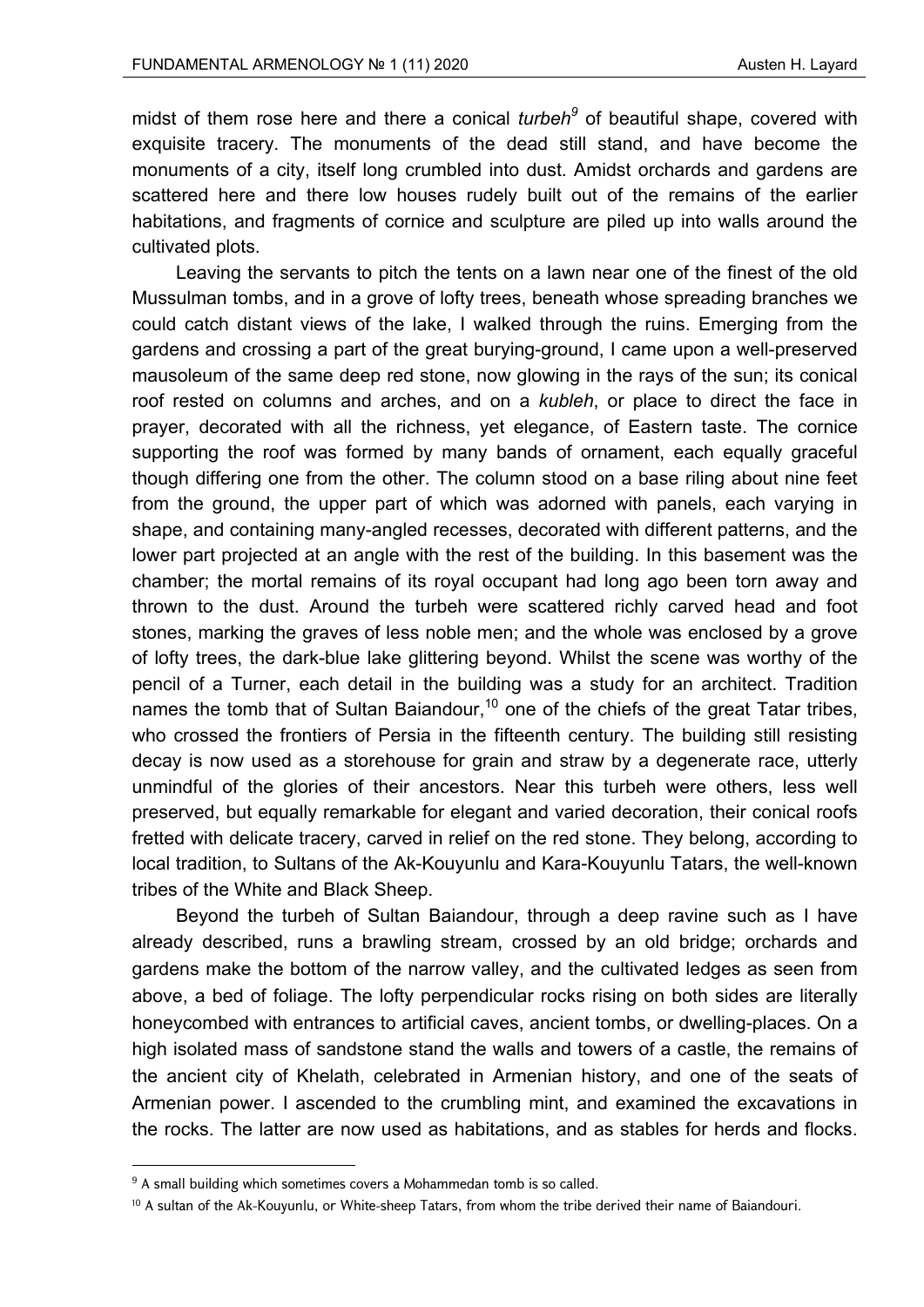The spacious entrance of some are filled up with stones for protection and comfort, a small opening being left for a doorway. Before them, on the ledges overlooking the ravine, stood here and there groups as noble a race as I have anywhere seen, tall, brawny men, handsome women, and beautiful children. They were Kurds, dressed in the flowing and richly-colored robes of their tribe. I talked with them and found them courteous, intelligent, and communicative.

Many of the tombs are approached by flights of steps, also cut in the rock. An entrance, generally square, unless subsequently widened, and either perfectly plain or decorated with a simple cornice, opens into a spacious chamber, which frequently leads into others on the same level, or by narrow flights of steps into upper rooms. There are no traces of the meant by which these entrances were closed: they probably were as by stones, turning on rude hinges, or rolling on rollers.<sup>11</sup> Excavated in the walls, or sometimes sunk into the floor, are recesses or troughs, in which once lay the bodies of the dead, whilst in small niches, in the sides of the chambers, were placed lamps and sacrificial objects. Tombs in every respect similar are found throughout the mountains of Assyria and Persia, as far south as Shiraz; but I have never met with them in such abundance as at Akhlat. Their contents were long ago the spoil of conquerors, and the ancient chambers of the dead have been for centuries the abodes of the living.

Leaving the valley and winding through a forest of fruit trees, here and there interspersed with a few primitive dwellings, I came to the old Turkish castle, standing on the very edge of the lake. It is a pure Ottoman edifice, less ancient than the turbehs, or the old walls towering above the ravine. Inscriptions over the gateways state that it was partly built by Sultan Selim, and partly by Sultan Suleiman, and over the northern entrance occurs the date of 975 of the Hejira. The walls and towers are still standing, and need but slight repair to be again rendered capable of defence. They inclose a fort, and about 200 houses, with two mosques and baths, fast falling into decay, and only tenanted by a few miserable families, who, too poor or too idle to build a new, linger amongst the ruins. In the fort, separated from the dwelling places by a high thick wall and a ponderous iron-bound gate now banging half broken away from its rusty hinges, there dwelt, until very recently, a notorious Kurdish freebooter, of the name of Mehemet Bey, who, secure in this stronghold, ravaged the surrounding country, and sorely vexed its Christian inhabitants. He fled on the approach of the Turkish troops, after their successful expedition against Nur-Ullah Bey, and is supposed to be wandering in the mountains of southern Kurdistan.

After the capture of Beder Khan Bey, Osman Pasha, the commander-in-chief of the Turkish army, a man of enterprise and liberal views, formed a plan for restoring to Akhlat its ancient prosperity, by making it the capital of the north-eastem provinces of

<sup>11</sup> Tombs, with entrances closed by stones, ingeniously made to roll back into a groove, still exist in many parts of the East. We learn from both the Old and New Testament, that such tombs were in common use in Palestine, as well as in other countries of Asia. The stone was "rolled away from the sepulchre" in which Christ was laid; which we may gather from the context was a chamber cut into the rock and intended to receive many bodies, although it had not been need before. Such also, was the tomb of Lazarus. Raphael, who is singularly correct in delineating Eastern habits and costumes in his scriptural pieces, has thus portrayed the tomb of the Saviour in a sketch in the Oxford Collection.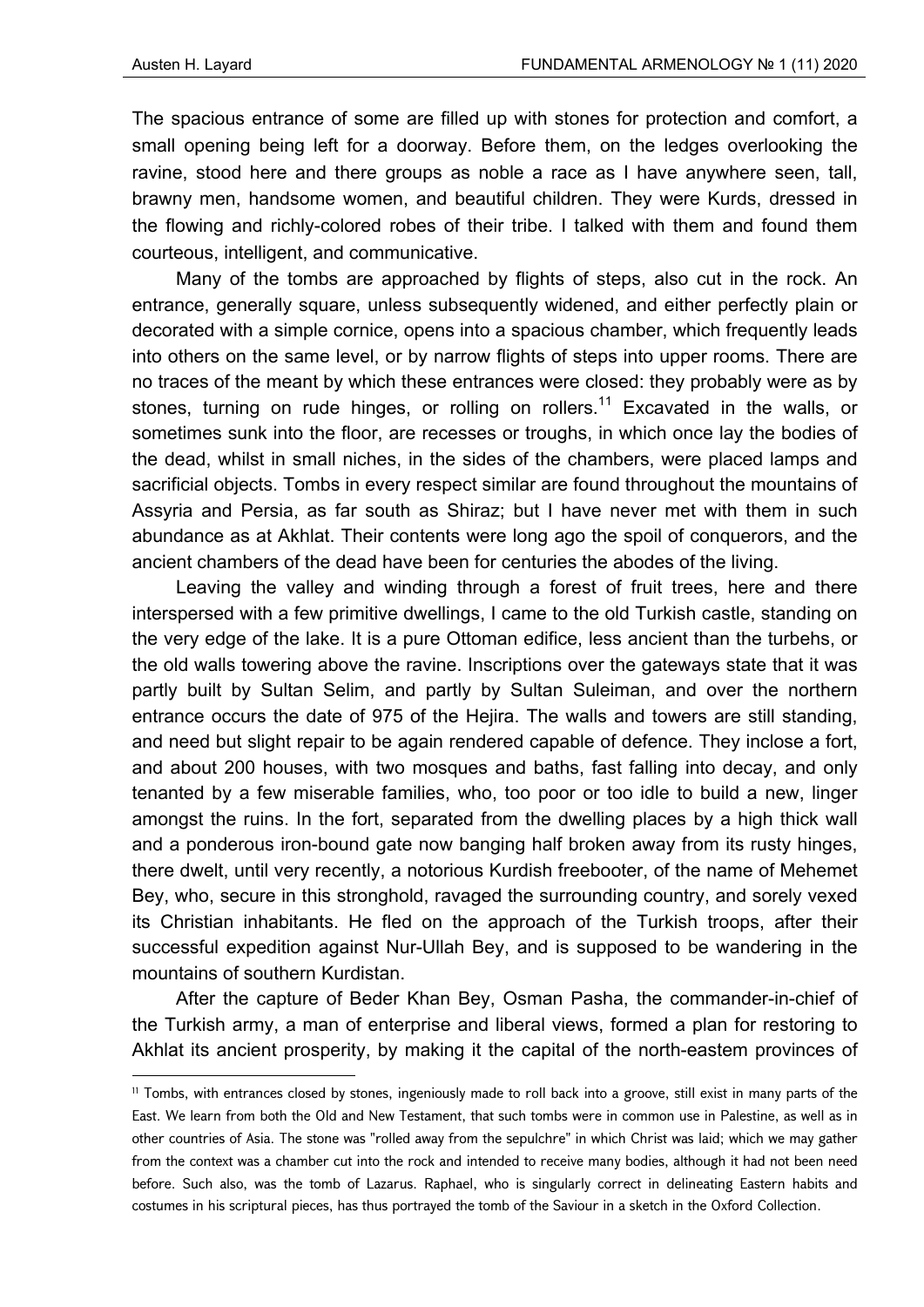the Turkish empire. He proposed, by grants of land, to induce the inhabitants of the neighbouring villages to remove to the town, and by peculiar privileges to draw to the new settlement the artizans of Wan, Bitlis, Moush, and even Erzeroom. Its position on the borders of a vast lake is favourable to traffic, and its air is considered very salubrious. From its vicinity to the Persian and Russian frontiers it might become of considerable importance as a military depot. Osman Pasha was about to construct a palace, a bazar, and barracks, and to repair the walls of the old castle, when death put an end to his schemes. In Turkey a man in power, from principle, never carries out the plans, or finishes the buildings of his predecessor; and Akhlat, one of the most beautiful spots that the imagination can picture, will probably long remain a heap of ruins. Scarcely a sail flutters on the water. The only commerce is carried on by a few miserable vessels, which venture in the finest weather to leave the little harbour of Wan to search for wood and corn on the southern shores of the lake.

The ancient city of Khelath was the capital of the Armenian province of Peznouni. It came under the Mohammedan power as early as the ninth century, but was conquered by the Greeks of the Lower Empire at the end of the tenth. The Seljuks took it from them, and it then again became a Mussulman principality. It was long a place of contention for the early Arab and Tatar conquerors. Shah Armen<sup>12</sup> reduced it towards the end of the twelfth century. It was besieged, without result, by the celebrated Salehed-din, and was finally captured by his nephew, the son of Melek Adel, in A. D. 1207.

The sun was setting as I returned to the tents. The whole scene was lighted up with its golden tints, and Claude never composed a subject man beautiful than was here furnished by nature herself. I was seated outside my tent gazing listlessly on the scene, when I was roused by a well-remembered cry, but one which I had not heard for years. I turned about and saw standing before me a Persian Dervish, clothed in the fawncolored gazelle skin, and wearing the conical red cap, edged with fur, and embroidered in black braid with verses from the Koran and invocations to Ali, the patron of his sect. He was no less surprised than I had been at his greeting, when I gave him the answer peculiar to men of his order. He was my devoted friend and servant from that moment, and sent his boy to fetch a dish of pears, for which he actually refused a present ten times their value. Be declared that I was one of his craft, and was fairly puzzled to make out where I had picked up my knowledge of his mystery and phraseology. But he was not my first Dervish friend; I had had many adventures in company with such as he.

Whilst we were seated chatting in the soft moonlight, Hormuzd was suddenly embraced by a young man resplendent with silk and gold embroidery and armed to the teeth. He was a chief from the district of Mosul and well known to us. Hearing of our arrival he had hastened from his village at some distance to welcome us, and to endeavor to persuade me to move the encampment and partake of his hospitality. Failing, of course, in prevailing upon me to change my quarters for the night, he sent his

<sup>&</sup>lt;sup>12</sup> "Shah Armen, i. e. King of Armenia, was a title assumed by a dynasty reigning at Akhlat, founded by Sokman Kothby, a slave of the Seljuk prince, Kothbedin Ismail, who established an independent principality at Akhlat in A.D. ll00, which lasted eighty years.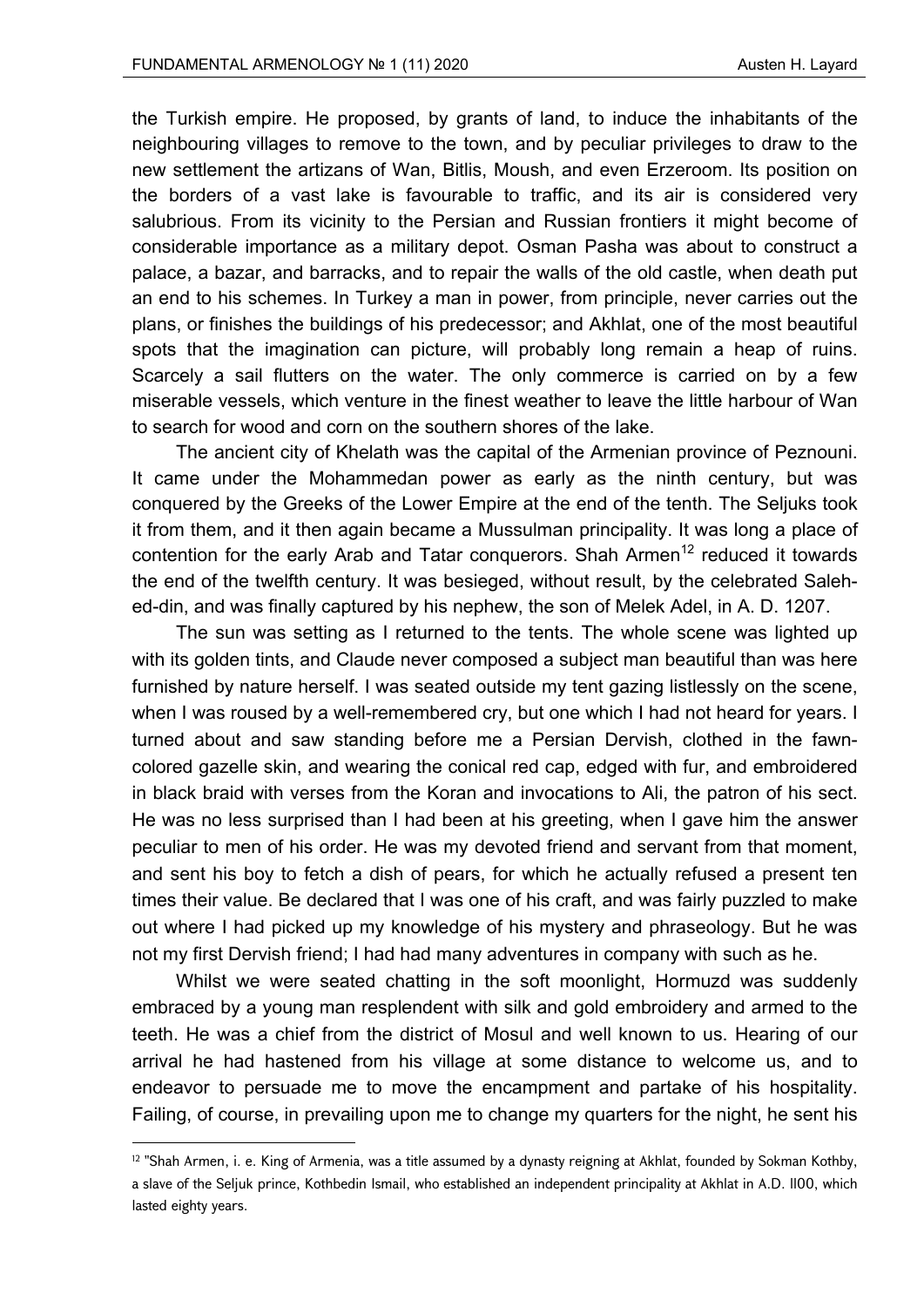servant to his wife, who was a lady of Mosul, and formerly a friend of my companion's, for a sheep. We found ourselves thus unexpectedly amongst friends. Our circle was further increased by Christians and Mussulmans of Akhlat, and the night was far spent before we retired to rest.

In the morning, soon after sunrise, I renewed my wanderings amongst the ruins, first calling upon the Mudir, or governor, who received me seated under his own fig-tree. He was an old greybeard, a native of the place, and of a straightforward, honest bearing. I had to listen to the usual complaints of poverty and over-taxation, although, after all, the village, with its extensive gardens, only contributed yearly ten purses, or less than forty five pounds, to the public revenue. This sum seems small enough, but without trade, and distant from any high road, there was not a para of ready money, according to the Mudir, in the place.

The governor's cottage stood near the northern edge of Akhlat, and a little beyond it the road again emerged into that forest of richly-carved tombs which surrounds the place, like a broad belt - the accumulated remains of successive generations. The triumph of the dead over the living is perhaps only thus seen in the East. In England, where we grudge our dead their last resting places, the habitations of the living encroach on the burial-ground; in the East it is the grave-yard which drives before it the cottage and the mansion. The massive headstones still stand erect long after the dwelling-places of even the descendants of those who placed them there have passed away. Several handsome turbehs, resembling in their general form those I had already visited, though differing from them in their elegant and elaborate details, were scattered amongst the more humble tombs.

From the Mudir's house I rode to the more ancient part of the city and to the rock tombs. The ravine, at no great distance from where it joins the lake, is divided into two branches, each watered by an abundant stream. I followed them both for four or five miles, ascending by the one, then crossing the upland which divides them, and descending by the other. Both afford innumerable pleasant prospects, - the water breaking in frequent cascades over the rocky bottom, beneath thick clusters of gigantic chesnuts and elms, the excavated cliffs forming bold frames to the pictures. I entered many of the rock-tombs, and found all of them to be of the same character, though varying in size. The doors of some have been enlarged, to render the interior more convenient as dwelling-places, and there are but few which have not been blackened by the smoke of the fires of many centuries. The present population of the ravine, small and scanty enough, resides almost entirely in these caves. Amongst the tombs there are galleries and passages in the cliffs without apparent use, and fights of steps, cut out of the rock, which seem to lead nowhere. I searched and inquired in vain for inscriptions and remains of sculpture, and yet the place is of undoubted antiquity, and in the immediate vicinity of contemporary sites where cuneiform inscriptions do exist.

During my wanderings I entered an Armenian church and convent standing on a ledge of rock overhanging the stream, about four miles up the southern ravine. The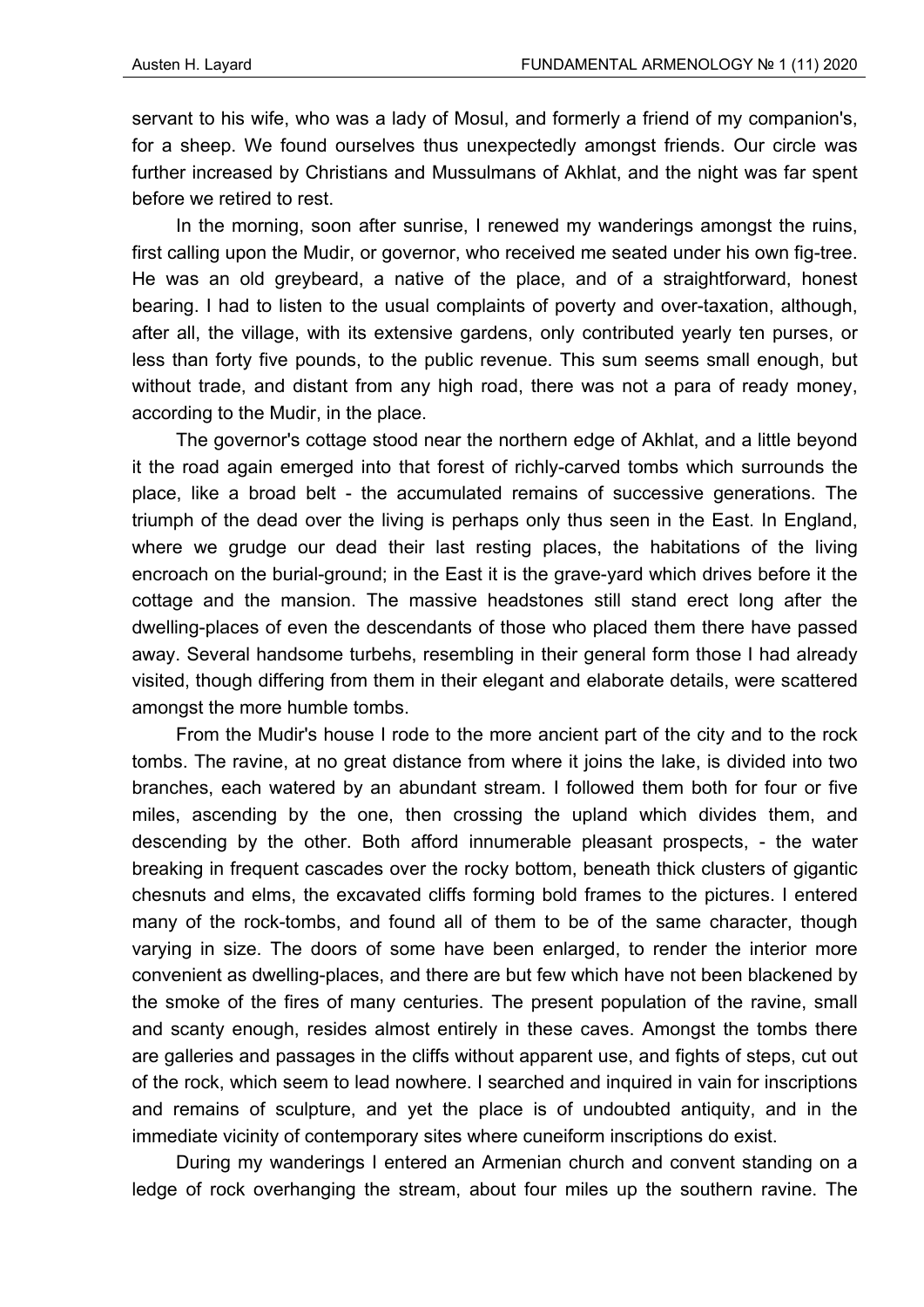convent was tenanted by a bishop and two priests. They dwelt in a small low room, scarcely lighted by a hole care - fully blocked up with a sheet of oiled paper to shut out the cold; dark, musty, and damp, a very parish clerk in England would have shuddered at the sight of such a residence. Their bed, a carpet worn to threads, spread on the rotten boards; their diet, the coarsest sandy bread and a little sour curds, with beans and mangy meat for a jubilee. A miserable old woman sat in a kind of vault under the staircase preparing their food, and passing her days in pushing to and fro with her skinny hands the goat's skin containing the milk to be shaken into butter. She was the housekeeper and handmaiden of the episcopal establishment. The church was somewhat higher, though even darker than the dwelling-room, and was partly used to store a heap of mouldy corn and some primitive agricultural implements. The whole was well and strongly built, and had the evident marks of antiquity. The bishop showed me a rude cross carved on a rock outside the convent, which, he declared, had been cut by one of the disciples of the Saviour himself. It is, at any rate, considered a relic of very great sanctity, and is an object of pilgrimage for the surrounding Christian population. Near the spot are several tombs of former bishops, the head and foot stone of the same deep mellow red stone, and as elaborately carved as those of the old Tatar chiefs near the lake, although differing from them somewhat in the style of their ornaments; the cross, and the bold, square, ancient Armenian character being used instead of the flowery scroll-work and elongated letters of the early Mussulman conquerors. The bishop, notwithstanding his poverty, was, on the whole, better informed than others of his order I had met in the provinces. He had visited the capital, had even studied there, and possessed a few books, amongst which, fortunately for himself, and I hope for his congregation, he was not ashamed to include several of the very useful works issued by the American missionary press, and by that praiseworthy religious society, the Mekhitarists of Venice. The older books and MSS. of the church, together with its little store of plate, its hangings, and its finery, were gone. The last rummage was made by Mehemet Bey, the Kurdish freebooter of the castle on the lake, who, having been expelled from his stronghold by the exasperated inhabitants of Akhlat, took refuge in the Armenian convent, and defended it for nearly a year against his assailants, living of course, the while, upon the scanty stores of the priests, and carrying off, when he had no longer need of the position, the little property he had pulled out of every nook and corner. The tyranny of this chief had driven nearly the whole Christian population from Akhlat. About twenty families only remained, and they were huddled together in the rock tombs, and on the ledges immediately opposite the convent. They are not allowed to possess the gardens and orchards near the lake, which are looked upon as the peculiar property of the ancient Mussulman inhabitants, to be enjoyed by their orthodox descendants, who employ neither care nor labor in keeping them up, trusting to a rich soil and a favorable climate for their annual fruits.

I was again struck during my ride with the beauty of the children, who assembled round me, issuing, like true Troglodytes, from their rocky dwelling-places. Near the end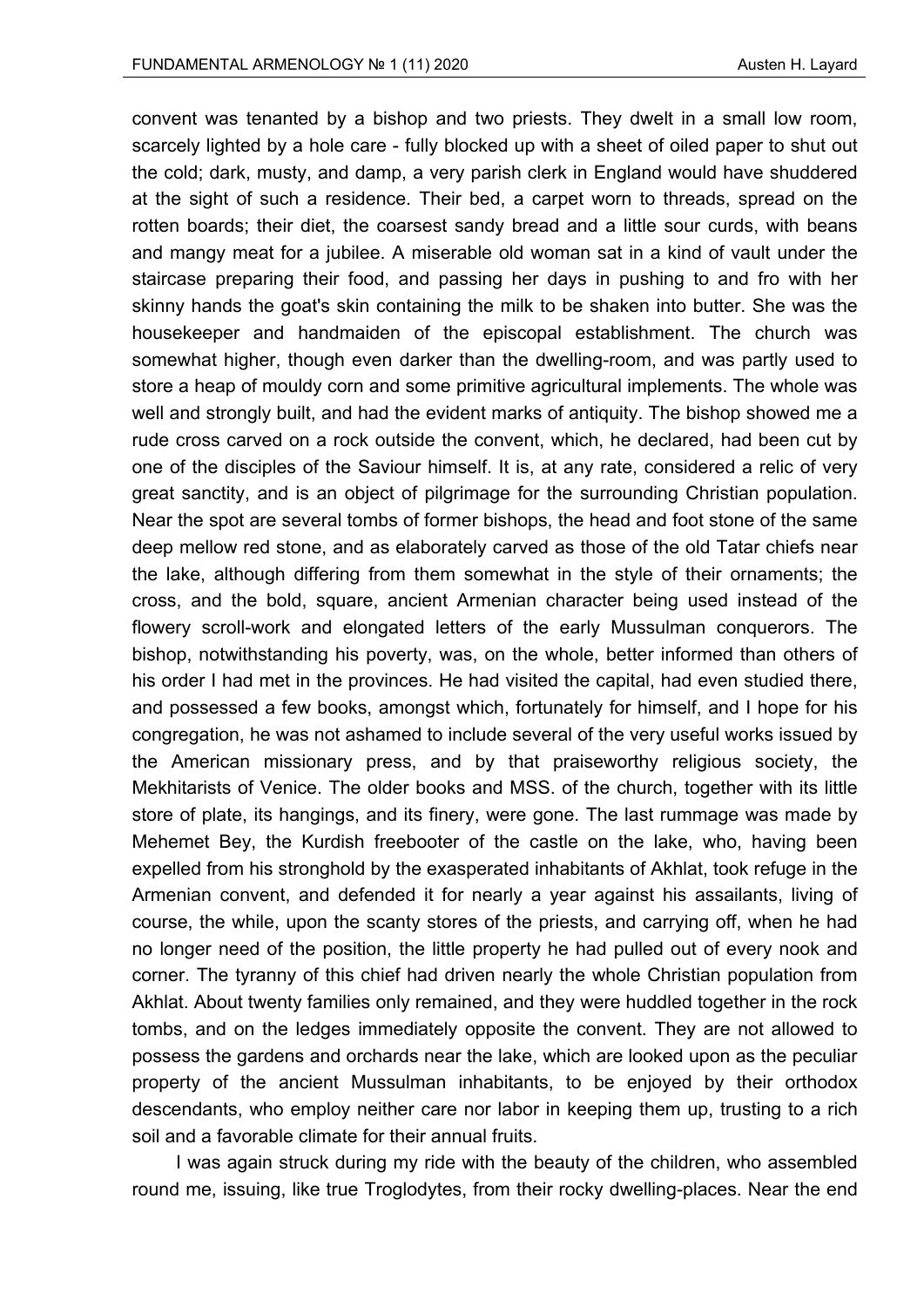of the ravine, on the edge of a precipice clothed with creepers, is a half-fallen turbeh, of elegant proportions and rich in architectural detail. It overhangs the transparent stream, which, struggling down its rocky bed, is crossed by a ruined bridge; a scene calling to mind the well-known view of Tivoli. Beyond, and nearer to the lake, are other turbehs, all of which I examined, endeavoring to retain some slight record of their peculiar ornaments. The natives of the place followed me as I wandered about and found names for the ancient chiefs in whose honor the mausoleums had been erected. Amongst them were Iskender, Hassan, and Haroun, the Padishas, or sultans, of the Tatar tribes.<sup>13</sup>

On my return to our encampment the tents were struck, and the caravan had already began its march. Time would not permit me to delay, and with a deep longing to linger on this favored spot slowly followed the road leading along the margin of the lake to Bitlis. I have seldom seen a fairer scene, one richer in natural beauties. The artist and the lover of nature may equally find at Akhlat objects of study and delight. The architect, or the traveller, interested in the history of that graceful and highly original branch of art, which attained its full perfection under the Arab rulers of Egypt and Spain, should extend his journey to the remains of ancient Armenian cities, far from high roads and mostly unexplored. He would then trace how that architecture, deriving its name from Byzantium, had taken the same development in the East as it did in the West, and how its subsequent combination with the elaborate decoration, the varied outline, and tasteful coloring of Persia had produced the style termed Saracenic, Arabic, and Moresque. He would discover almost daily, details, ornaments, and forms, recalling to his mind the various orders of architecture, which, at an early period, succeeded to each other in Western Europe and in England;<sup>14</sup> modifications of style for which we are mainly indebted to the East during its close union with the West by the bond of Christianity. The Crusaders, too, brought back into Christendom, on their return from Asia, a taste for that rich and harmonious union of color and architecture which had already been so successfully introduced by the Arabs into the countries they had conquered.

This connection between Eastern and Western architecture is one well worthy of study, and cannot be better illustrated than by the early Christian ruins of Armenia, and those of the Arsacian and Sassanian periods still existing in Persia. As yet it has been

<sup>&</sup>lt;sup>13</sup> Iskender, the son of Kara Yusuf, second sultan of the Tatar dynasty of the Black Sheep, began to reign A.D. 1421, and was murdered by his son, Shah Kobad. Hassan, commonly called Usun, or the Long, the first sultan of the Baiandouri, or White Sheep, Tatars, succeeded to the throne A.D. 1467. Neither of these sultans however, appear to have died at Akhlat. I have been unable to find the name of Haroun amongst the sultans of these Tatar dynasties. It is possible that the turbehs may be more ancient than the period assigned to them by the inhabitants of Akhlat, and that they may belong to some of the earlier Mussulman conquerors.

<sup>14</sup> The sketch, not very accurate unfortunately in its details, of the ruined Armenian church at Varzahan (p. 6.), will sufficiently show my meaning, and point out the connection indicated in the text. I would also refer to M. Texier's folio work on Armenia and Persia, for many examples of Armenian churches, illustrating the transition between the Byzantine and what we may undoubtedly term Gothic. It would be of considerable importance to study the remains of churches still scattered over Armenia, and of which no accurate plans or drawings have been published.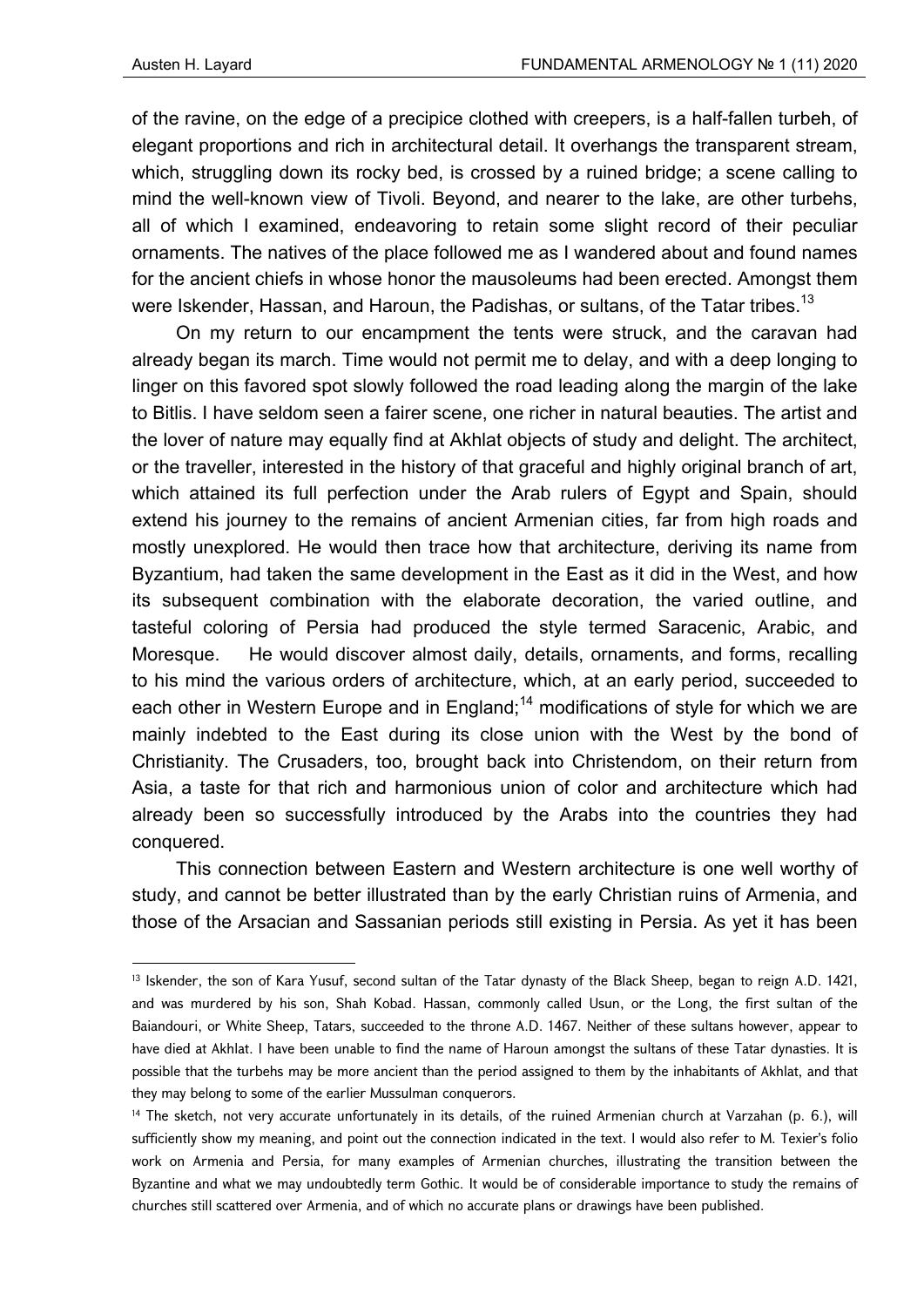almost entirely overlooked, nor are there any plans or drawings of even the best known Byzantine, or rather Armenian, remains in Asia Minor, upon which sufficient reliance can be placed to admit of the analogies between the styles being fully proved. The union of early Christian and Persian art and architecture produced a style too little known and studied, yet affording combinations of beauty and grandeur, of extreme delicacy of detail and of boldness of outline, worthy of the highest order of intellect.<sup>15</sup>

Our road skirted the foot of the Nimroud Dagh, which stretches from Akhlat to the southern extremity of the lake. We crossed several dykes of lava and scoria, and wide mud-torrents now dry, the outpourings of a volcano long since extinct, but the crater of which may probably still traced in a small lake said to exist on the very summit of the mountain. There are several villages, chiefly inhabited by Christians, built on the water's edge, or in the ravines worn by the streams descending from the hills. Our road gradually led away from the lake. With Cawal Yusuf and my companions I left the caravan far behind. The night came on, and we were shrouded in darkness. We sought in vain for the village which was to afford us a resting-place, and soon lost our uncertain track. The Cawal took the opportunity of relating tales collected during former journeys on this spot, of robber Kurds and murdered travellers, which did not tend to remove the anxiety felt by some of my party. At length, after wandering to and fro for above an hour, we heard the distant jingle of the caravan bells. We rode in the direction of the welcome sound, and soon found ourselves at the Armenian village of Keswack, standing in a small bay, and sheltered by a rocky promontory jutting boldly into the lake.

Next morning we rode along the margin of the lake, still crossing the spurs of the Nimroud Dagh, furrowed by numerous streams of lava and mud. In one of the deep gulleys, opening from the mountain to the water's edge, are a number of isolated masses of sandstone, worn into fantastic shapes by the winter torrents, which sweep down from the hills. The people of the country call them "the Camels of Nimrod." Tradition says that the rebellious patriarch endeavoring to build an inaccessible castle, strong enough to defy both God and man, the Almighty, to punish his arrogance turned the workmen as they were working into stone. The rocks on the border of the lake are the camels, who with their burdens were petrified into a perpetual memorial of the Divine vengeance. The unfinished walls of the castle are still to be seen on the top of the mountain; and the surrounding country, the seat of a primeval race, abounds in similar traditions.

We left the southern end of the lake, near the Armenian village of Tadwan, once a place of some importance, and containing a caravanserai, mosques, and baths built by

<sup>&</sup>lt;sup>15</sup> The Arabs, a wild and uncultivated people, probably derived their first notions of architecture on the conquest of the Persian provinces. The peculiar and highly tasteful style of the Persians, of which traces may still be seen in the remains of the celebrated palace of Chosroes, at Ctesiphon, and in other ruins of southern Persia and Khuzistan, united with the Byzantine churches and palaces of Syria, produced the Saracenic. Already some such modification had, I am convinced, taken place in Armenia by a similar process, the Persian and Imperial power being continually brought into contact in that kingdom. I cannot dwell longer upon this subject, which well merits investigation.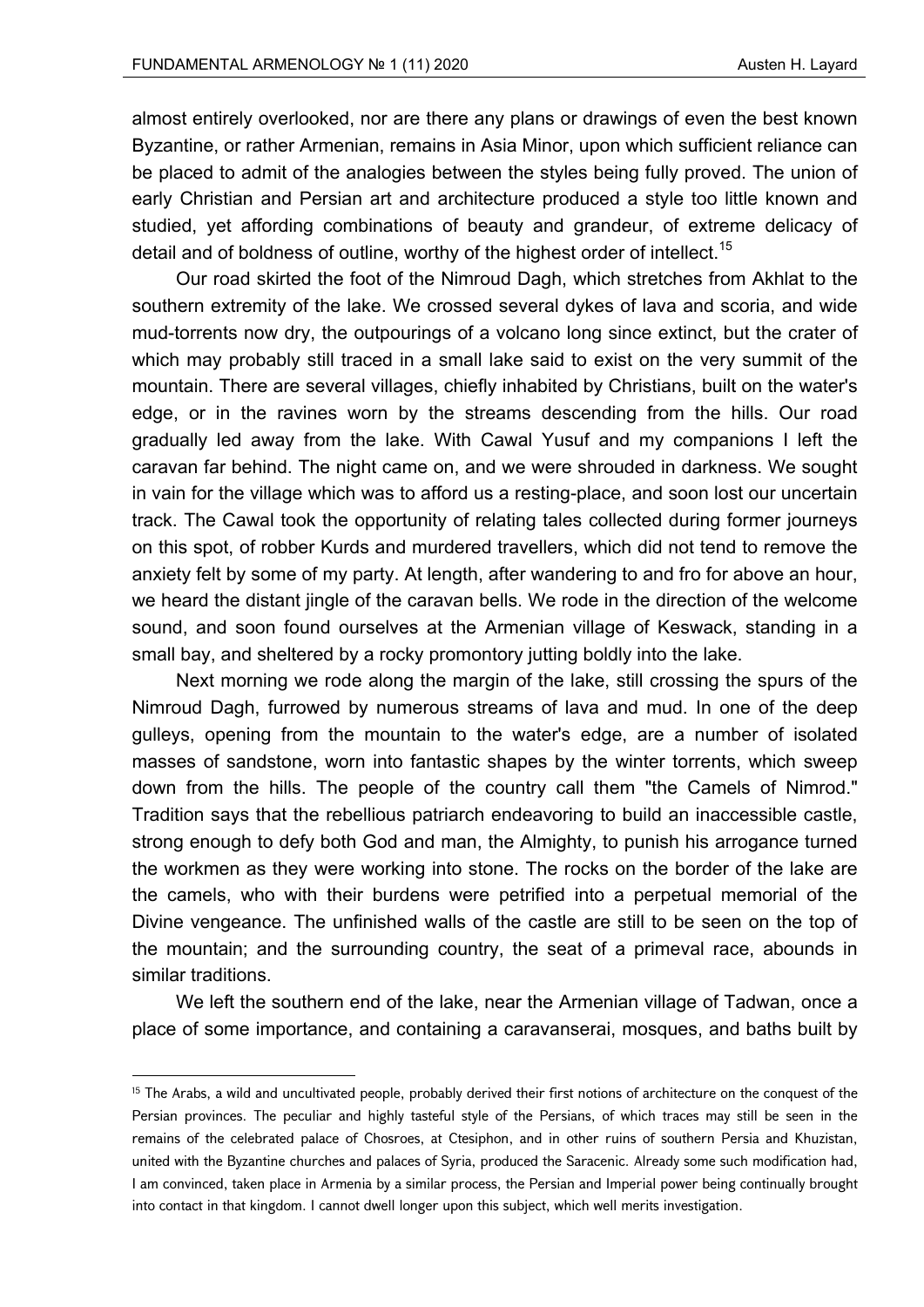Khosrew Pasha in the sixteenth century. Entering an undulating country we soon gazed for the last time on the deep blue expanse of water, and on the lofty peaks of the Hakkiari mountains. The small trickling streams, now running towards the south, and a gradual descent showed that we had crossed the water-shed of central Asia, and had reached the valleys of Assyria. Here and there the ruins of a fine old khan, its dark recesses, vaulted niches, and spacious stalls, blackened with the smoke of centuries, served to mark one of the great highways, lead in the days of Turkish prosperity from central Armenia to Baghdad. We had crossed this road in the plain of Hinnis. It runs from Erzeroom to Moush and thence to Bitlis, leaving to the east the Nimroud Dagh, which separates it from the lake of Wan. Commerce has deserted it for very many years, and its bridges and caravanserais have long fallen into decay; when, with the restoration of order and tranquillity to this part of Turkey, trade shall revive, it may become once more an important thoroughfare, uniting the northern and southern provinces of the empire.

We soon entered a rugged ravine worn by the mountain rills, collected into a large stream. This was one of the many head waters of the Tigris. It was flowing tumultuously to our own bourne, and, as we gazed upon the troubled waters, they seemed to carry us nearer to our journey's end. The ravine was at first wild and rocky; cultivated spots next appeared, scattered in the dry bed of the torrent; then a few gigantic trees; gardens and orchards followed, and at length the narrow valley opened on the long straggling town of Bitlis.

The governor bad provided quarters for us in a large house belonging to an Armenian, who had been tailor to Beder Khan Bey. From the terrace before the gate we looked down upon the bazars built in the bottom of a deep gulley in the centre of the town. On an isolated rock opposite to us rose a frowning castle, and, on the top of a lofty barren hill, the fortified dwelling of Sheriff Bey, the rebel chief, who had for years held Bitlis and the surrounding country in subjection, defying the authority and the arms of the Sultan. Here and there on the mountain sides were little sunny landscapes, gardens, poplar trees, and low white houses surrounded by trellised vines.

My party was now, for the first time during the journey, visited with that curse of Eastern travel, fever and ague. The doctor was prostrate, and having then no experience of the malady, at once had dreams of typhus and malignant fever. A day's rest was necessary, and our jaded horses needed it as well as we, for there were bad mountain roads and long marches before us. I had a further object in remaining. Three near relations of Cawal Yusuf returning from their annual visitation to the Yezidi tribes in Georgia and northern Armenia, had been murdered two years before, near Bitlis, at the instigation of the Kurdish Bey. The money collected by the Cawals for the benefit of the sect and its priesthood, together with their personal effects, had been taken by Sheriff Bey, and I was desirous of aiding Cawal Yusuf in their recovery. Reshid Pasha had given me an official order for their restoration out of the property of the late chief, and it rested with me to see it enforced. I called early in the morning on the mudir or governor,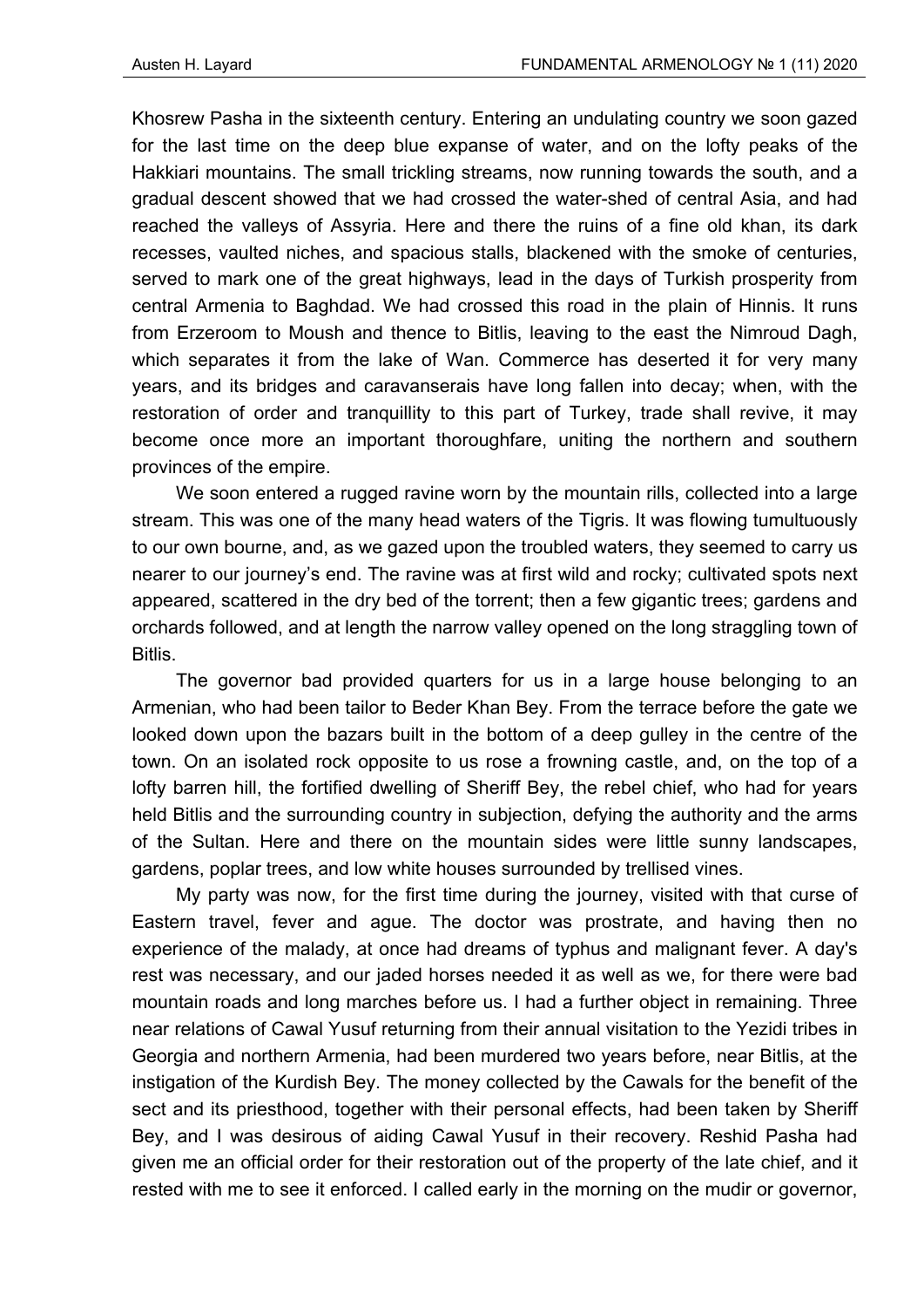one of the household of old Essad Pasha, who was at that time governor-general of Kurdistan, including Bitlis, Moush, and the surrounding country, and resided at Diarbekir. He gave me the assistance I required for the recovery of the property of the murdered Cawals, and spoke in great contempt of the Kurds now that they had been subdued, treating like dogs those who stood humbly before him. The Turks, however, had but recently dared to assume this haughty tone. Long after the fall of Beder Khan Bey, the chiefs of Hakkiari, Wan, Moush, and Bitlis had maintained their independence, and Sheriff Bey had only been sent that spring to the capital to pass the rest of his days in exile with the author of the Nestorian massacre.

The governor ordered cawasses to accompany me through the town. I had been told that ancient inscriptions existed in the castle, or on the rock, but I searched in vain for them: those pointed out to me were early Mohammedan. Bitlis contains many picturesque remains of mosques, baths, and bridges, and was once a place of considerable size and importance. It is built in the very bottom of a deep valley, and on the sides of ravines, worn by small tributaries of the Tigris. The best houses stand high upon the declivities, and are of stone, ornamented with large arched windows, trellis work, and porticoes; many of them being surrounded by groves of trees. The bazars are in the lowest parts of the town, and low, ill-built and dirty. They are generally much crowded, as in them is carried on the chief trade of this part of Kurdistan. The export trade is chiefly supplied by the produce of the mountains; galls, honey, wax, wool, and carpets and stuffs, woven and dyed in the tents. The dyes of Kurdistan, and particularly those from the district around Bitlis, Sert, and Jezireh, are celebrated for their brilliancy. They are made from herbs gathered in the mountains, and from indigo, yellow berries, and other materials, imported into the country. The colors usually worn by both men and women are a deep dull red and a bright yellow, mingled with black, a marked taste for these tints, to the exclusion of almost every other, being a peculiar characteristic of the Kurdish race from Bayazid to Suleimaniyah. The carpets are of a rich soft texture, the patterns displaying considerable elegance and taste: they are much esteemed in Turkey. There was a fair show of Manchester goods and coarse English cutlery in the shops. The sale of arms, once extensively carried on, had been prohibited. The trade is chiefly in the hands of merchants from Mosul and Erzeroom, who come to Bitlis for galls, at present almost the only article of export from Kurdistan to the European markets. This produce of the oak was formerly monopolised by Beder Khan Bey, and other powerful Kurdish chiefs, but the inhabitants are now permitted to gather them without restriction, each village having its share in the woods. The wool of the mountains is coarse, and scarcely fit for export to Europe; and the "teftik," a fine underhair of the goat, although useful and valuable, is not collected in sufficient quantity for commerce. There is a race of sheep in Kurdistan producing a long silken wool, like that of Angora, but it is not common, and the fleeces being much prized as saddle and other ornaments by the natives, are expensive. There are, no doubt, many productions of the mountains, besides valuable minerals, which appear to abound, that would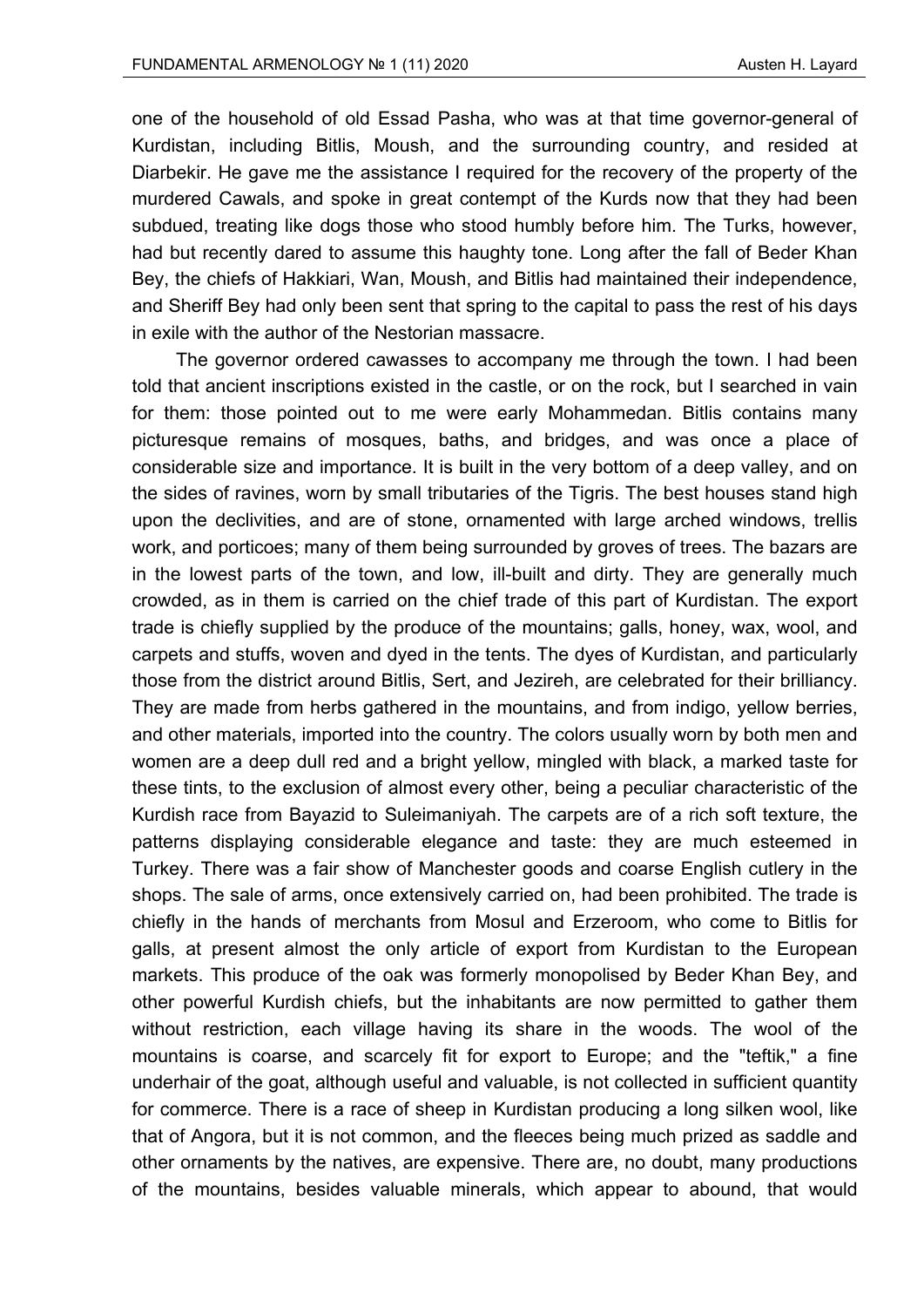become lucrative objects of commerce were tranquillity fully restored, and trade encouraged. The slaughter-houses, the resort of crowds of mangy dogs, are near the bazars, on the banks of the stream, and the effluvia arising from them is most offensive.

Having examined the town I visited the Armenian bishop, who dwells in a large convent in one of the ravines branching off from the main valley. On my way I passed several hot springs, some gurgling up in the very bed of the torrent. The bishop was maudlin, old, and decrepit; he cried over his own personal woes, and over those of his community, abused the Turks, and the American missionaries, whispering confidentially in my ear as if the Kurds were at his door. He insisted in the most endearing terms, and occasionally throwing his arms round my neck, that I should drink a couple of glasses of fiery raki, although it was still early morning, pledging me himself in each glass. He showed me his church, an ancient building, well hung with miserable daubs of saints and miracles. On the whole, whatever may have been their condition under the Kurdish chiefs, the Christians of Bitlis at the time of my visit had no very great grounds of complaint. I found them well inclined and exceedingly courteous, those who had shops in the bazar rising as I passed. The town contains about seven hundred Armenian and forty Jacobite families (the former have four churches), but no Nestorians, although formerly a part of the Christian population was of that sect.

There are three roads from Bitlis to Jezireh; two over the mountains through Sert, generally frequented by caravans, but very difficult and precipitous; a third more circuitous, and winding through the valleys of the eastern branch of the Tigris. I chose the last, as it enabled me to visit the Yezidi villages of the district of Kherzan. We left Bitlis on the 20th. Soon issuing from the gardens of the town we found ourselves amidst a forest of oaks of various descriptions.<sup>16</sup> It was one of those deep, narrow, and rocky valleys abounding in Kurdistan; the foaming torrent dashing through it, to be crossed and re-crossed, to the great discomfort of the laden mules, almost at every hundred yards, and from the want of bridges generally impassable during the spring and after rains. In autumn and winter the declivities are covered with the black tents of the Kochers, or wandering Kurds, who move in summer to the higher pastures. The tribes inhabiting the valley are the Selokeen, the Hamki, and the Babosi, by whom the relatives of Cawal Yusuf were murdered. There are no villages near the road-aide. They stand in deep ravines branching out from the main valley, either perched on precipitous and almost inaccessible ledges of rock, or bid in the recesses of the forest. Several bridges and spacious khans, whose ruins still attest the ancient commerce and intercourse carried on through these mountains, are attributed, like all other public works in the country, to Sultan Murad during his memorable expedition against Baghdad (A.D. 1638).

About five miles from Bitlis the road is carried by a tunnel, about twenty feet in length, through a mass of calcareous rock, projecting like a huge rib from the

 $16$  In the appendix will be found a note, with which I have been kindly favored by Dr. Lindsay, upon the new and remarkable oaks found in these mountains, and now for the first time grown in this country from acorns sent home by me.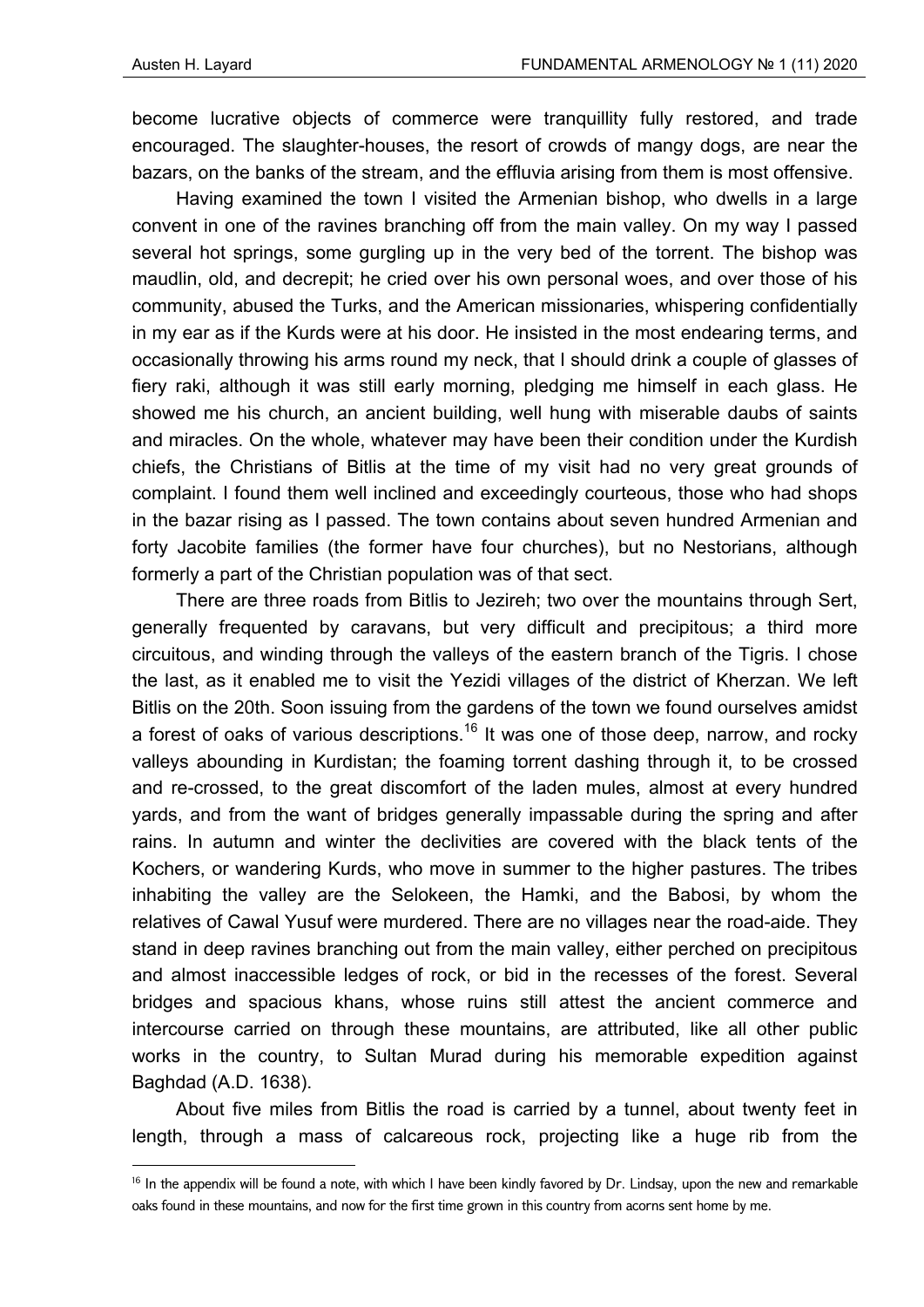mountain's side. The mineral stream, which in the lapse of ages has formed this deposit, is still at work, projecting great stalactites from its sides, and threatening to close ere long the tunnel itself. There is no inscription to record by whom and at what period this passage was cut. It is, of course, assigned to Sultan Murad, but is probably of a far earlier period. There are many such in the mountains;<sup>17</sup> and the remains of a causeway, evidently of great antiquity, in many places cut out of the solid rock, are traceable in the valley. We pitched our tents for the night near a ruined and deserted khan.

We continued during the following day in the same ravine, crossing by ancient bridges the stream which was gradually gathering strength as it advanced towards the low country. About noon we passed a large Kurdish village called Goeena, belonging to Sheikh Kassim, one of those religious fanatics who are the curse of Kurdistan. He was notorious for his hatred of the Yezidis, on whose districts he had committed numerous depredations, murdering those who came within his reach. His last expedition had not proved successful; he was repulsed with the loss of many of his followers. We encamped in the afternoon on the bank of the torrent, near a cluster of Kurdish tents, concealed from view by the brushwood and high reeds. The owners were poor but hospitable, bringing us a lamb, yahgourt, and milk. Late in the evening a party of horsemen rode to our encampment. They were a young Kurdish chief, with his retainers, carrying off a girl with whom he had fallen in love, - not an uncommon occurrence in Kurdistan. They dismounted, eat bread, and then hastened on their journey to escape pursuit.

Starting next morning soon after dawn we rode for two hours along the banks of the stream, and then, turning from the valley, entered a country of low undulating hills. Here we left the Bitlis stream, which is joined about six hours beyond, near a village named Kitchki, by the river of Sert, another great feeder of the Tigris. This district abounds in saline springs and wells, whose waters, led into pans and allowed to evaporate, deposit much salt, which is collected and forms a considerable article of export even to the neighbourhood of Mosul.

We halted for a few minutes in the village of Omais-el-Koran, belonging to one of the innumerable saints of the Kurdish mountains. The Sheikh himself was on his terrace superintending the repair of his house, gratuitously undertaken by the neighbouring villagers, who came eagerly to engage in a good and pious work. Whilst the chief enjoys the full advantages of a holy character the place itself is a Ziorah, or place of pilgrimage, and a visit to it is considered by the ignorant Kurds almost as meritorious as a journey to Mecca; such pilgrimages being usually accompanied by an offering in money, or in kind, are not discouraged by the Sheikh.

Leaving a small plain, we ascended a low range of hills by a precipitous pathway, and halted on the summit at a Kurdish village named Khokhi. It was filled with Bashi-Bozuks, or irregular troops, collecting the revenue, and there was such a general

<sup>&</sup>lt;sup>17</sup> See Col. Sheil's Memoir in the Journal of the Royal Geographical Society, vol. VIII, p. 81.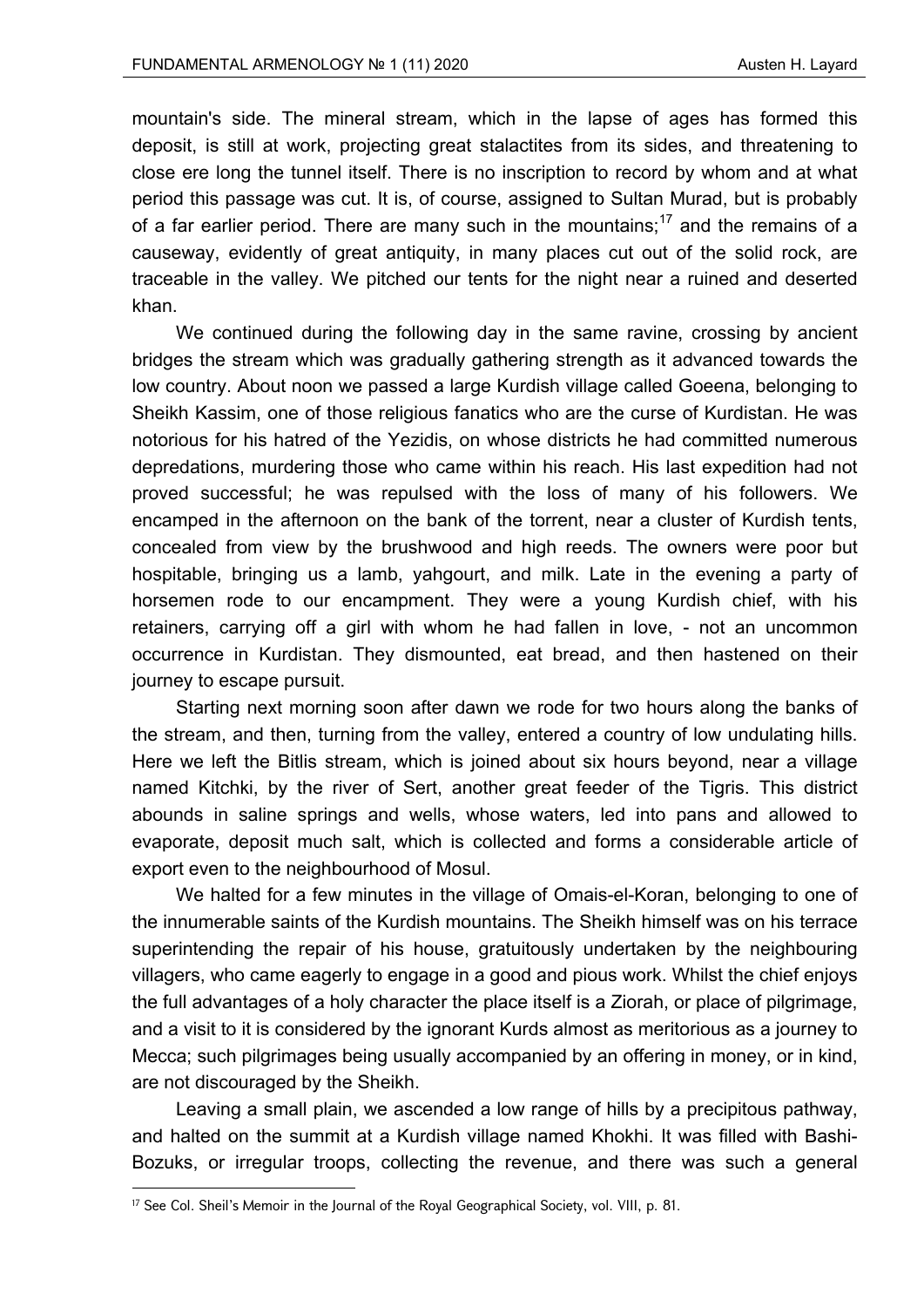confusion, quarrelling of men and screaming of women, that we could scarcely get bread to eat. Yet the officer assured me that the whole sum to be raised amounted to no more than seventy piastres (about thirteen shillings). The poverty of the village must indeed have been extreme, or the bad will of the inhabitants outrageous.

It was evening before we descended into the plain country of the district of Kherzan. The Yezidi village of Hamki had been visible for some time from the heights, and we turned towards it. As the sun was fast sinking, the peasants were leaving the threshing-floor, and gathering together their implements of husbandry. They saw the large company of horsemen drawing nigh, and took us for irregular troops, - the terror of an Eastern village. Cawal Yusuf, concealing all but his eyes with the Arab kefieh, which he then wore, rode into the midst of them, and demanded in a peremptory voice provisions and quarters for the night. The poor creatures huddled together, unwilling to grant, yet fearing to refuse. The Cawal having enjoyed their alarm for a moment, threw his kerchief from his face, exclaiming, "0 evil ones! will you refuse bread to your priest, and turn him hungry from your door?" There was surely then no unwillingness to receive us. Outing aside their shovels and forks, the men threw themselves upon the Cawal, each struggling to kiss his hand. A boy ran to the village to spread the news, and from it soon issued women, children, and old men, to welcome us. A few words sufficed to explain from whence we came, and what we required. Every one was our servant. Horses were unloaded, tents pitched, lambs brought, before we had time to look around. There was a general rejoicing, and the poor Yezidis seemed scarcely able to satiate themselves with looking on their priest; for a report had gone abroad, and had been industriously encouraged by the Mussulmans, who had heard of the departure of the deputation for Constantinople, that Yusuf and his companions had been put to death by the Sultan, and that not only the petition of the Yezidis had been rejected, but that fresh torments were in store for them. For eight months they had received no news of the Cawal, and this long silence had confirmed their fears; but "he was dead and is alive again, he was lost and is found;" and they made merry with all that the village could afford.

Yusuf was soon seated in the midst of a circle of the elders. He told his whole history, with such details and illustrations as an Eastern alone can introduce, to bring every fact vividly before his listeners. Nothing was omitted: his arrival at Constantinople, his reception by me, his introduction to the ambassador, his interview with the great ministers of state, the firman of future protection for the Yezidis, prospects of peace and happiness for the tribe, our departure from the capital, the nature of steam-boats, the tolling of the waves, the pains of sea-sickness, and our journey to Kherzan. Not the smallest particular was forgotten; every person and event were described with equal minuteness; almost the very number of pipes he had smoked and coffees he had drunk was given. He was continually interrupted by exclamations of gratitude and wonder; and, when he had finished, it was my turn to be the object of unbounded welcomes and salutations.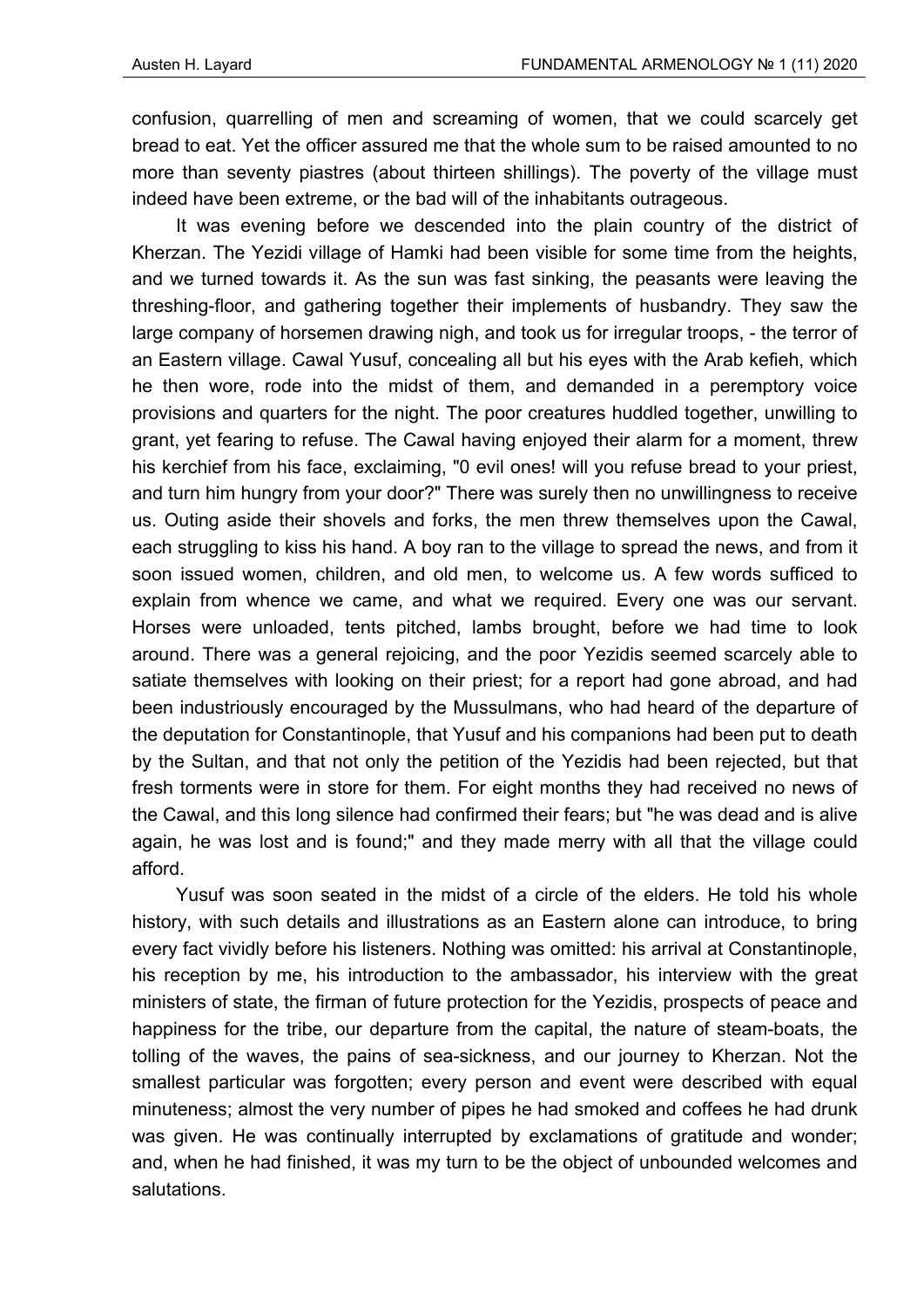As the Cawal sat on the ground, with his noble features and flowing robes, surrounded by the elders of the village, eager listeners to every word which dropped from their priest, and looking towards him with looks of profound veneration, the picture brought vividly to my mind many scenes described in the sacred volumes. Let the painter who would throw off the conventionalities of the age, who would feel as well as portray the incidents of Holy Writ, wander in the East, and mix, not as the ordinary traveller, but as a student of men and of nature, with its people. He will daily meet with customs which he will otherwise be at a loss to understand, and be brought face to face with those who have retained with little change the manners, language, and dress of a patriarchal race.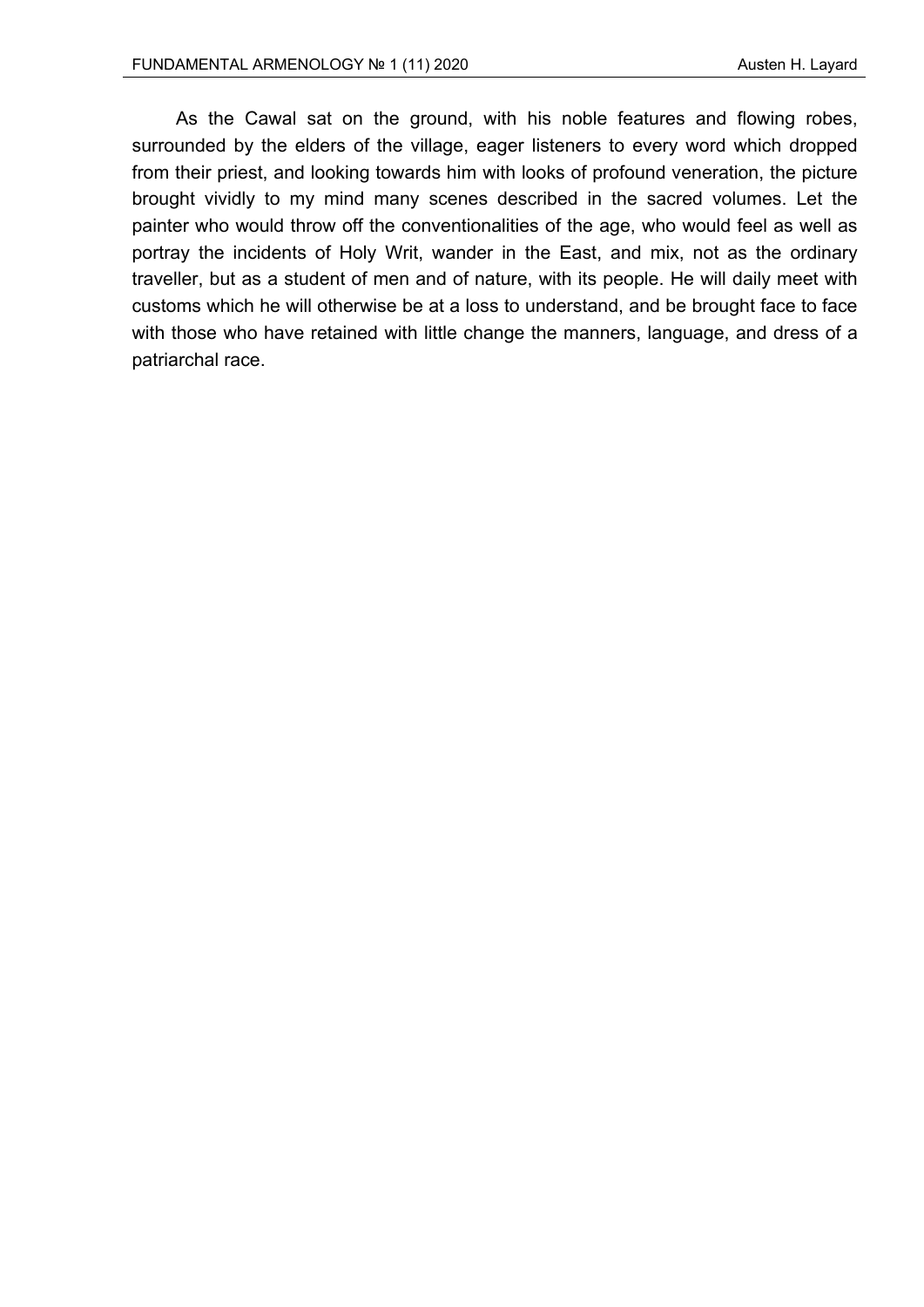#### **CHAPTER XVIII. (pp. 335-352)**

## **MEHEMET PASHA. - DESCRIPTION OF WAN. - ITS HISTORY. - IMPROVEMENT IN ITS CONDITION. - THE ARMENIAN BISHOP. - THE CUNEIFORM INSCRIPTIONS. -THE CAVES OF KHOR-KHOR. - THE MEHER KAPOUSI. - A TRADITION. – OBSERVATIONS ON THE INSCRIPTIONS -TABLE OP KINGS MENTIONED IN THEM. - THE BAIRAM. – AN ARMENIAN SCHOOL. - THE AMERICAN MISSIONS. –PROTESTANT MOVEMENT IN TURKEY. - AMIKH. - THE CONVENT OP YEDI KLISSIA.**

MEHEMET PASHA was living during the fast of Ramazan in a kiosk in one of the gardens outside the city walls. We had scarcely eaten, before he came himself to welcome us to Wan. He was the son of the last Bostandji-Basha of Constantinople, and having been brought up from a child in the imperial palace, was a man of pleasing and dignified manners, and of considerable information. Although he had never left his native country, he was not ignorant of the habits and customs of Europe. He had long served the Sultan in difficult and responsible posts, and to his discretion and sagacity was chiefly to be attributed the subjugation of Beder-Khan Bey and the rebel Kurdish tribes. His rule was mild and conciliating, and he possessed those qualities so rare in a Turkish governor, yet so indispensable to the civilisation and well-being of the empire, a strict honesty in the administration of the revenues of his province, and a sense of justice beyond the reach of bribes. From Christians and Kurds we had received, during our journey through his pashalic, the highest testimony to his tolerance and integrity.

In the evening I returned his visit, and found him surrounded by the chiefs and elders of the city, and by the officers of his household. I sat with him till midnight, the time passing in that agreeable conversation which a well-educated Turk so well knows how to sustain.

I remained a week at Wan, chiefly engaged in copying the cuneiform inscriptions, and in examining its numerous remarkable monuments of antiquity.

The city is of very ancient date. It stands on the borders of a large and beautiful lake, a site eminently suited to a prosperous community. The lofty mountains bordering the inland sea to the east, here recede in the form of an amphitheatre, leaving a rich plain five or six miles in breadth, in the midst of which rises an isolated, calcareous rock. To the summit of this natural stronghold there is no approach, except on the western side, where a gradual but narrow ascent is defended by walls and bastions. From the earliest ages it has consequently been the acropolis of the city, and no position could be stronger before the discovery of the engines of modem warfare. The fortifications and castle, of a comparatively recent date, are now in ruins, and are scarcely defensible, with their few rusty guns, against the attacks of the neighboring Kurds.

According to Armenian history, the Assyrian queen Semiramis founded the city, which, after her, was originally named Schamiramjerd. Here, in the delicious gardens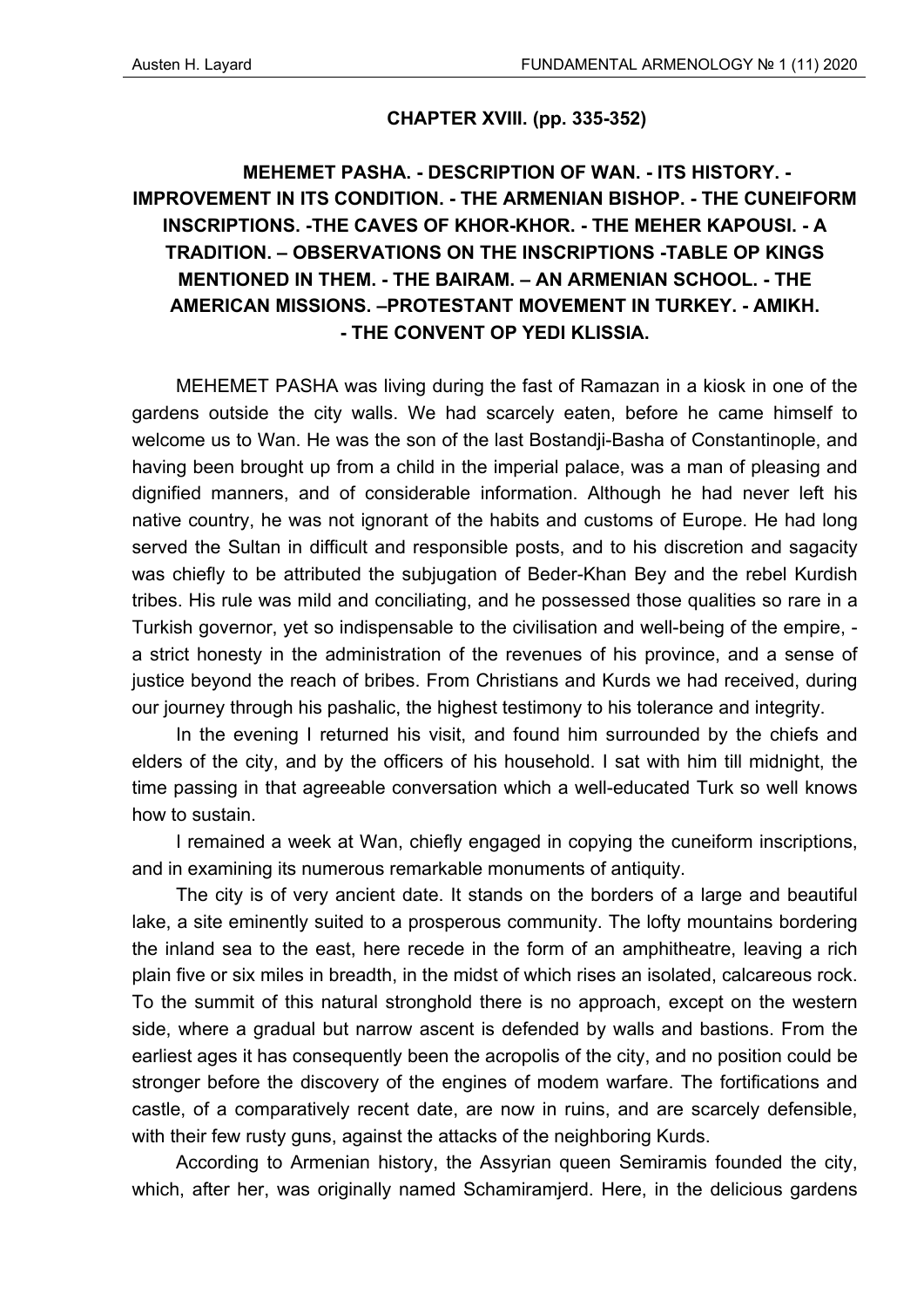which she had planted in the fertile plain, and which she had watered with a thousand rills, she sought refuge from the intolerable heats of a Mesopotamian summer, returning again, on the approach of winter, to her palaces at Nineveh.

The first city having fallen to decay, it is said to have been rebuilt, shortly before the invasion of Alexander the Great, by an Armenian king named Wan, after whom it was subsequently called. It appears to have been again abandoned, for we find that it was once more raised from its foundations in the second century B. C. by Vagharschag, the first king of the Arsacian dynasty of Armenia, who made it the strongest city in the kingdom. In the eleventh century it was ceded by the royal family of the Ardzrounis to the Greek emperors, from whom it was taken by the Seljuk Turks. It fell, in 1392, into the hands of Timourlane, who, according to his custom, gave the inhabitants over to the sword. Even in his day, the great monuments of solid stone, raised by the Assyrian queen, were still shown to the stranger.

Moses of Chorene, the early historian of Armenia, has faithfully described its position and its antiquities; the isolated hill, rising in the midst of a broad plain covered with flourishing villages, and watered by innumerable streams; the chapels, chambers, treasuries, and caverns cut in the living-rock, and the great inscriptions written, as it were, on the face of the precipice, as pages are written with a pen on wax. Twelve thousand workmen and six thousand master masons were employed, he declares, by Semiramis to execute those mighty works. The artificial caves and the inscriptions still remain, but modern research has proved that they belong to a far different period than that to which they were assigned by the Armenian antiquary.

The first traveller who, in modern times, examined the remarkable remains of antiquity at Wan was the unfortunate Schulz. He visited the place in 1827. The cuneiform inscriptions carved on the rock were known to exist long before his day, but he was the first to copy them, and from his copies they have been published by the Asiatic Society of France.<sup>18</sup> Since the time of Schulz, the city has undergone many changes. It was seized by the rebel Kurdish chief, Khan Mahmoud, who massacred the Turkish garrison, inflicted large fines upon the Christians, and grievously oppressed the dependent villages. After the troops of the Sultan had made many vain attempts to recover the place, it finally yielded two years before my journey. Under the mild rule of Mehemet Pasha it was rapidly rising to prosperity. The protection he had given to the Armenians had encouraged that enterprising and industrious people to enlarge their commerce, and to build warehouses for trade. Two handsome khans, with bazars attached, were nearly finished. Shops for the sale of European articles of clothing and of luxury had been opened; and, what was of still more importance, several native schools had already been established. These improvements were chiefly due to one Sharân, an Armenian merchant and a man of liberal and enlightened views, who had seconded with

<sup>&</sup>lt;sup>18</sup> In the ninth volume of the new series of their Transactions; a memoir by Schulz accompanies the inscriptions.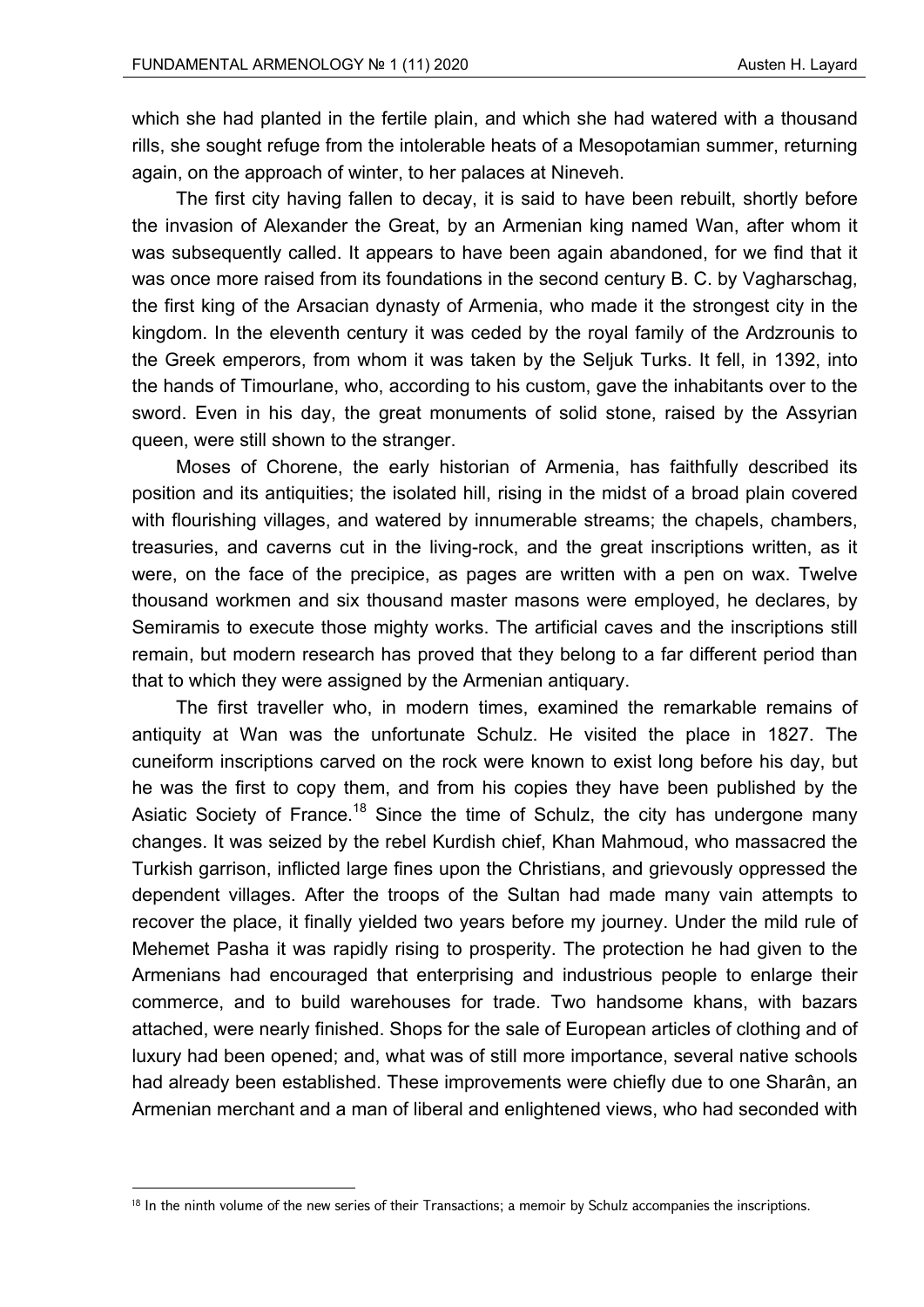energy and liberality the desire of the Pasha to ameliorate the social condition of the Christian population.19

Shortly after my arrival, the Armenian bishop called upon me. He was dressed in the peculiar costume of his order, - long black robes and a capacious black hood almost concealing his head, - and was accompanied by the priests and principal laymen of his diocese. On his breast he wore the rich diamond crescent and star of the Turkish order of merit, of which he was justly proud. It had been asked for him of the Sultan by the Pasha, as an encouragement to the Christians, and as a proof of the spirit of tolerance which animated the government. If such principles were fully carried out in Turkey, there would be good hope for the empire. Although he had been duly elected several years before to his episcopal dignity, he still wanted the formal consecration of the patriarch of his church. This ceremony had hitherto been omitted on account of differences which had estranged the Armenian clergy residing in the Turkish dominions from the head of their sect, whose seat is the convent of Echmiadsin, made over to Russia at the close of the last war. These differences, arising from political interference in the management of the affairs of the Church, had for some time threatened a division in the community, that portion of it which acknowledges the authority of the Sultan wishing to place itself under a patriarch who resides at Cis, in Cilicia, and, consequently, beyond foreign control. The quarrel had now, however, been settled, and the bishop was on the eve of his departure to receive that consecration which was essential to his due admission into the Armenian hierarchy.

The modem town of Wan stands at the foot, and to the south of, the isolated rock. Its streets and bazars are small, narrow, and dirty; but its houses are not ill built. It is surrounded by fruitful gardens and orchards, irrigated by artificial rivulets derived from the streams rising in the Yedi Klissia mountains. It may contain between twelve and fifteen thousand inhabitants. The whole pashalic at the time of my visit paid an annual sum of six thousand purses (about 27,000l.) to the Turkish treasury. In the town there was a garrison of a thousand foot and five hundred horse, and the commander of the troops in the district and in the adjoining province of Hakkiari was at the head of five thousand men.<sup>20</sup>

The old hereditary pashas of Wan, as well as the principal families, were of Turkish origin, and came, I was informed by some of their descendants, from Konia (Iconium), about three hundred years ago. The chiefs, however, of the surrounding districts are Kurds. Two families, named the Topchi-oglus and the Timour-oglus, divided

 $19$  I must not omit to mention the name of Dr. Bimerstein, a German gentleman at the head of the quarantine establishment, from whom I received much civility and assistance during my stay at Wan, and who, by the influence he had obtained over the Pasha, and by his integrity and good sense, had contributed considerably towards the improvement in the condition of the Christians, and the general prosperity of the pashalic. He was a pleasing exception in a class made up of the refuse and outcasts of Europe, who have done more than is generally known to corrupt the Turkish character, and to bring an European and a Christian into contempt. I am proud to say that an Englishman is not, I believe, to be found amongst them.

<sup>20</sup> Wan is about 5600 feet above the level of the sea.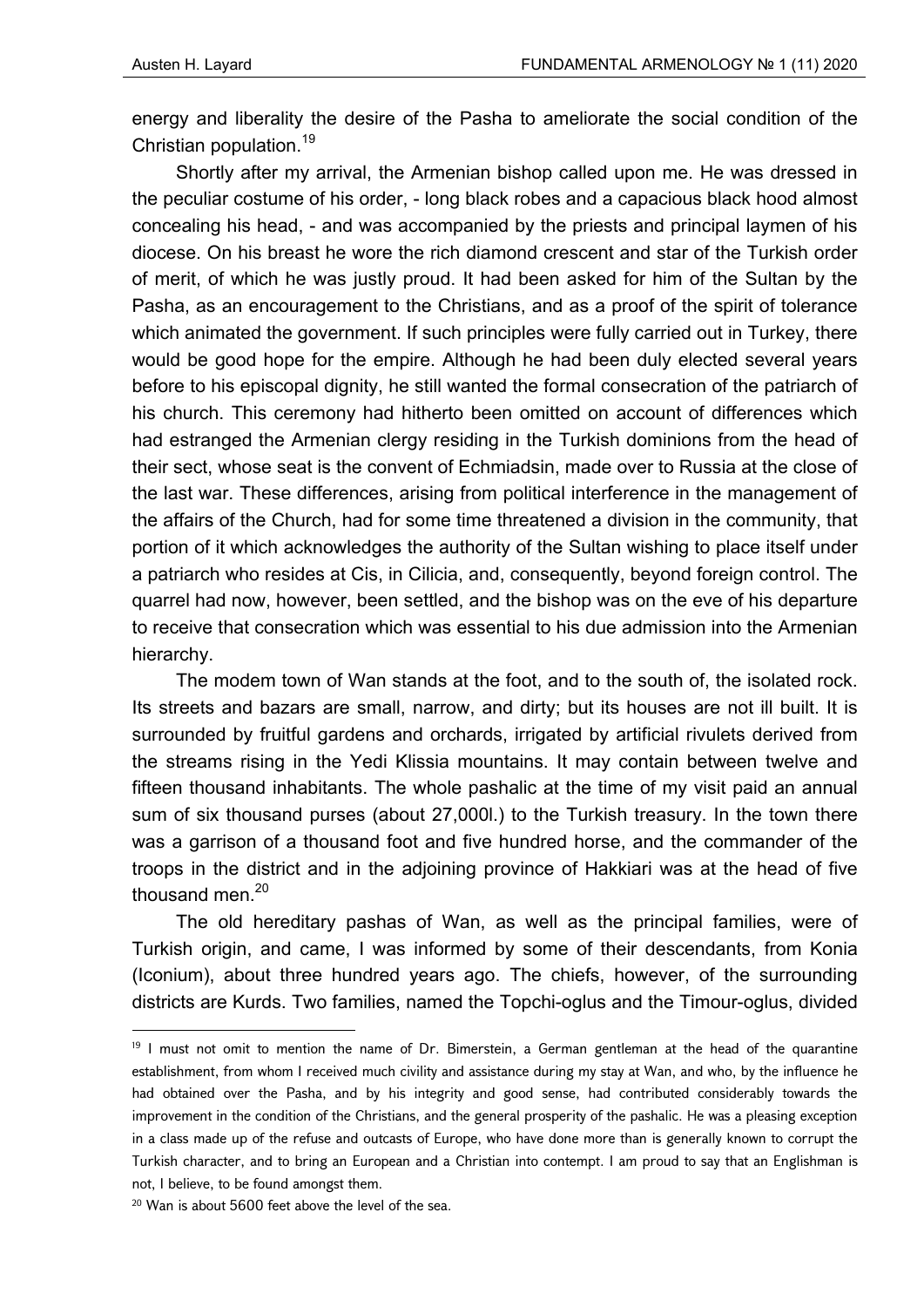the town into opposite factions, which were continually at war, and carried their bloody feuds almost daily into the streets. The Timour-oglus were the most powerful, and it was through their means that Khan Mahmoud possessed himself of the place.

The inscriptions of Wan are of two distinct periods, though all in the cuneiform writing. The most ancient are in a character identical with that on the oldest monuments of Assyria.<sup>21</sup> The only one not entirely in this Assyrian character is on the southern face of the rock, inaccessible from all sides, but easily legible, on account of the size and distinctness of its letters, by a glass from below. It was copied by Schulz, and is a trilingual tablet of Xerxes the son of Darius, very nearly word for word the same as those of the same king at Hamadan (Ecbatana) and Persepolis.

The earliest inscriptions are found on two square stones built into a wall near the western gateway of the city, and immediately beneath the only entrance to the castle. This wall appears to have been part of the old fortifications, and at a more recent period formed one of the sides of a Christian church, dedicated to St John, but now in ruins.<sup>22</sup> The inscribed stones were taken from some far more ancient building.

The two inscriptions are similar, and contain the names of a king and his father, which have not been satisfactorily deciphered. They are written,

I-X-MY = EE-Y IY Y TEII -Y-Y EYI -YYY

It is remarkable that the royal titles

## **BE-ENGEMENT CONTROLLER**

are precisely the same as to those used by the early monarchs of Assyria, with the exception of "King of Nahiri," a name apparently applied to the northernmost part of Mesopotamia, between the head waters of the Euphrates and the Tigris, and perhaps even including the lake of Wan. It is possible that this country may also be identified with the Naharina of the Egyptian monuments, which, there are grounds for believing, may have been far to the north of the Mesopotamia of the Greeks.

It is also to be remarked that the language of these inscriptions appears to be Assyrian, $^{23}$  whilst that of all the others is peculiar to Wan. Nevertheless, the names of the kings in them can be genealogically connected, as it will be seen, with those on the other monuments.

But the most important records at Wan are carved on the southern face of the isolated rock, round the entrance to a set of excavated chambers, probably once serving as tombs, which, unlike the artificial caves at Bavian and Malthaiyah, may be

 $^{21}$  The distinguishing feature of the Wan writing is a tendency to repeat the horizontal wedge when two wedges

intersect: thus  $\blacktriangleright$  for  $\blacktriangleright$ . In this character are the inscriptions at Pahlou, on the Euphrates (Brit. Mus. Series, p. 74.), on a rock near Malatiyah on the same river (copied by M. Mühlbach, and published by the Syro-Egyptian Society), on a column at Patnos (copied by the Hon. F. Walpole), and in various parts of Armenia, but principally in the neighbourhood of Lake Wan.

 $22 \text{ In Schulz's collection only one of these inscriptions is given (No. 1.); one is seven, the other eight lines in length.}$ 

 $23$  The same forms of expression occur in these inscriptions as in the standard inscription of Nimroud: compare the  $2^{nd}$ and  $3^{rd}$  lines of Schulz's copy with  $6^{th}$  and  $7^{th}$  lines of Brit. Mus. Series, p. 3.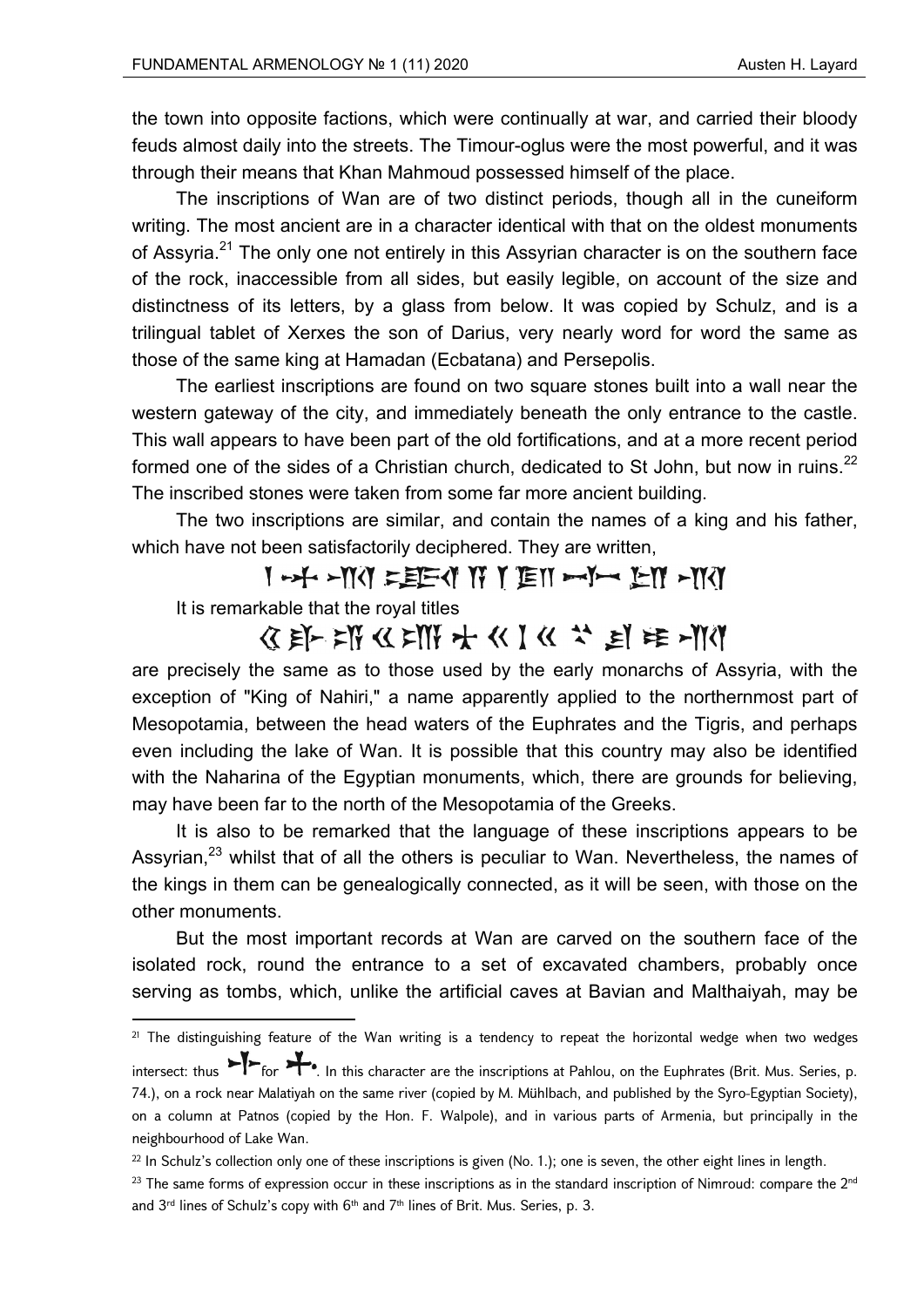referred to the same period as the inscriptions. As those inscriptions record the victories and deeds of a monarch, it is highly probable that they were placed over royal sepulchres.

A flight of twenty narrow steps cut in the perpendicular face of the precipice, and partly destroyed, so as to be somewhat difficult and dangerous, leads to a narrow ledge, above which the rock has been carefully smoothed, and is still covered with inscriptions in the cuneiform character. Here an entrance, about 7 feet deep, opens into a hall, 341½ feet long, by nearly 21 wide and 12 high, leading by four doorways into as many distinct chambers. Around its walls are window-like recesses, and between them, and on each side of the doorways, are ornamental niches, with holes in the centre, which may have held metal lamps. The floor has been excavated in two places into squares a few inches deep; I cannot conjecture for what purpose.

The door to the left on entering leads into a small chamber, 11 ft. 8 in. by 9 ft. 8 in., surrounded by similar window-like recesses. In it is a second doorway opening upon a well or pit, filled to within a few feet of the mouth with stones and rubbish. There were no means of ascertaining its depth or original use without removing the contents. The three other doors in the entrance hall lead to square rooms, surrounded by niches, but without other ornament. The excavations are sometimes called by the Turks "Khorkhor Mugaralari," the caves of Khorkhor, from a garden of that name below them.

The inscriptions on the face of the rock around the outer entrance to these chambers are contained in eight parallel columns, including in all above 300 lines and thirteen consecutive paragraphs. $^{24}$  The letters are large and admirably carved, and the writing is divided by horizontal lines. They are defective in many places, partly from natural decay, but mainly from wilful injury: the obliterated characters may to a great extent be restored by a comparison of the several inscriptions which contain corresponding passages.<sup>25</sup> These rock tablets are the records of a king whose name, according to Dr. Hincks, is Arghistis. He invokes the gods of his nation, and celebrates the conquest of various peoples or tribes, whose names still require to be identified, but who probably inhabited countries to the north of Armenia; he describes the burning of their temples and palaces, and the carrying away of captives and of an immense spoil of horses, camels, cattle, and sheep, the numbers of each being given with apparent exactness. The name of the region in which these conquests were chiefly made seems to read Mana.

The gardens beneath these inscriptions belong to the family of one of the former hereditary Pashas of Wan. A spring gushes forth from the foot of the rock, and over it is a small tablet, once containing a legend in arrow-headed characters, now entirely destroyed. The grounds, as I have observed, are called Khorkhor, and this name has been believed to occur in the cuneiform inscriptions as the ancient name of Wan, on the

 $24$  These inscriptions are numbered from II to VIII in Schultz's collection.

<sup>&</sup>lt;sup>25</sup> And see Dr. Hincks's Memoir on the Inscriptions of Wan, 2. In the Journal of the Royal Asiatic Society.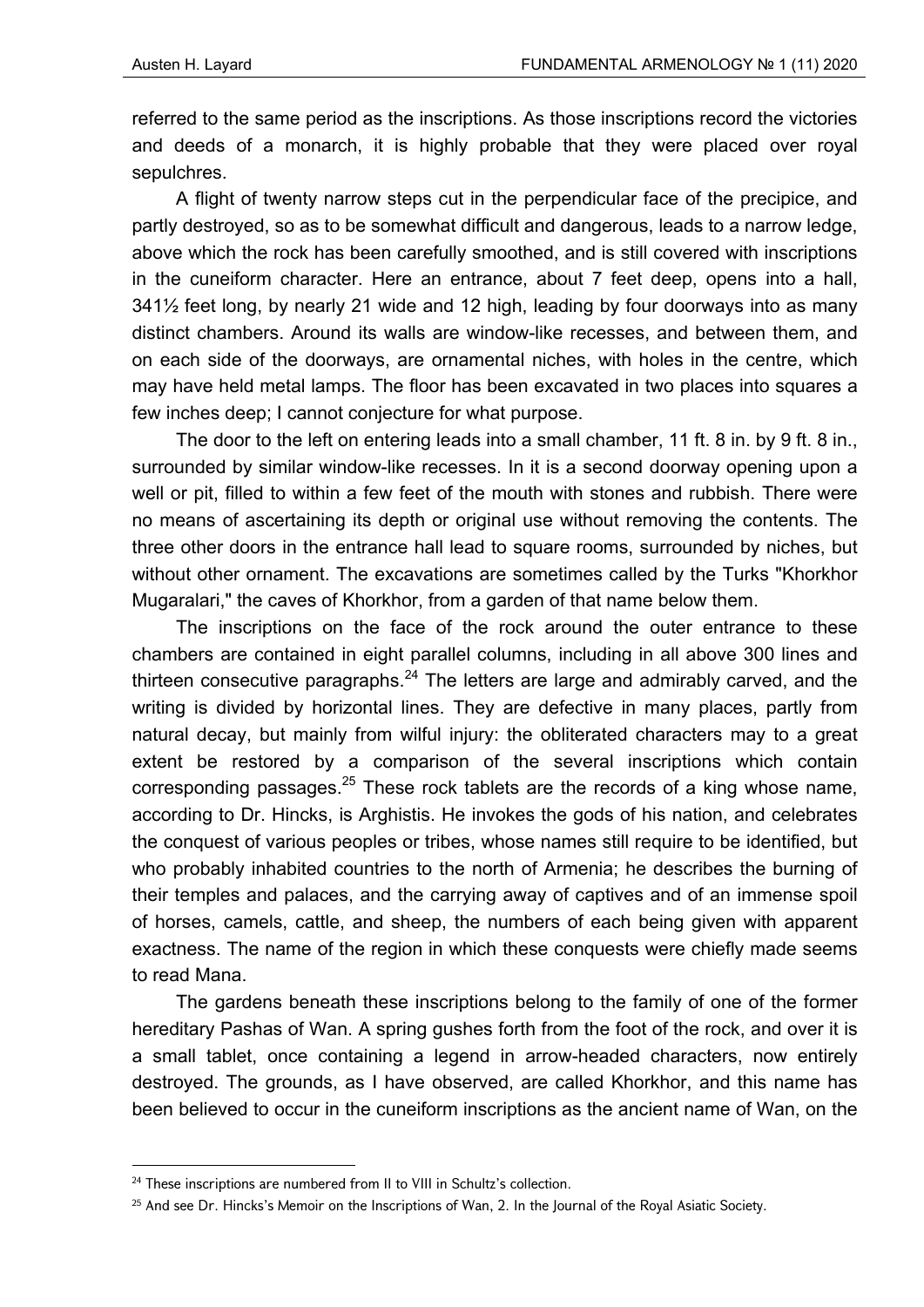supposition that it is still given to the whole castle. I was assured, however, that it is limited to these gardens. $^{26}$ 

The remaining inscriptions are on the northern face of the rock. They are five in number.<sup>27</sup> The longest and most important contains twenty-nine lines, and is on the side wall to the left on entering an artificial vaulted recess. It has been partly destroyed by a rude cross cut by the Armenians across the tablet. The cave is called the "Khazana Kapousi," or the treasure gate, and is held to be a sacred spot by Christians and Mussulmans. Beneath it, according to tradition, an iron gate, guarded by genii armed with swords of flame, closes the entrance to a vast hall filled with all manner of riches. The magic words that can alone open this portal are contained in the inscription, which is guarded at night by a serpent who retires at break of day into a hole near the cave.<sup>28</sup>

An inscription of seventeen lines is carved at the entrance to a second artificial chamber, and on tablets cut in the rock are three more, each of nineteen lines, word for word alike, but with orthographical variations in the royal name.

Four of these inscriptions belong to the father of the king, who recorded his conquests on the southern face of the rock. His name, according to Dr. Hincks, may be read Minuas. They merely contain the royal titles and invocations to the gods. The long inscription in the vaulted recess is of the grandson of Minuas, the latest king mentioned on the monuments of Wan. It is of considerable interest as containing the name of a country.  $\blacktriangleright$   $\blacktriangle$   $\blacktriangleright$   $\blacktriangleright$   $\blacktriangleright$   $\blacktriangleright$   $\blacktriangleright$   $\blacktriangleright$   $\blacktriangleright$   $\blacktriangleright$   $\blacktriangleright$   $\blacktriangleright$   $\blacktriangleright$   $\blacktriangleright$   $\blacktriangleright$   $\blacktriangleright$   $\blacktriangleright$   $\blacktriangleright$   $\blacktriangleright$   $\blacktriangleright$   $\blacktriangleright$   $\blacktriangleright$   $\blacktriangleright$   $\blacktriangleright$   $\blacktriangleright$   $\blacktriangleright$   $\blacktriangleright$ enumerating, first in detail, the amount of booty taken from three different countries, and afterwards giving the total amount of the whole. By this double account the one checking the other, a clue was afforded to the signs representing numerals in the Assyrian inscriptions, as well as to their respective values, a discovery for which we are indebted to the sagacity of Dr. Hincks.<sup>29</sup> It gives, moreover, a long list of nations conquered by the Armenian king, of which the principal appears to be called Abana, a name not yet identified.

The Pasha had kindly placed the "Mimar Bashi," or architect in chief of the town, an intelligent and honest Armenian, named Nikòos, under my orders during my researches at Wan. I also found in the place a half-crazy Cawass, who had been all the way to Constantinople to obtain a firman for leave to dig for treasure beneath the inscribed tablets. The imperial document had been granted, with a clause, however, that a share of the riches discovered should be paid into the Sultan's treasury. His search had hitherto been vain, although his purse had been emptied; but he knew all the old stones and inscriptions in the neighborhood. With the aid of these two men I carried on excavations for a short time at the foot of the northern face of the rock, without other

<sup>&</sup>lt;sup>26</sup> The ancient province of Khorkhorunik was to the west of the lake of Wan; the city of Wan stood in that of Dosb.

<sup>27</sup> Numbered in Schultz's collection from XII to XVI.

 $28$  Schultz gives this tradition, which, like many others, is probably of very ancient date.

 $29$  See Dr. Hinck's Paper on the War Inscriptions, in the Journal of the Royal Asiatic Society.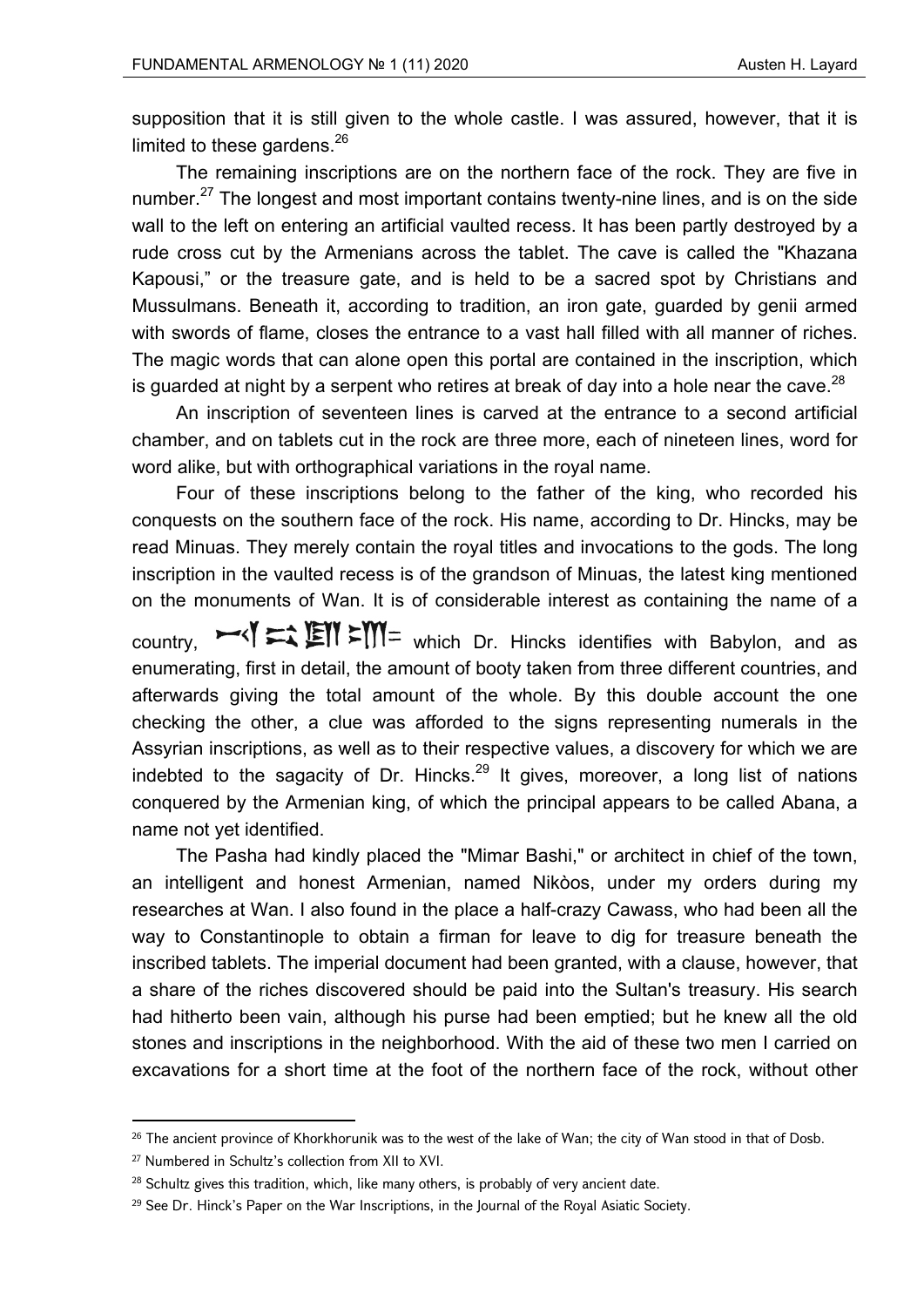results than clearing away the earth from one or two half-buried tablets, and laying bare the artificially smoothed rock.

About a mile and a half to the east of the town, near a small village in the gardens of Wan, is a recess in the rock 15 feet 8 inches high, and 6 feet 7 inches broad, containing a long cuneiform inscription. On the tablet may still be traced the remains of the yellow varnish, or glaze, mentioned by Schulz. The ancient Persians appear to have protected their rock-carved inscriptions by similar means from the effects of the atmosphere, traces of the glaze having been discovered on the great monument of Bisutun.<sup>30</sup> The inscription is called Meher Kapousi, which, according to the people of Wan, means the Shepherd's Gate, from a tradition that a shepherd, having fallen asleep beneath it, was told in a dream the magic word that opened the spell-bound portal. He awoke and straightway tried the talisman. The stone doors flew apart, disclosing to his wondering eyes a vast hall filled with inexhaustible treasures; but as he entered they shut again behind him. He filled with gold the bag in which, as he tended his flocks, be carried his daily food. After repeating the magic summons, he was permitted to issue into the open air. But he had left his crook, and must return for it. The doors were once more unclosed at his bidding. He sought to retrace his steps, but had forgotten the talisman. His faithful dog waited outside until nightfall. As its master did not come back, it then took up the bag of gold, and carrying it to the shepherd's wife, led her to the gates of the cave. She could hear the cries of her husband, and they are heard to this day, but none can give him help.

The inscription of the Meher Kapousi originally consisted of ninety-five lines, comprising the same record twice repeated. Only about sixty are now legible. It was carved by order of two kings, who appear to have reigned together, and whose names Dr. Hincks reads, Ishpuinish and Minuas. It contains little else than a list of sacrifices and offerings made to a multitude of gods, each one receiving a share probably according to his importance in the celestial hierarchy, the lowest in rank getting only one sheep, and the highest seventeen oxen and thirty-four sheep. With the gods of Armenia are mentioned those of foreign nations, who have the smallest portion of the honors, some obtaining but half an ox.

Near the Shepherd's Gate the rocks are excavated into a vast number of caves. In some places long flights of steps lead nowhere, but finish abruptly in the face of the perpendicular precipice; in others the cliff is scarped to a great height without any apparent object. A singular shaft, with stairs, leading into a cavern, is called Zimzim. It is difficult to account for the use and origin of these singular excavations; their height from the plain and their inaccessible position almost preclude the idea of their having been quarries.

<sup>30</sup> Col. Rawlinson, Memoir on the Inscriptions of Behistan, in the Journal of the Royal Asiatic Society.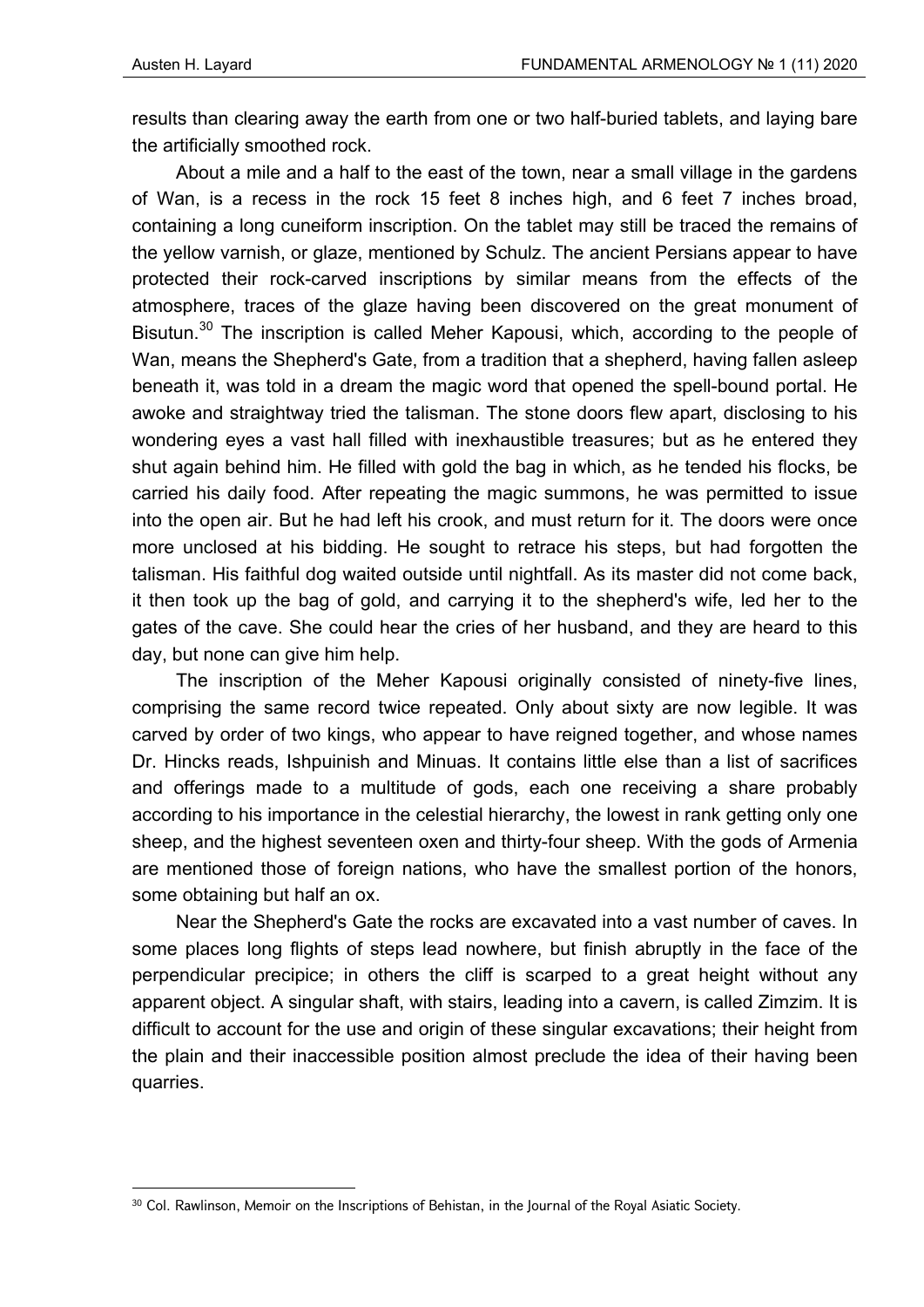Several slabs of black basalt, inscribed with cuneiform characters, have been built into the interior walls of two ancient Armenian churches within the town of Wan. $31$  They had been whitewashed with the rest of the building, but the bishop obligingly ordered the plaster to be removed from them. Some of the inscriptions are no longer legible. In the church of St. Peter and St. Paul I found parts of four legends,  $32$  which appear to refer to two kings, grandfather and grandson, whose names, according to Dr. Hincks, are Ishpuinish and Milidduris. They are historical, containing a record of the capture of many cities, and of the amount of spoil carried away from conquered countries.

In the church of Surp Sahak I was able to transcribe two inscriptions, one under the altar, the other in the vestibule beneath the level of the floor, which had to be broken up and removed before I could reach the stone. The longest consists of forty lines, the other of twenty-seven. The beginning and ending of the lines in both are wanting. They belong to a king whose name Dr. Hincks reads Arghistis, and one of them celebrates the capture of no less than 453 cities and 105 temples or palaces, and the carrying away of 25,170 (?) men, 2734 officers, 73,700 sheep, and an immense number of women, oxen, and other spoil.<sup>33</sup>

The only inscription at Wan that I could not copy was the trilingual tablet of Xerxes. It is on the moat inaccessible part of the rock, about seventy or eighty feet above the plain. Not having a glass of sufficient power, I was unable to distinguish the characters from below. As it had been accurately transcribed by Schulz, and resembles those of the same king at Persepolis and Hamadan, I did not think it necessary to incur any risk or expense in reaching it by means of ropes or scaffolding.<sup>34</sup>

In the rock there are numerous excavated chambers, some even exceeding in dimensions those I have described; but, with the exception of a simple seat or bench of stone, about two and a half feet high on one side of them, they are perfectly plain and unornamented. They appear to have been used as tombs, and Schulz declares that he found human bones in them; but it is doubtful whether those remains belonged to the original occupants. Some are approached by flights of steps cut in the precipice; others are altogether inaccessible except by ropes from above. As they all more or less resemble the one previously mentioned, I will not give a particular account or accurate measurements of them.<sup>35</sup>

I add a list of the kings mentioned in the inscriptions of Wan in the order of their succession, which may be interesting to the historical student.

<sup>&</sup>lt;sup>31</sup> These churches are probably of great antiquity, but no record appears to remain of the date of their foundation. They are dark and rudely built, and have nothing remarkable in them.

<sup>&</sup>lt;sup>32</sup> Two are given by Schulz, Nos. XXXVIII and XXXIX.

<sup>&</sup>lt;sup>33</sup> The beginnings of the lines having been destroyed, the numbers are not all complete.

 $34$  This inscription was copied, with a strong telescope, by Schulz, and is published with the rest of his transcripts.

<sup>&</sup>lt;sup>35</sup> Schulz has given the measurements, and a detailed account of each cavern, in his Memoirs.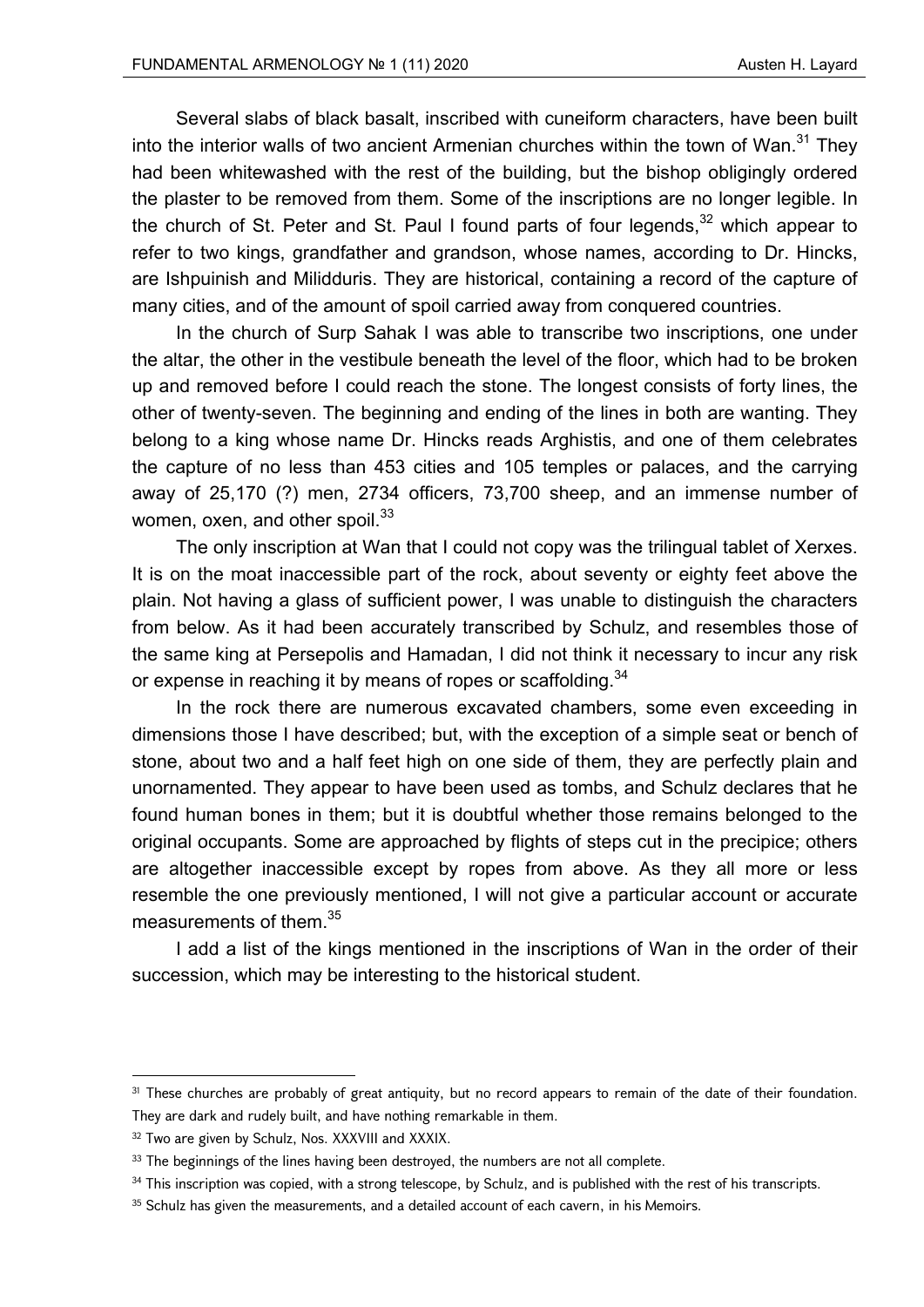$1.$   $\mathbb{E}$   $\mathbb{I}$   $\mathbb{I}$   $\mathbb{I}$   $\mathbb{I}$   $\mathbb{I}$   $\mathbb{I}$   $\mathbb{I}$   $\mathbb{I}$   $\mathbb{I}$ , Lutibri, or Lutibar.<sup>36</sup>  $2.7 + 1$  Milidduris. 3. IN 卡 IN F 车 ST IN Ishpuinish.  $4.$  Y - - / - = M = N  $\cdot$  Minuas.  $5.$   $\leftarrow$   $\left[\left[\left(\begin{array}{cc} x \\ y \end{array}\right) \right]$   $\leftarrow$   $\left[\left(\begin{array}{cc} x \\ y \end{array}\right) \right]$   $\leftarrow$   $\left[\left(\begin{array}{cc} x \\ y \end{array}\right) \right]$   $\left[\left(\begin{array}{cc} x \\ y \end{array}\right) \right]$   $\left[\left(\begin{array}{cc} x \\ y \end{array}\right) \right]$   $\left[\left(\begin{array}{cc} x \\ y \end{array}\right) \right]$   $\left[\left(\begin{array}{cc} x \\ y \end{array}\right) \right]$   $\left[\left(\begin$  $6 \rightarrow 4$  - $M_1$   $\rightarrow 1$  - $M_2$   $\rightarrow$   $M_3$   $\rightarrow$   $M_4$ 

It is yet doubtful to what family of languages the Wan inscriptions must be assigned. Some believe it to be a Tatar dialect; or, at least, to be largely intermixed with the Mongolian element. Dr. Hincks, on the contrary, is of opinion that it is Indo-Germanic, and adduces, in proof, various instances of case-endings corresponding with the Sanscrit.<sup>37</sup> Two of the inscriptions, and the earliest in date, as I have already observed, are in pure Assyrian.

With regard to the date of the monuments there appears to be a clue which may enable us to fix it with some degree of certainty. In an inscription from Khorsabad.<sup>38</sup> amongst the kings conquered by Sargon one is mentioned whose name corresponds with Arghistis, the fifth in the Wan dynasty. Supposing the two, therefore, to be the same, and there is no reason to doubt their being so, we may assume that the monarchs of the Wan records reigned from about the middle of the eighth century before Christ to the end of the seventh; and the evidence afforded by the forms of the characters leads to this conjecture. It is possible that between the death of the obelisk king and the reign of Sargon, the Assyrian monarchs were unable to enforce their authority beyond the lofty range of mountains to the north-east of Nineveh, and that a dynasty, which may indeed have been a branch from that of Assyria<sup>39</sup>, established itself

<sup>&</sup>lt;sup>36</sup> The above are Dr. Hincks's version of the reading of the names. He entertains some doubt as to the correctness of the second and sixth, the first part of which is the name of a goddess, perhaps the Mylitta of Herodotus, though in the Babylonian inscriptions it seems to be written "Gula." It must be observed that they are sometimes written with orthographical variations in the inscriptions, and that those in the above list are, according to Dr. Hincks's view, in the nominative case.

<sup>&</sup>lt;sup>37</sup> On the inscriptions of Wan. Page 14., Journal of the Royal Asiatic Society.

<sup>38</sup> Botta, pl. 151, 1, 5.

<sup>&</sup>lt;sup>39</sup> Since the above was written Col. Rawlinson has announced three synchronisms between the inscriptions of Nineveh and Wan. "Lutipari is found contending with Sardanapalus (the builder of the north-west palace at Nimroud); his son Semiduri is attacked by Deleboras (the obelisk king); and the fifth Wan monarch, Arghisti, is an antagonist of Sargon." Dr. Hincks, however, denies the second identification, and entertains considerable doubt, therefore, as to the first. (Literary Gazette, Dec. 18, 1852, p. 931.) It is a curious fact that the earliest inscriptions found at Wan should be in Assyrian, whilst the others are in an essentially distinct language. Connected with the Armenian tradition, that the two sons of Sennacherib, after they had slain their father, fled into Armenia, and established royal dynasties, which reigned over that country with northern Mesopotamia (St. Martin, vol. i.p. 163.), it might have led to the conjecture that the inscriptions were of a more recent period, and of the time between the fall of the Assyrian empire and the rise of the Persian.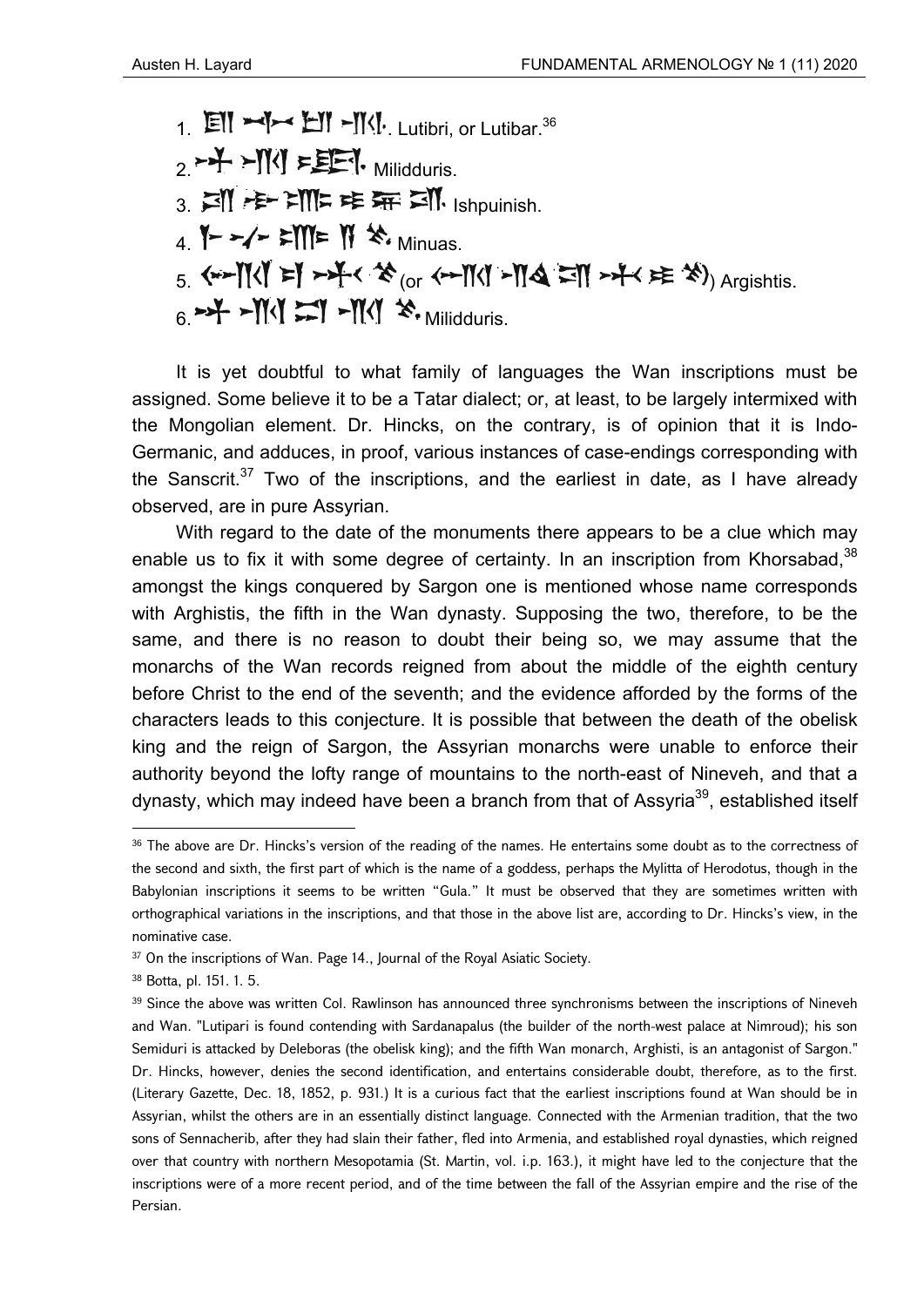during that period in Armenia, and maintained its independence until a great conqueror again sat on the throne of Nineveh. It is to be remarked that Dr. Hincks believes he has even found an invasion of Babylonia recorded in these Armenian inscriptions. If such be the case, it must be inferred that the territories of the Assyrians were at that time confined within very narrow limits round their capital city.

In the Khorsabad inscription Arghistis is called king of

## ☆ 『 《 ~ 》 《 》

War-ar-di, apparently the genitive case of War-ar-ad, a name that may be identified with the biblical Ararath, the kingdom of Armenia.<sup>40</sup> But at Wan we have two different names for this country. In the oldest inscriptions (those in the Assyrian language) it is called Nahiri, a name which, as I have already mentioned, was applied by the Assyrians to the very northernmost part of Mesopotamia, if it can be called Mesopotamia at all, between the head-waters of the Tigris and Euphrates. In the others it is termed Biaynee,

# 二节车目邮

a name not yet identified, but perhaps not unconnected with the mountainous province of Adiabene, to the north of Assyria.<sup>41</sup>

At sunrise, on the 8th August, the roaring of cannon, re-echoed by the lofty rock; announced the end of Ramazan, and the beginning of the periodical festivities of the Bairam. Early in the morning the Pasha, glittering with gold and jewels, and surrounded by the members of his household, the officers of the garrison, and the gaily-dressed chiefs of the irregular troops, rode in procession through the streets of the town. As it is customary, he received in the palace the visits of the cadi, mollahs, and principal Mussulman inhabitants of Wan, as well as of the bishop, clergy, and elders of the Armenian Church. The population, rejoicing at their release from a fast almost intolerable in summer, decked themselves in holiday garments, and made merry in the houses and highways. The sounds of music and revelry issued from the coffee-houses and places of public resort. The children repaired to swings, merry-go-rounds, and stalls of sweetmeats, which had been raised in the open spaces within the walls. The Christians add the feast to their own festivals, already too numerous,  $42$  and, like their Mussulman neighbours, pay visits of compliment and ceremony. Their women, who are said to be handsome, but are even more rigidly concealed than the Mahommedan ladies, crept through the streets in their long white veils.

I called in the evening on the bishop, and next morning, at his invitation, visited the principal schools. Five have been established since the fall of the Kurdish Beys, and the

<sup>40 2</sup> Kings, XIX. 37, &c.

<sup>&</sup>lt;sup>41</sup> The country is also thus called in the inscription at Pahlou (Br. Mus. Series, p. 74. I. 20), and that near Malatiyah.

 $42$  The Mussulmans have only two great annual feasts in which labor gives way to rejoicings and festivities; the Christians of all sects have little else but fasts and festivals throughout the year. A lazy Christian will add to his own holidays the Friday of the Mohammedans, and the Saturday of the Jews.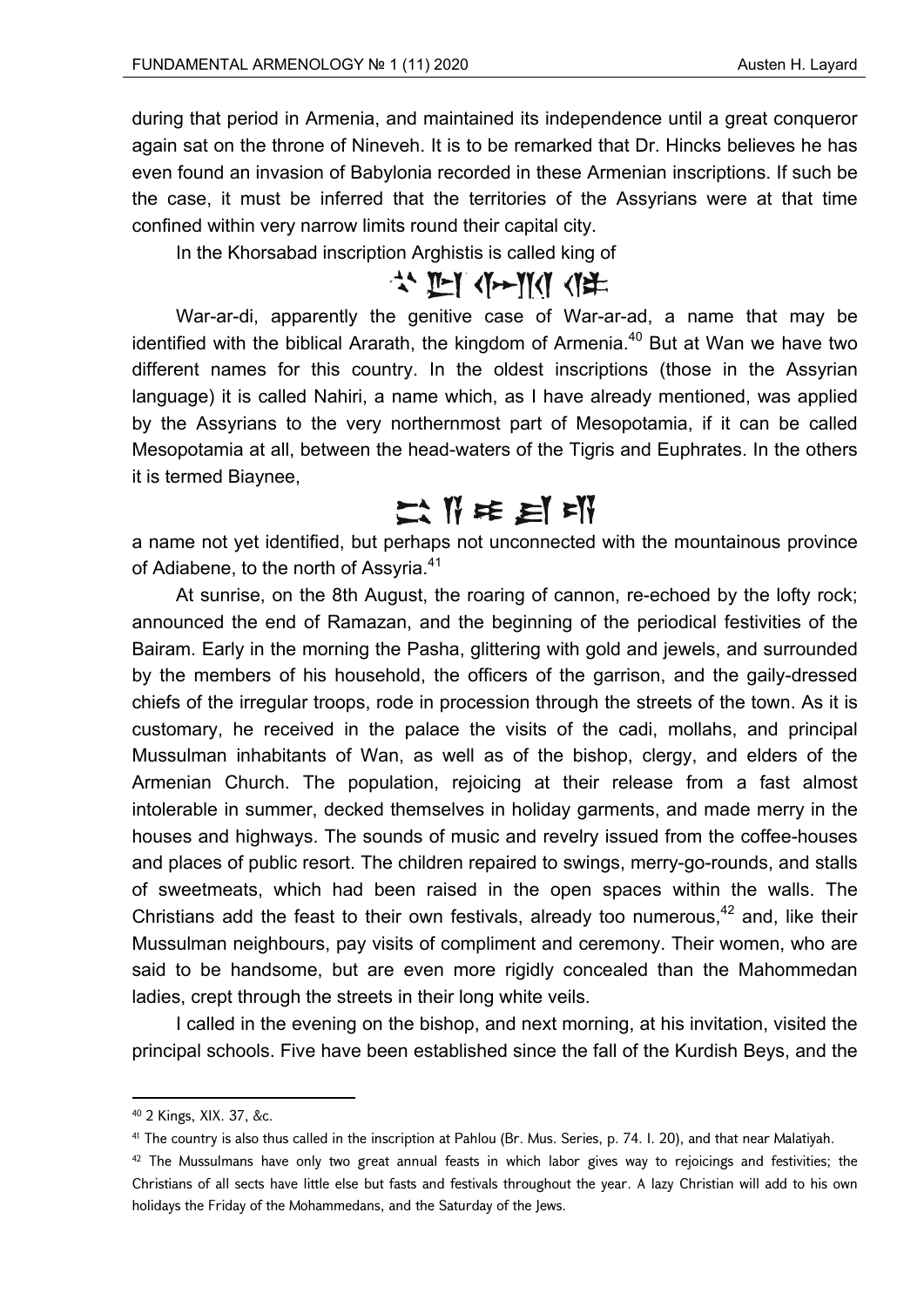enjoyment of comparative protection by the Christian population. Only one had been opened within the walls; the rest were in the gardens, which are thickly inhabited by Armenians, and form extensive suburbs to Wan. The school in the town was held in a spacious building newly erected, and at that time scarcely finished. More than two hundred children of all ages were assembled. They went through their exercises and devotions at the sound of a bell with great order and precision, alternately standing and squatting on their hams on small cushions placed in rows across the hall. An outer room held basins and towels for washing, and the cloaks and shoes taken off on entering. Books were scarce. There were not more than a score in the whole school. The first class, which had made some progress, had a few elementary works on astronomy and history, published by the Armenian press at Constantinople and Smyrna, but only one copy of each. The boys, at my request, sang and chanted their prayers, and repeated their simple lessons.

Such schools, imperfect though they be, are proofs of a great and increasing improvement in the Christian communities of Turkey.<sup>43</sup> A change of considerable importance, and which, it is to be hoped, may lead to the most beneficial results, is now taking place in the Armenian Church. It is undoubtedly to be attributed to the judicious, earnest, and zealous exertions of the American missionaries; their establishments, scattered over nearly the whole Turkish empire, have awakened amongst the Christians, and principally amongst the Armenians, a spirit of inquiry and a desire for the reform of abuses, and for the cultivation of their minds, which must ultimately tend to raise their political, as well as their social, position in the human scale. It is scarcely fifteen years since the first institution for Christian instruction on Protestant (independent) principles was opened by those excellent men in Constantinople. By a wise selection of youths from different parts of the empire, who from their character and abilities were deemed worthy of the choice, they were shortly enabled to send into the provinces those who could sow the seeds of truth and knowledge, without incurring the suspicions attaching to strangers, and without laboring under that ignorance of the manners and languages of those amongst whom they mix, which must always prove so serious an obstacle to foreigners in their intercourse with the natives. A movement of this nature could scarcely escape persecution. The Armenian clergy, not unfavorable to the darkness and bigotry which had for centuries disgraced their Church, and exercising an uncontrolled power over an ignorant and simple people, soon raised a cry against the "Evangelists," as they were contemptuously called. By such misrepresentations and calumnies as are always ready at hand to the enemies of progress and reform, they were able to enlist in their favor the Turkish authorities at the capital and in the provinces. Unfortunately, four sects alone, the Roman Catholic, the Armenian, the

<sup>&</sup>lt;sup>43</sup> The desire of a large number of the Armenians to improve their institutions, and to adopt the manners of Europe, is a highly interesting, and indeed important, fact. I was amused, after having contributed a trifle to the funds of the school, at having presented to me a neatly printed and ornamented receipt, with the amount of my donation duly filled up in the blank space left for the purpose, the document being signed by the head of the school.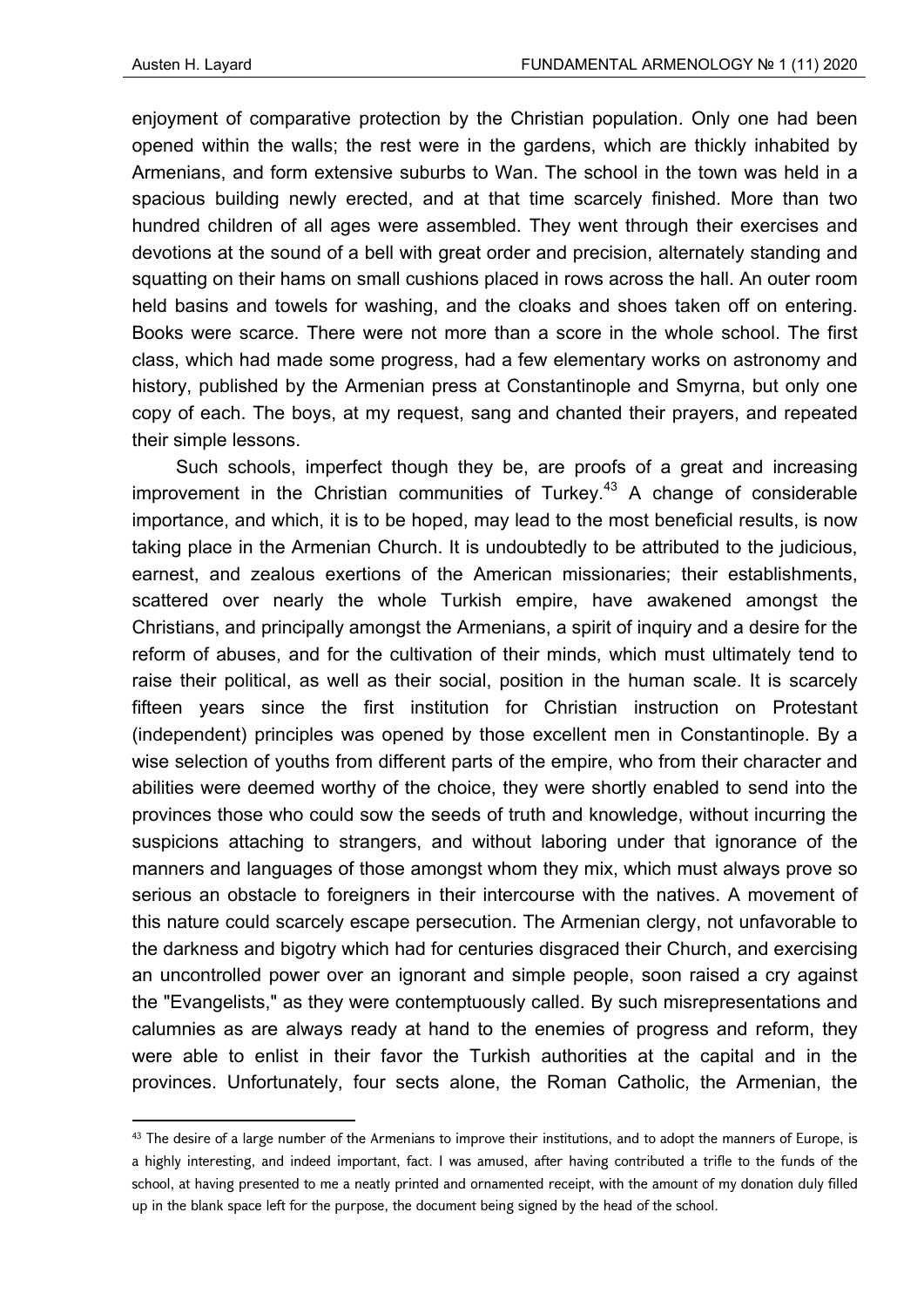Greek, and the Copt, were recognised by the Porte amongst their Christian subjects. The reformed Armenian Church was consequently without an acknowledged head, and unable, to communicate directly with the government, to make known its tenets, or to complain of the acts of injustice and persecution to which it was exposed. Many persons fell victims to their opinions. Some were cruelly tortured in the house of the Patriarch himself, and others were imprisoned or utterly ruined in Constantinople and the provinces. Sir Stratford Canning at length exerted his powerful influence to protect the injured sect from these wanton cruelties. Through his exertions and those of Lord Cowley, when minister, a firman was obtained from the Sultan, placing the new Protestant community on the same footing as the other Churches of the empire, assigning to it a bead, or agent, through whom it could apply directly to the ministers, and extending to it other privileges enjoyed by the Roman Catholics and Greeks. This act of toleration and justice has given fresh vigor to the spirit of inquiry bred by the American missionaries. There is now scarcely a town of any importance in Turkey without a Protestant community, and in most of the principal cities the American mission has opened schools, and is educating youths for the priesthood. Fortunately for the cause, many men of irreproachable character and of undoubted sincerity from the Armenian nation have been associated with it, and its success has not been endangered like that of so many other movements of the same kind, by interested, or hasty conversions. Those who have watched the effect that this desire for improvement and for religious freedom is gradually producing upon a large and important section of the Christian population of Turkey, may reasonably hope that the time is not far distant when it may exercise a marked influence upon other Christian sects, as well as upon those who surround them; preparing them for the enjoyment of extended political privileges, and for the restoration of a pure and rational faith to the East.

The influence of this spirit of inquiry, fostered by the American missions, has not been alone confined to those who have been out off from their own community. The Armenian clergy, no longer able to coerce their flocks, or to persecute those who left them, have found that the only mode of checking the schism is to reform the abuses of their own Church, and to educate and instruct their people. Schools in opposition to the American establishments have been opened in the capital and in most of the large towns of Asia Minor; and elementary and theological works, of a far more liberal character than any hitherto published in Turkey, have been printed by Armenian printing-presses in Constantinople and Smyrna, or introduced into the country from Venice. This is another, though an indirect, result of their labors, which the American missionaries may justly contemplate with satisfaction, unmingled with any feelings of jealousy or ill-will.

Whilst on this subject, and connected as I have been with the Nestorians, I must not omit a tribute of praise to the admirable establishments of the American missions amongst the Chaldaeans of Ooroomiyah in Persia, under the able direction of the Rev.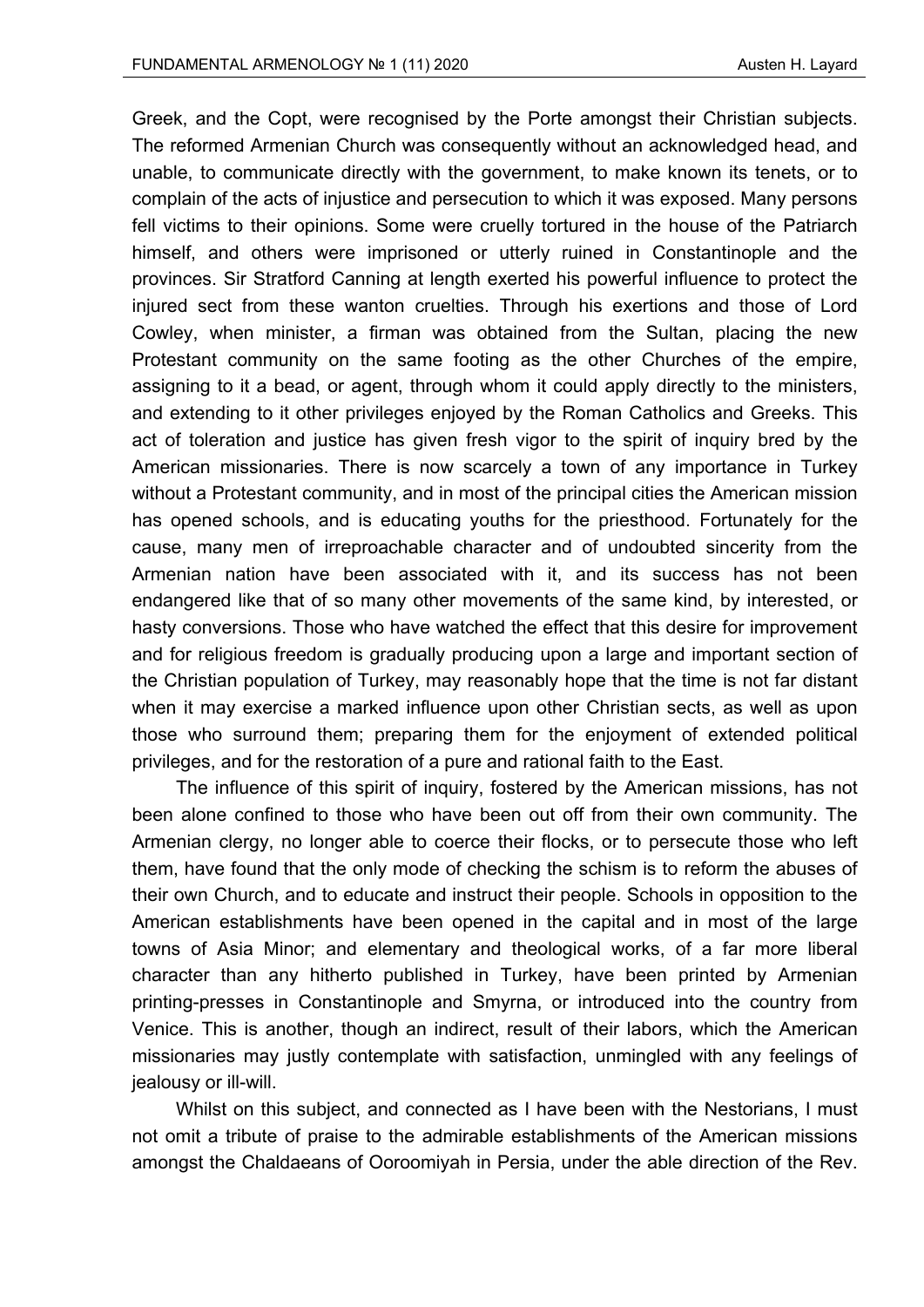Mr. Perkins.<sup>44</sup> It was with much regret that I was compelled to give up the plan I had formed of visiting that small colony from the New World. The Rev. Mr. Bowen, who crossed the frontiers from Wan, has in a true Christian spirit home witness in the English Church to the enlightened and liberal spirit in which their labors are carried on. Forty or fifty schools have been opened in the town of Ooroomiyah and surrounding villages. The abuses that have crept into this primitive and highly interesting Church are being reformed, and the ignorance of its simple clergy gradually dispelled. A printingpress, for which type has been purposely cut, now publishes for general circulation the Scriptures and works of education in the dialect and character peculiar to the mountain tribes. The English language has been planted in the heart of Asia, and the benefits of knowledge are extended to a race which, a few years ago, was almost unknown even by name to Europe.

The Armenian bishop of Wan was not wanting in intelligence and in liberal feeling; but like most of his order, he was profoundly ignorant. He had not seen the valuable works in his native language, even those of the fathers of his Church, published by the Mechitarists of Venice; and was equally surprised and gratified with printed copies of the works of Moses of Chorene, Eusebius, and one or two other authors in Armenian which I had with me. The convents of Wan and of the neighbourhood, he said, were once rich in ancient manuscripts, but they had been carried away by camel-loads some two hundred years before by the Persians, and were believed still to be preserved in Isfahan. With the exception of a few printed copies of the Scriptures, and some religious works for the use of the churches, there are now no books in the city. He received with pleasure from Mr. Bowen a copy of the New Testament in the vulgar Armenian tongue, remarking that it would be a great advantage to the common people to have a version of the Scriptures in a language which they could understand. He was probably not aware that the head of his church had utterly condemned its use, and had anathematised all those who received it.

My companions had been compelled, from ill-health, to leave the plain, and had taken refuge in the convent of Yedi Klissia, from the sultry heats of the plain. Before joining them I visited the village of Amikh, where, according to my Armenian guide, Nikòos, an inscription was engraved on the rocks. I left the city on the 10th of August. Wan stands at a short distance from the lake, and the few boats which traffic along the shores anchor at a small Iskelli, or port, about a mile and a half from the gates. The greater part of this village is now under water, the lake having gradually risen during the

<sup>44 &</sup>quot;I cannot refrain from recording the names of the Rev. Messrs. Goddall, Dwight, Holmes, Hamlin, and Schauffler, of the Constantinople missionary station; the late excellent and enterprising Dr. Smith, who, like the estimable Dr. Grant, his fellow-laborer in the same field, and many others of his countrymen, has recently fallen a victim to his zeal and devotion; the Rev. Eli Smith of Beyrout, and Perkins of Ooroomiyah; men who will ever be connected with the first spread of knowledge and truth amongst the Christians of the East, and of whom their country may justly be proud. Personally I must express my gratitude to them for many acts of kindness and friendship. The American mission has now establishments in Smyrna, Brousa, Trebizond, Erzeroom, Diarbekir, Mosul, Aintab, Aleppo, and many other cities in Asia Minor, together with native agents all over Turkey.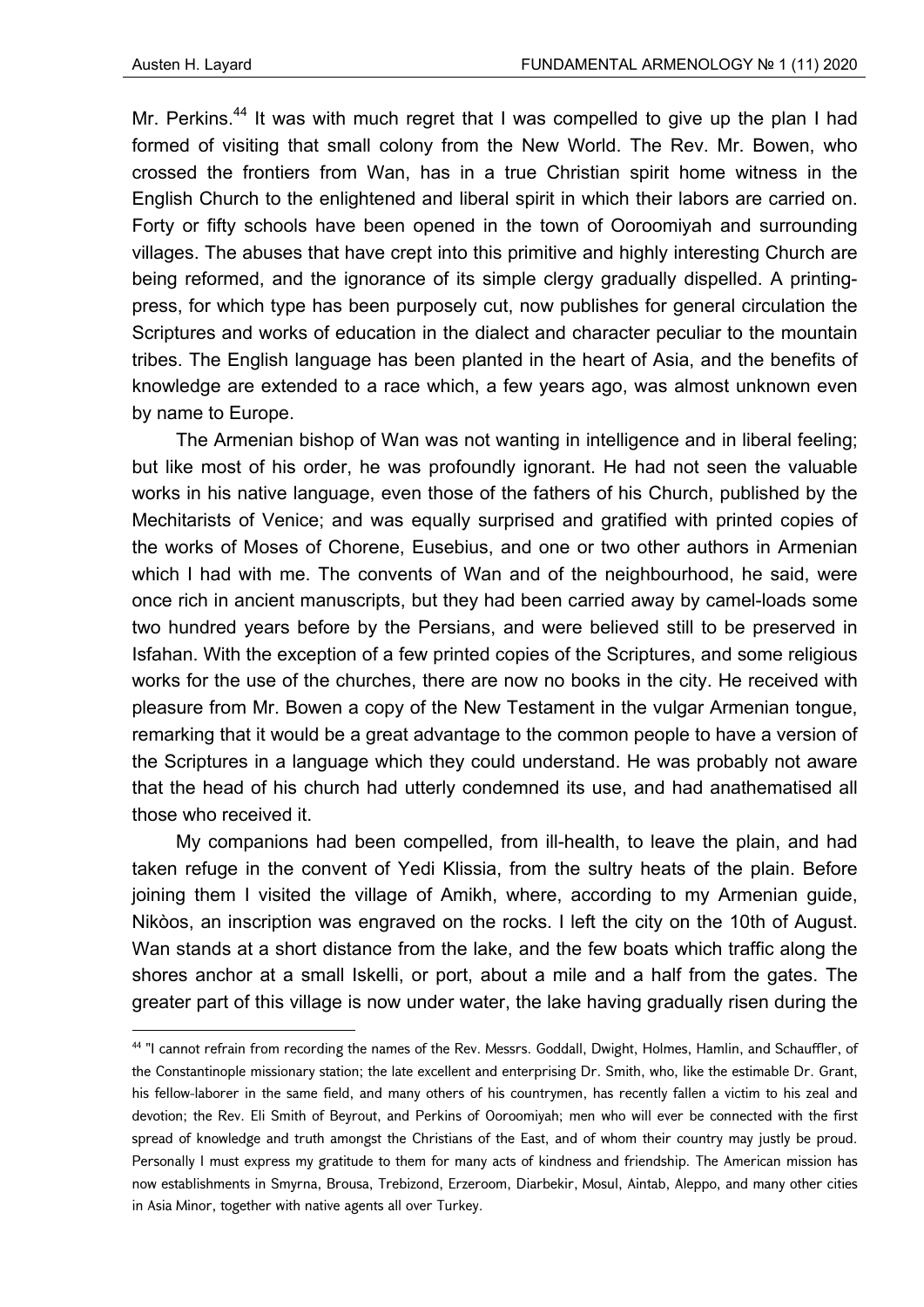last few years. The inhabitants pretend that this rising is caused by a periodical ebbing and flowing, each continuing for seven years, and that the waters will again fall to their former level. It is certain, however, that, from some cause or other which I cannot explain, many villages on the borders of the lake are now partly submerged, and that there appears to have been for some years a gradual increase in the waters.

Leaving the small port, and passing some pans in which a kind of alkaline deposit is collected from the water of the lake to be used as soap, we struck into a fine undulating corn country, abounding in Christian villages. The soil is well cultivated, though by dint of much labor. Eight, or even ten, pairs of oxen are frequently yoked to a plough, which differs from that seen in any other part of Turkey; and having two wheels, one larger than the other, more resembles those in common use in England. The landscape was richly tinted by large plots of bright yellow thistles, $45$  cultivated for the oil expressed from the seeds, and used by the Armenians during their numerous fasts. We reached at sunset a deep bay hemmed in by gardens and orchards, and sheltered from the wind by an amphitheatre of low rocky hills. I pitched my tent about a mile from the village of Amikh, near a transparent spring, in a small glade shelving to the water's edge, and embowered in white roses.

Early next morning I sought the inscriptions which I had been assured were graven on the rocks near an old castle, standing on a bold projecting promontory above the lake. After climbing up a dangerous precipice by the help of two or three poles, in which large nails had been inserted to afford a footing, I reached a small natural cave in the rock. A few crosses and ancient Armenian letters were rudely cut near its entrance. There was nothing else, and I had to return as I best could, disappointed, as many a traveller has been under similar circumstances before me.

From Amikh I rode across the country in a direct line to the monastery of Yedi Klissia, whose gardens on the side of the lofty mountain of Wurrak are visible from most parts of the plain. I stopped for an hour at the church of Kormawor before ascending to the convent. An aged priest, with beard white as snow, and wearing a melon-shaped cap, and long black robes, was the guardian of the place. He led me into an arcade surrounding the inner court of the building. Seeing that I was a Frank, he fancied at once that I was searching for inscriptions, and pointed to a circular stone, the base of a wooden column, which, he said, he had shown many years before to a traveller, meaning Schulz.<sup>46</sup> It bears three imperfect lines of cuneiform writing, part of an inscription belonging to one of the Wan kings, whose name Dr. Hincks read Minuas. It appears to record the foundation of a temple. A second inscription on a black stone, and several fragments with the same royal name, are built into the walls. $47$ 

I copied that which remained of the legends, the old priest hooking a pair of primitive spectacles on his nose, and watching my movements with anxious curiosity.

<sup>45</sup> Called in Turkish Khanjerek.

<sup>46</sup> The inscription is published in his collection, No. XXIII.

<sup>47</sup> Schulz, No. XXIV.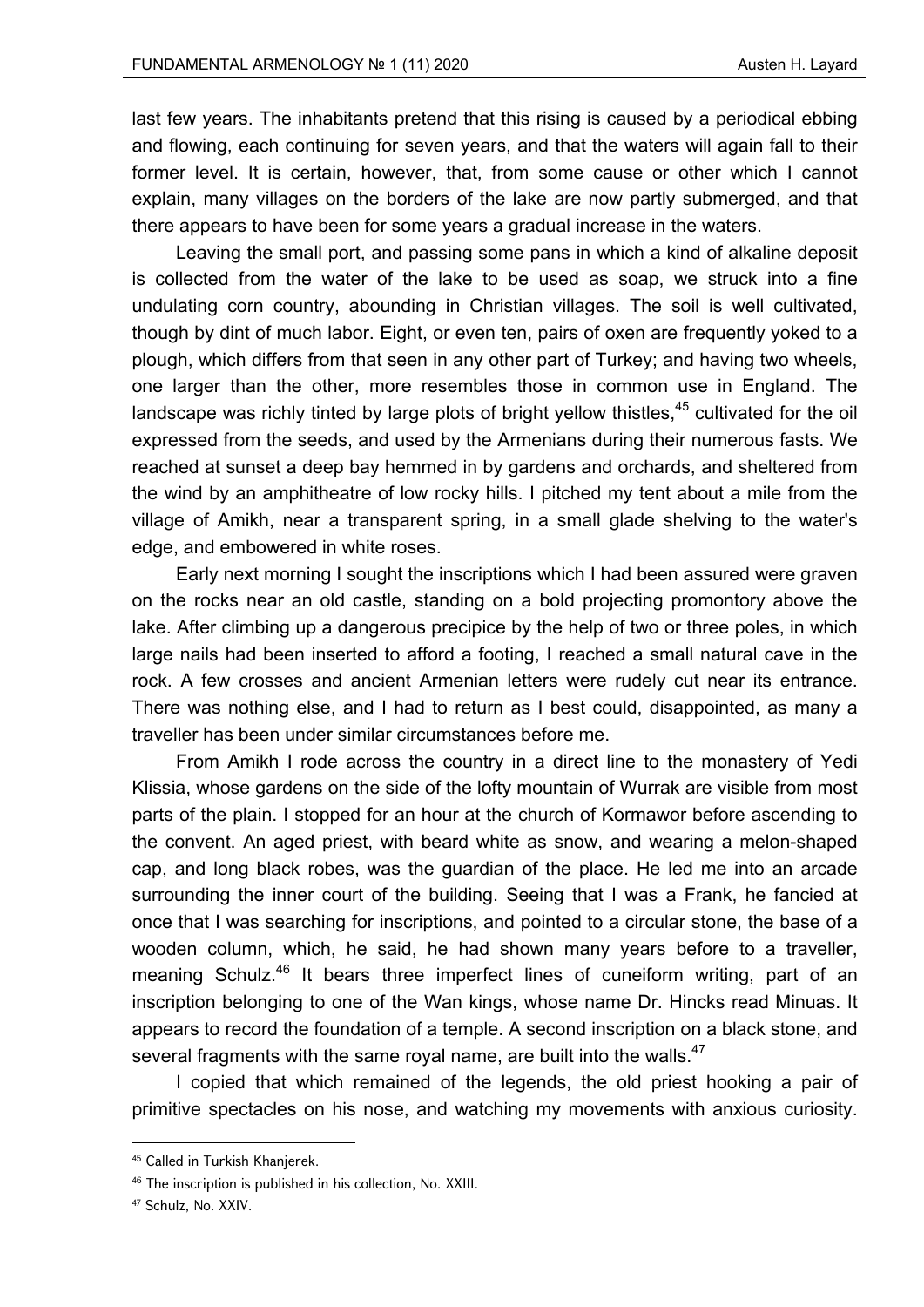He entreated me, with every term of endearment, to communicate the contents to him. Were they talismans for the discovery of riches, or words of promise to the Armenian nation? They recorded, I told him, the past glories of his race, and might be regarded as a promise that by education, integrity, and reform, these glories might be revived. This explanation was scarcely sufficiently definite to satisfy him. However, in return for the interpretation, he offered me a frugal breakfast of cheese and sour milk.

Eight hours' ride from Amikh brought me to the large Armenian convent of Yedi Klissia, or the seven churches, built of substantial stone masonry, and inclosing a spacious courtyard planted with trees. It has more the appearance of a caravanserai than that of a place of religious retreat, and is beautifully situated near the mouth of a wooded ravine, halfway up a bold mountain, which ends in snowy peaks. Spread beneath it is a blue lake and a smiling plain, and the city, with its bold castellated rock, and its turreted walls half hid in gardens and orchards.

The church, a substantial modern edifice, stands within the courtyard. Its walls are covered with pictures as primitive in design as in execution. There is a victorious St. George blowing out the brains of a formidable dragon with a bright brass blunderbus, and saints, attired in the traditionary garments of Europe, performing extravagant miracles. The intelligence of the good priest at the head of the convent was pretty well on a par with his illustrated church history. He was a specimen of the Armenian clergy of Asia Minor. As he described each subject to me, he spoke of the Nestorians as heretics, because they were allowed, by the canons of their church, to marry their mothers and grandmothers; of the Protestants as freemasons or atheists; and of the great nations of Europe as the Portuguese, the Inglese, the Muscovs, and the Abbash (Abyssinians).

I found two short cuneiform inscriptions; one on a stone amongst the ruins of the old church, the other built into the walls of the new. $^{48}$  They also belong to Minuas, and merely contain the name and titles of the king.

<sup>&</sup>lt;sup>48</sup> Nos. XXVIII and XXIX. Schulz's Collection. Schulz gives three from this convent, one of which may have been covered by the ruins of the former church since his visit.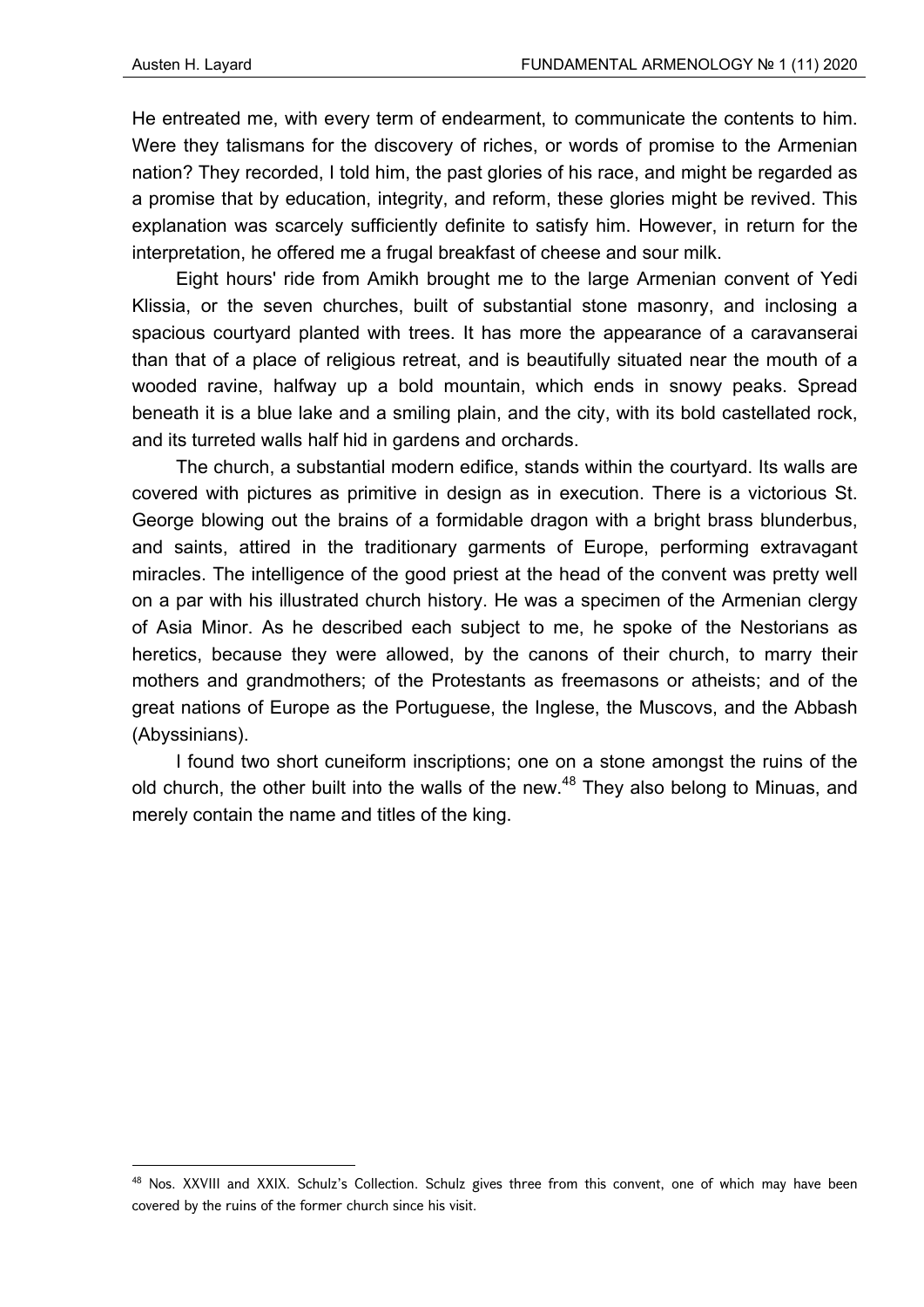### **CHAPTER XIX. (pp. 353-373).**

**LEAVE WAN - THE ARMENIAN PATRIARCH. - THE ISLAND OF AKHTAMAR. - AN ARMENIAN CHURCH. - HlSTORV OF THE CONVENT. - PASS INTO MUKUS. - THE DISTRICT OF MUKUS - OF SHATTAK - OF NOURDOOZ. - A NESTORIAN VILLAGE. - ENCAMPMENTS. - MOUNT ARARAT. - MAR SHAMOUN. - JULAMERIK. - VALLEY OF DIZ. - PASS INTO JELU. - NESTORIAN DISTRICT OP JELU. - AN ANCIENT CHURCH. - THE BISHOP. - DISTRICT OF BAZ - OF TKHOMA - RETURN TO MOSUL** 

SICKNESS had overcome both Dr. Sandwith and Mr. Cooper. A return to the burning plains of Assyria might have proved fatal, and I advised them to seek, without further delay, the cooler climate of Europe. Mr. Walpole, too, who had been long suffering from fever, now determined upon quitting my party and taking the direct road to Erzeroom.

In the afternoon of the 12th August I left the gates of the convent of Yedi Klissia with Mr. Hormuzd Rassam. Once more l was alone with my faithful friend, and we trod together the winding pathway which led down the mountain side. We had both been suffering from fever, but we still had strength to meet its attacks, and to bear cheerfully, now unhindered, the difficulties and anxieties of our wandering life.

We made a short journey of three and a half hours to the pleasant village of Artamit or Adremit, and encamped beneath its fruit trees in a garden near the lake.<sup>49</sup> Our path on the following day led through a hilly district, sometimes edging a deep bay, then again winding over a rocky promontory. We crossed by a bridge the large stream which we had seen at Mahmoudiyah, and which here discharges itself into the lake. The feast of St. George had been celebrated during the previous day at the church of Narek, and we passed, as we rode along, merry groups of Armenians returning from their pilgrimage. The women, seated with their children on the backs of mules and asses, and no longer fearing the glances of haughty Kurds, had lifted their veils from their ruddy faces. They were dressed in scarlet cloaks, which half concealed their festive robes. To their platted hair was attached a square black pad of silk hung with tassels, and sometimes with coins. Most of the men carried umbrellas to protect themselves from the rays of the sun. In the midst of them we met, surrounded by a crowd of adherents, the Patriarch of Akhtamar, once the head of the Armenian Church, but now only recognised by a small section of Christians living in the province of Wan. He rode a mule, and was dressed in long black robes, with a silken cowl hanging over his head. Several youthful priests, some carrying silver-headed wands, followed close behind him. He was on his way to the city, and I thus lost the opportunity of seeing him at his residence on the sacred island.

<sup>&</sup>lt;sup>49</sup> There are two cuneiform inscriptions near the village, which are included in Schulz's collection.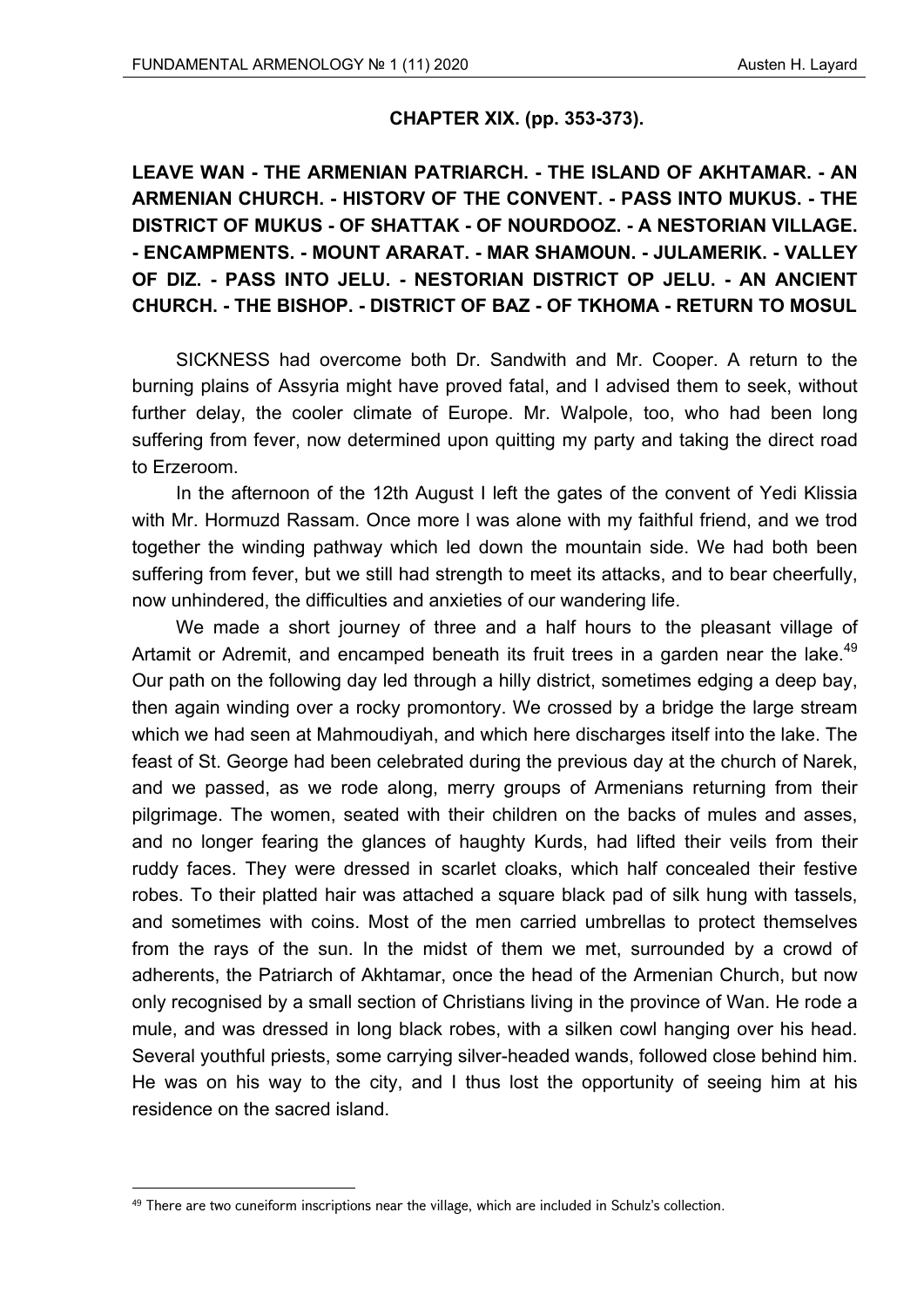On the shores of the lake we found many encampments of gipsies; the men to be distinguished by their swarthy countenances, the women and children by their taste for begging.

We passed through Vastan; in the eleventh century the residence of the royal Armenian family of Ardzrouni, but now a mere village. The convent boat was on the beach, three miles above the usual landing-place. Four sturdy monks were about to row it back to the island. As they offered to take me with them, I left the caravan to journey onwards to our night's encamping place, and with Mr. Rassam and the Bairakdar, we were soon gliding over the calm surface of the lake. Not a breeze rippled the blue expanse. The burning rays of the sun were still full upon us, and the panting boatmen were nearly two hours before they reached the convent.

In the absence of the Patriarch we were received by an intelligent and courteous monk named Kirikor. His hair, as well as his beard, had never known the scissors, and fell in long luxuriant curls over his shoulders. It was of jetty black, for he was still a young man, although he had already passed twenty years of a monastic life. He led us through an arched doorway into the spacious courtyard of the convent, and thence into an upper room furnished with comfortable divans for the reception of guests. Tea was brought to us after the Persian fashion, and afterwards a more substantial breakfast, in which the dried fish of the lake formed the principal dish. Kirikor had visited Jerusalem and Constantinople, had read many of the works issued by the Venetian press, and was a man of superior acquirements for an Armenian monk of the orthodox faith.

The church, which is within the convent walls, is built of the sandstone of a rich deep red color that has been quarried for the turbehs of Akhlat. Like other religious edifices of the same period and of the same nation, it is in the form of a cross, with a small hexagonal tower, ending in a conical roof, rising above the centre. The first monastery was founded by a Prince Theodore in A.D. 653: and the church is attributed to the Armenian king Kakhik, of the family of Ardzrouni, who reigned in the tenth century; but the island appears from a very remote date to have contained a castle of the Armenian kings. The entrance and vestibule of the church are of a different style from the rest of the building, being a bad imitation of modern Italian architecture. They were added about one hundred years ago by a patriarch, whose tomb is in the courtyard. The interior is simple. A few rude pictures of saints and miracles adorn the walls, and a gilded throne for the Patriarch stands near the altar. The exterior, however, is elaborately ornamented with friezes and broad bands of sculptured figures and scroll work, the upper part being almost covered with bas-reliefs, giving to the whole building a very striking and original appearance. The conical roof of the tower, rising over the centre of the cross, rests upon a frieze of hares, foxes, and other animals. Above arched windows are bands of rich foliage, and beneath them, at the base of the tower, a row of small vaulted recesses. The roof of the transept is supported by human heads. Beneath is a frieze, Assyrian in its character, and resembling the embossed designs on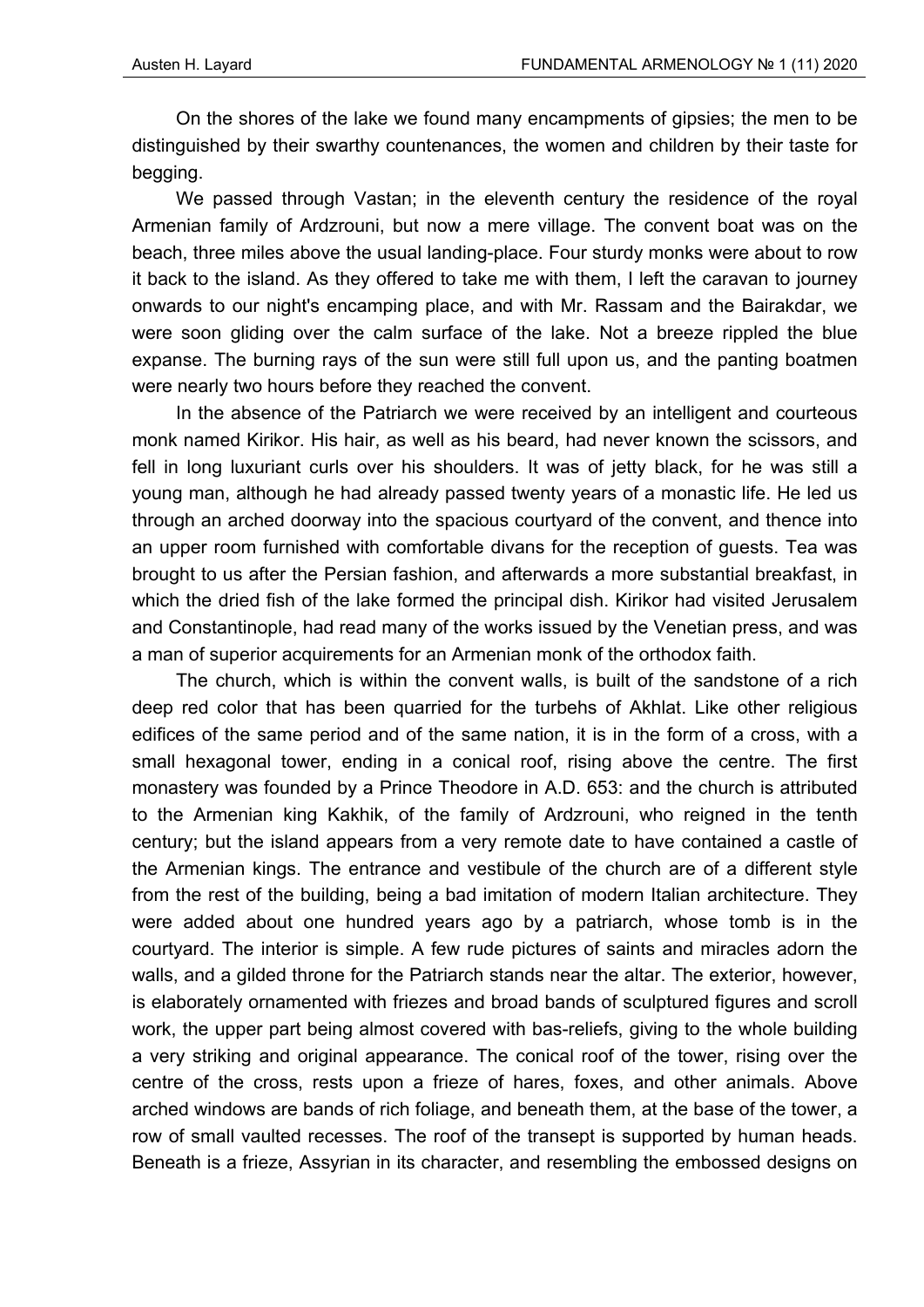some of the bronze dishes described in a previous chapter.<sup>50</sup> It consists of lions springing upon stags, and figures of wild goats, hares, and deer. Under the projecting roof of the aisle is a frieze, formed of bunches of grapes mingled with grotesque forms of men, animals, and birds. Next is a row of the heads of similar figures, projecting in high relief from the wall. They are succeeded by bas-reliefs representing Scripture stories from the Old and New Testaments, divided into separate subjects by medallions with images of Armenian saints. An elaborate border of scroll work completes the exterior decoration about halfway up the building. The human form is rudely portrayed in these sculptures; but the general design is far from inelegant and the ornaments rich and appropriate. I know of no similar specimen of Armenian architecture, and I regret that time would not allow me to make detailed drawings of the edifice.<sup>51</sup>

In a grave-yard outside the church are several most elaborately carved tombstones belonging to the early Armenian patriarchs. That of Zachariah, who died in the fourteenth century, and who was for one year patriarch at Echmiadsin and for nine years at Akhtamar, is especially worthy of notice for the richness and elegance of its ornaments.

In the portico is a circular black stone, like a millstone, with short cuneiform inscriptions on the two flat sides. They contain the name of the king who carved the great tablet of the Meher Kapousi near Wan, which Dr. Hincks reads Minuas. The inscriptions do not appear to record any events of importance.<sup>52</sup>

A library of manuscripts, said to have been once preserved in the convent, no longer exists. Kirikor assured me that many works of value had been removed some years ago to the capital by order of the Constantinopolitan Patriarch.

The Patriarchate of Akhtamar, or Aghtamar, was founded in 1113 by an archbishop of the island, who declared himself independent of the universal Patriarch, residing at Echmiadsin. Its jurisdiction does not extend far beyond the immediate neighbourhood of Wan, and the ecclesiastic who fills the office is generally even more ignorant than other dignitaries of the Armenian Church. The present Patriarch, I was informed, obtained his nomination by bribing the celebrated Kurdish chief, Khan Mahmoud, with in whose territories his followers mainly reside.

The convent and church are built on a small rocky island about five miles from the shore. On an adjacent islet are the ruined walls of a castle partly covered by the rising waters of the lake. Intercourse with the main land is carried on by the one crank boat which, whenever the weather permits, goes backwards and forwards daily for such provisions as are required by the inmates of the monastery. Khan Mahmoud took the place by collecting together the vessels belonging to Wan for the transport of his troops.

<sup>50</sup> Chapter VIII.

<sup>&</sup>lt;sup>51</sup> This building affords another clue to the origin of the early Mussulman architecture - Arab and Tatar - of which remains exist in many parts of Asia Minor, and particularly at Akhlat.

<sup>52</sup> Nos. XX and XXI in Schulz's collection. One inscription contains ten, and the other, nine short lines.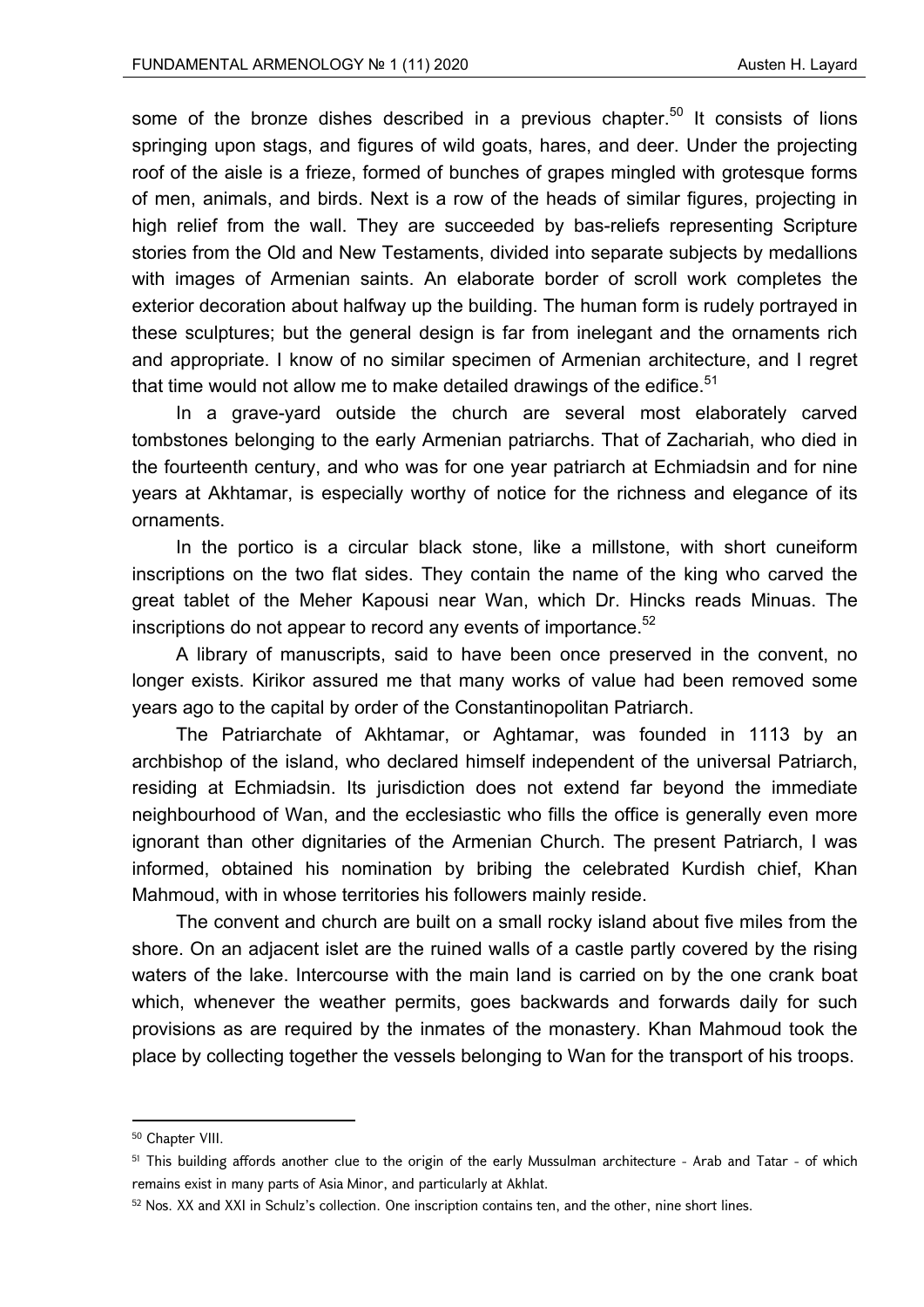Late in the afternoon, accompanied by the monk Kirikor, I was rowed to the farm and garden belonging to the convent, near the village of Ashayansk. We had scarcely reached the land where a violent storm of wind suddenly arose, and lashed the water of the lake into high waves crowned with foam. The monks dragged the boat high on the beach to save it from being dashed to pieces. I was well satisfied not to have encountered the gale, with which our frail bark could scarcely have struggled. It was, however, but one of those mountains squalls which sometimes sweep down the deep valleys, and expend their fury in a short hour. By sunset the air was again serene, and the face of the blue lake once more reflected, like a mirror, the snow-white gulls and black cormorants that floated on its surface.

A few monks live on the farm, and tend the property of the convent, supplying the Patriarch with the produce of the dairy and orchards. They received us very hospitably. Kirikor rode with me on the following morning as far as the large Armenian village of Narek, in which there is a church dedicated to St. George, much frequented in pilgrimage by the Christians of Wan and the surrounding country. It was built by one Tateos Arakil, in the ninth century, according to the priest of the place; but, according to Kirikor, by a certain Theodorus in the time of King Kakhik. It has probably been added to and repaired at various periods, and there are parts, such as the belfry, which are modern, whilst others bear evident marks of antiquity. It is a strong solid building, of the same red sandstone as the tombs of Akhlat.

We had now left the lake of Wan, and our track led up a deep ravine, which gradually became more narrow as we drew nigh to the high mountains that separated us from the unexplored districts of Mukus and Bohtan. We passed a large Armenian village named Pagwantz, near which, on the summit of a precipitous rock, stands the ruined castle of Khan Mahmoud, the rebel chief. He was the eldest of seven brothers, all of whom governed under him different districts on the borders of the lake, and sorely oppressed the Christian inhabitants. Five were captured and are in banishment.

On both sides of the ravine were villages and ruined castles. Numerous streams from the hill-sides irrigated plots of cultivated ground. Ere long we entered a rocky barren tract, patched here and there with fragrant Alpine flowers. After climbing up a steep declivity of loose stones like the moraine of a Swiss glacier, and dragging our horses with much difficulty after us, we found ourselves amidst eternal snow, over which we toiled for nearly two hours, until we reached the crest of the mountain, and looked down into the deep valley of Mukus. This is considered one of the highest passes in Kurdistan, and one of the most difficult for beasts of burden. The flocks of the nomade Kurds of Bohtan were feeding in the gullies, cropping the sweet and tender herbs nourished by the snow. The descent was even more rapid and precipitous than the ascent, and we could scarcely prevent our weary horses from rolling down into the ravine with the stones which we put into motion at every step. At the foot of the pass is a small Armenian church called Khorous Klissia, or "the church of the cock," because a black cock is said to warn the traveller when the snowdrifts hide the mountain tracks.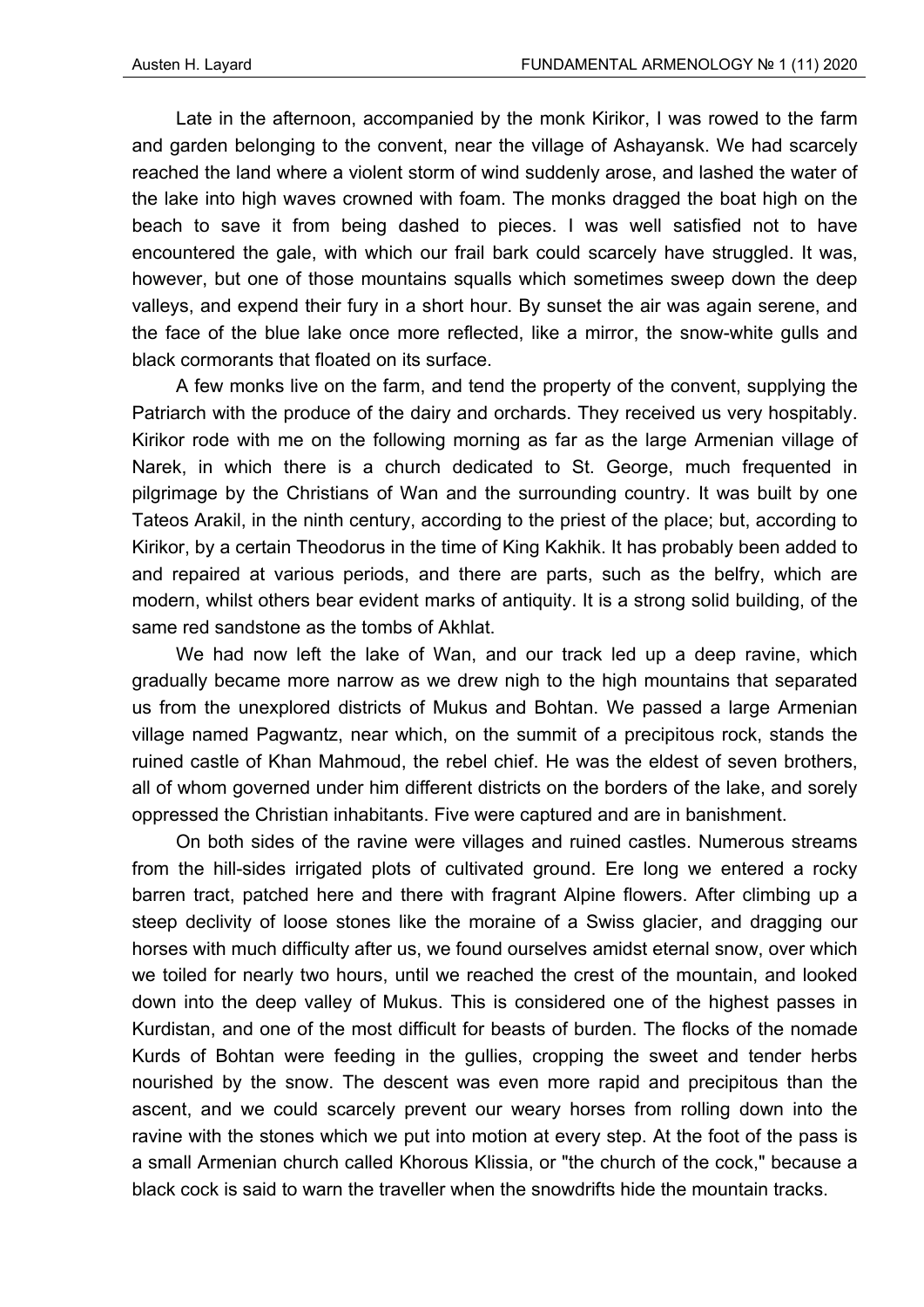There was no other pathway down the rocky ravine than the dry bed of the torrent. As we approached the widening valley the springs began to collect together and to form a considerable stream, through which we had to wade as we best could. A track, occasionally followed by the solitary foot-traveller, and by the shepherds in their periodical migrations to the uplands, had been carried here and there over the foaming water by trunks of trees. But these simple bridges had been washed away during a recent storm. Leaving the laden horses to find their way over the stones and through the torrent, I rode onwards with Hormuzd. We passed soon after a deep natural cavern, from which burst, white with foam and struggling through a bed of pink flowers, a moat abundant spring. This was one of the principal sources of the eastern branch of the Tigris, here called the river of Mukus, which, according to an Armenian tradition, only issued from the rock for about five hundred years ago.

A ride of eight hours brought us to the large scattered village of Mukus, the principal place of the district of the same name. We were met, as we drew near, by the Mudir or governor, an active bustling Turk, who had already chosen, with the usual taste of an Eastern, the prettiest spot, a lawn on the banks of the river, for our tents, and had collected provisions for ourselves and our horses. The good Pasha of Wan had sent to the different chiefs on our way, and had ordered preparations to be everywhere made for our reception. The Tigris is here a deep stream, and is crossed by a stone bridge. The houses are built without order, on the slopes of the mountain, each family choosing some open place more free from stones than the usual rocky declivities to cultivate a small plot of ground. There is no room for them in the narrow valley. The place may contain altogether about two thousand inhabitants.

The district of Mukus, anciently Mogkh, and one of the provinces of the Armenian kingdom, had only lately been brought under the authority of the Sultan. $^{53}$  Like the rest of this part of Kurdistan, it had long maintained its independence under hereditary chiefs, the last of whom, Abdal Bey, after several times defeating the Turkish troops sent against him, was at length captured as he was flying into Persia. Of its sixty villages forty are inhabited by Christian Armenians. The revenues amounted the year of my visit to little more than 100,000 piastres (about 910 l.), of which the village of Mukus contributed 42,000. The garrison consisted of only forty regular soldiers and forty Albanians, so completely had the seizure of their chiefs discouraged the wild Kurdish tribes who dwell in the mountains, and were formerly in open rebellion against the Porte. This nomade race forms the principal part of the Mussulman population, and is the most fierce and independent in Kurdistan. Mukus was anciently celebrated for its mines. None are now worked, and even the site of the greater part of them is unknown.

<sup>53</sup> The ancient Armenian province of Mogkh was bounded on the south by a part of Assyria called by the Armenians Arovasdan. It was governed by Armenian princes, whose descendants still reigned there in the tenth century. (St. Martin, i. 175., who by mistake places Mukus on the Khabour.) Ammianus Marcellinus mentions the district under the name of Moxoene. According to a tradition, the mountains to the south of the lake of Wan were the original seat of the Armenian race. (St. Martin, I 206.)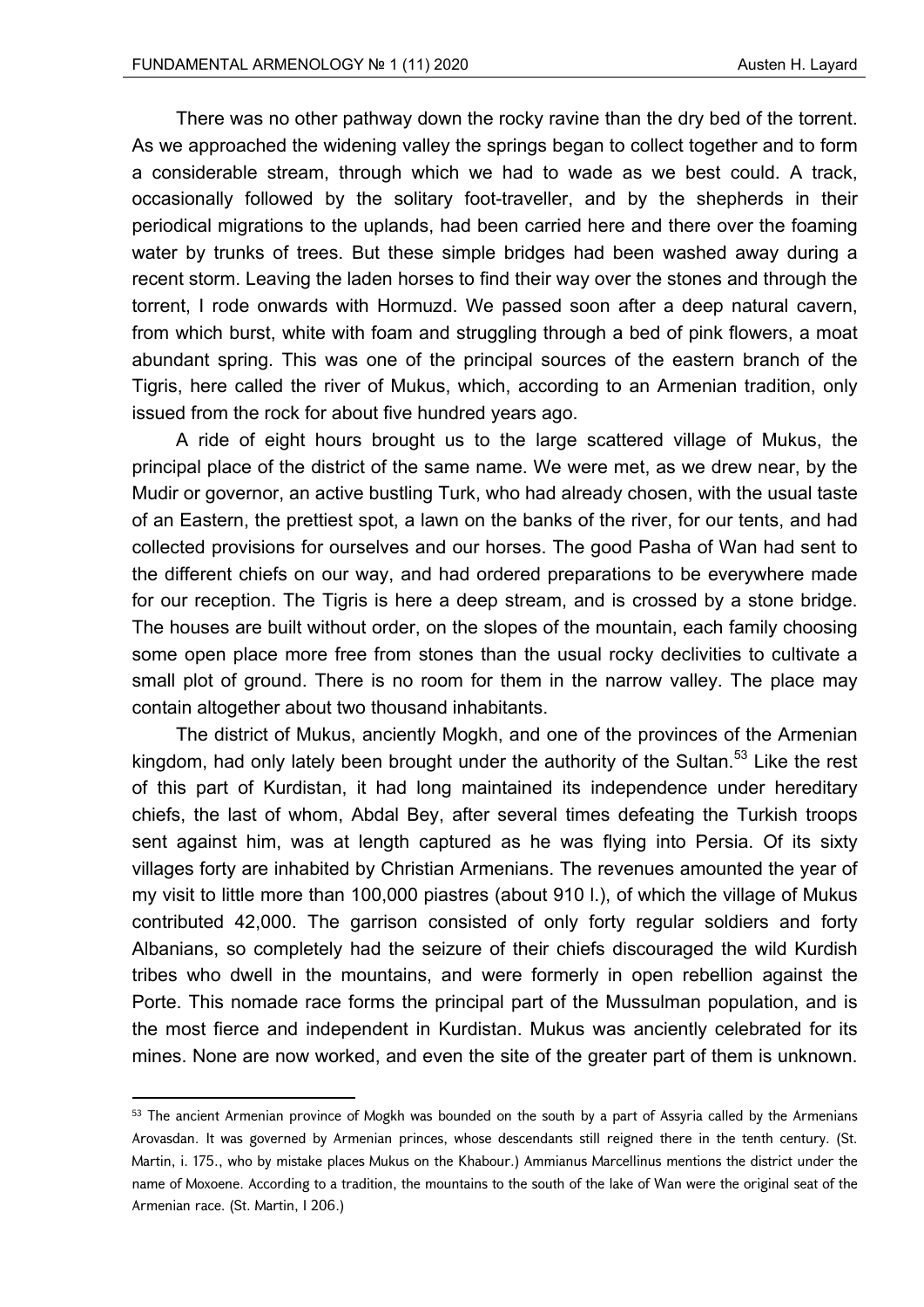The Pasha of Wan had sent miners from Arghana to examine those of silver and copper, but their report being unfavorable, no further attempt was made to explore them. The Armenians of Mukus weave the striped woollen stuffs, some of rich color and fine texture, worn by the Kurds, and export a little honey and wax, but have no other trade. The border districts are Karkar (containing about eighteen villages), Khiawash, Isparut, Bidar, and Shattak.54

The Mudir showed the greatest anxiety for our welfare during the night, continually visiting our tents to see that the Albanians he had placed as guards over our property did not sleep, as the village swarmed with Bohtan thieves.

The principal Armenians of Mukus with their priests spent a morning with me. They knew of no ruins or inscriptions in the district, and I found them even more ignorant than their fellow-countrymen of the districts around Wan, whose stupidity has passed into a Turkish proverb. Long subjection to the Kurds and a constant intercourse with Mussulmans, have led them to adopt their manners and dress; their religion at the same time consists of mere outward profession, and the punctual performance of a few ceremonies and fasts.

We left Mukus early in the afternoon, accompanied by the Mudir. The path following the course of the river, leads to Sert Jezireh and the Assyrian plains. We soon turned from it, and entered a valley running eastwards. On the mountain-sides were many villages, buried, like those of Tiyari, in orchards and groves of walnuts. We forced our way through thickets and through matted climbing plants hanging from the branches of trees, the track being continually lost in rivulets or in watercourses for irrigation. The valley soon narrowed into a wild gorge. High above us, in a cave in the rock, was an ancient Christian chapel, which I visited, but without finding anything of interest in it. The ravine ended at length in the gardens of Aurenj. We chose amongst them a sheltered nook for our night's resting-place.

Next day we crossed a high mountain ridge covered in some places with snow, separating the district of Mukus from that of Shattak. Its northern and western slopes are the summer pastures of the Miran Kurds, whose flocks were still feeding on the green lawns and in the flowery glens. On the opposite side of the pass we found an encampment of Hartushi Kurds, under one Omar Agha, a noble old chieftain, who welcomed us with unbounded hospitality, and set before me every luxury that he possessed. I could scarcely resist his entreaties that we should pass the night under his tent. I had honored it, he declared, by entering into it. All that it contained, his children, his wives, and his flocks, were, upon his head, no longer his but my property. I had no wish to profit by his generosity, and at length we parted. Resuming our journey we

<sup>54</sup> The principal villages in the Mukus district are Aughin, Nouravos, Kasr, Achichos, Kerkichos, Aurenj, Kotzabiloor, Auveriss, Parangos, Mangoneh, Komos, Ketchoks, Amaghus, Marakos, and Berwar. Of the nine districts into which, according to the Armenian writers, the province of Mogkh was divided, I could recognize no name in the modem villages and valleys. From Mukus to Jezireh there are five caravan days' journeys, and to Sert three, by difficult mountain roads.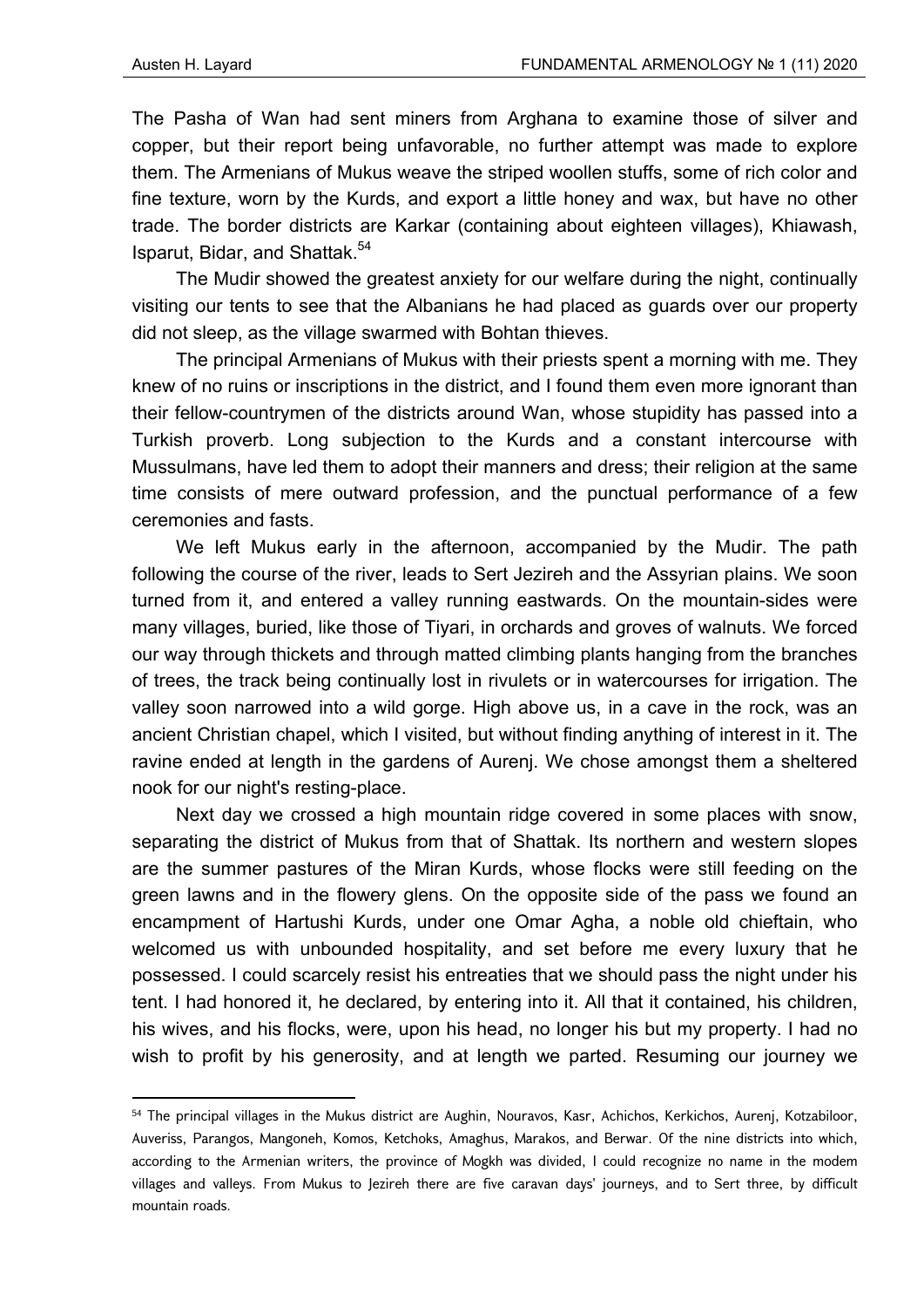descended by a precipitous pathway into a deep valley. A broad stream, another arm of the eastern Tigris, wound through it; its glittering waters had been just visible amidst the gardens of Shattak, from the mountain-top.

Here again the Mudir had been apprised of our coming, and was ready to receive us. He had collected provisions for ourselves and horses in an open space on the river bank. Shattak is a small town, rather than a village. It is chiefly inhabited by Armenians, an industrious and hardy race, cultivating the sides of the mountains, on which are built their villages, and weaving in considerable quantities the gay-colored woollen stuffs so much esteemed by the Kurds. In nearly every house was a loom, and the rattle of the shuttle came from almost every door. The large and flourishing Armenian communities inhabiting the valleys between lake Wan and the district of Jezireh, appear to be unknown to modern geographers, and are unnoticed in our best maps. The difficulties and dangers of the road have hitherto deterred travellers from entering their mountains. The existence of this people in the very heart of Kurdistan might, if taken advantage of by the Porte, be the means of establishing an important trade and of quieting and civilising a country but recently brought under its rule. The mountains produce galls, wool (some of which has the same silky texture as that of Angora), the small under-wool of the goat called *teftik* (a valuable article of export), and minerals. In the bazar at Shattak I saw a few English prints, and other European wares brought for sale from Wan.

The priests and principal Armenians of the place came to me soon after my arrival, and I learnt from them that efforts had already been made to improve the condition of the Christian community, now that the oppressive rule of the Kurdish hereditary chiefs had been succeeded by the more tolerant government of the Sultan. A school had been opened, chiefly by the help of Sheran, the active and liberal Armenian banker of Wan.

The town itself is called by the Armenians Tauk, by the Kurds Shokh, and when spoken of together with the numerous villages that surround it, Shattak. It stands near the junction of two considerable streams, forming one of the head-waters of the eastern Tigris, and uniting with the Bohtan Su. The largest comes from the district of Albagh. These streams, as well as that of Mukus, abound in trout of the moat delicious flavor. The entire district contains fifty villages and numerous *mezras* or hamlets. The revenues are about the same as those of Mukus. A few Mussulmans live on the right bank of the stream opposite Shokh, round the ruins of an old castle, medresseh (college), and mosque, all apparently at one time handsome and well-built edifices. They prove that the place was once a flourishing Mohammedan town. The castle belonged to Nur-Ullah Bey, from whom it was taken by Beder Khan Bey, who gave it to Omar Agha, a chief of the Hartushi Kurds, the last independent lord of the place.

We left Shokh on the 17th August by a bridge crossing the principal stream. The Mudir rode with us up a steep mountain, rising on the very outskirts of the town. After a long and difficult ascent we came to a broad green platform called Tagu, the pastures of the people of Shattak, and now covered with their tents and flocks. This high ground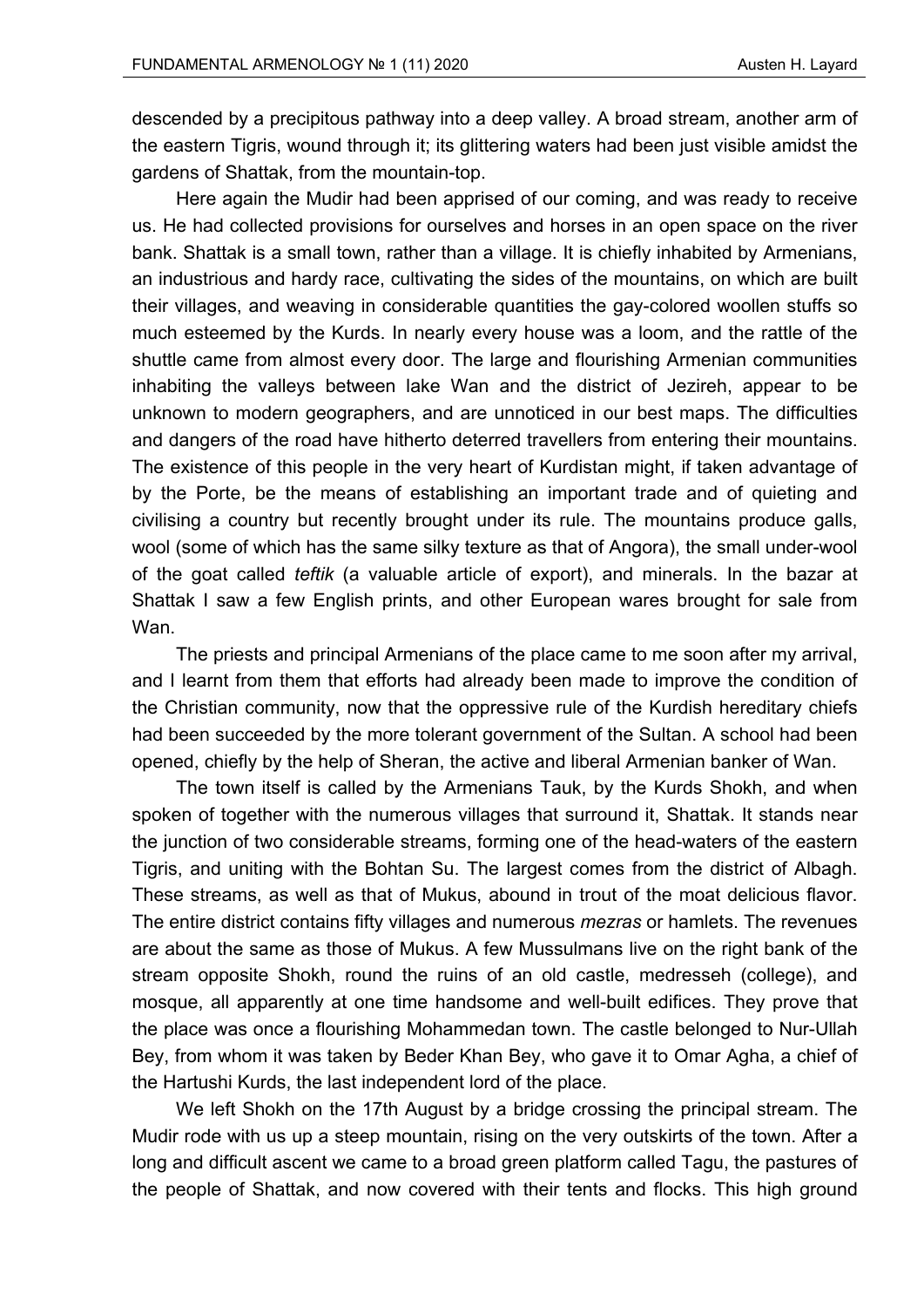overlooked the deep valleys, through which wound the two streams, and on whose sides were many smiling gardens and villages. We stopped at an encampment of Miran Kurds, a large and wealthy tribe, pasturing their flocks far and wide over the mountains and ravines of Shattak and Nourdooz. Their chief had died five days before. We had passed on the road his son, a boy covered with embroidery and gold, and surrounded by armed servants. He was on his way to Wan to receive a cloak of investiture from the Pasha, who had recognised him as lord of the clan.

Crossing a high mountain pass, on which snow still lingered, we descended into a deep valley like that of Shattak, chiefly cultivated by Armenians. We crossed a small stream, and ascended on the opposite side to Ashkaun, whose inhabitants were outside the village, near a clear spring, washing and shearing their sheep. We had now entered Nourdooz, a district under a Mudir appointed by the Pasha of Wan, and living at a large village called Pir-bedelan.

Our ride on the following day was over upland pastures of great richness, and through narrow valleys watered by numerous streams. Here and there were villages inhabited by Kurds and Armenians. We were now approaching the Nestorian districts. The first man of the tribe we met was an aged buffalo-keeper, who, in answer to a question in Kurdish, spoke to me in the Chaldee dialect of the mountains. Hormuzd and my servants rejoiced at the prospect of leaving the Armenian settlements, whose inhabitants, they declared, were for stupidity worse than Kurds, and for rapacity worse than Jews. Chilghiri was the first Nestorian village on our way. The men, with their handsome wives and healthful children, came out to meet us. We did not stop there, but continued our journey to Merwanen, which we found deserted by its inhabitants for the Zomas, or summer pastures. The Kiayah, or chief, however, with one or two of his people, had ridden down to examine the state of the crops, and turning his horse he led us up the steep pathway to his tents. They were huddled up in a little rocky nook, high on the mountain, and in the midst of snow. Unlike the Kurds, the Nestorians do not shift their encampments, but remain on one spot during the whole time they are in the Zomas. They thus live for some months in the midst of the dung of animals and filth of all kinds, whilst vermin abounds as plentifully as in their wretched villages. The cattle and flocks are kept during the night in folds, formed by a circular wall four or five feet high, built of loose stones. The dwellings indeed consist of little more than such rude inclosures, with coarse black goat-hair canvas stretched over them. As the nights are cold, and protection from the high winds is necessary in these lofty regions, a shallow pit is dug in the centre of the hut, in which the family crouches for warmth when not engaged in out-door occupations. Although poor and needy, the people of Merwanen were not less hospitable than other Nestorians I had met with. They brought us as the sun went down smoking messes of millet boiled in sour milk and mixed with mountain herbs.

The Nestorian Christians of these Kurdish districts dress like their Mussulman neighbours, and can scarcely be distinguished from them. They still go armed, and are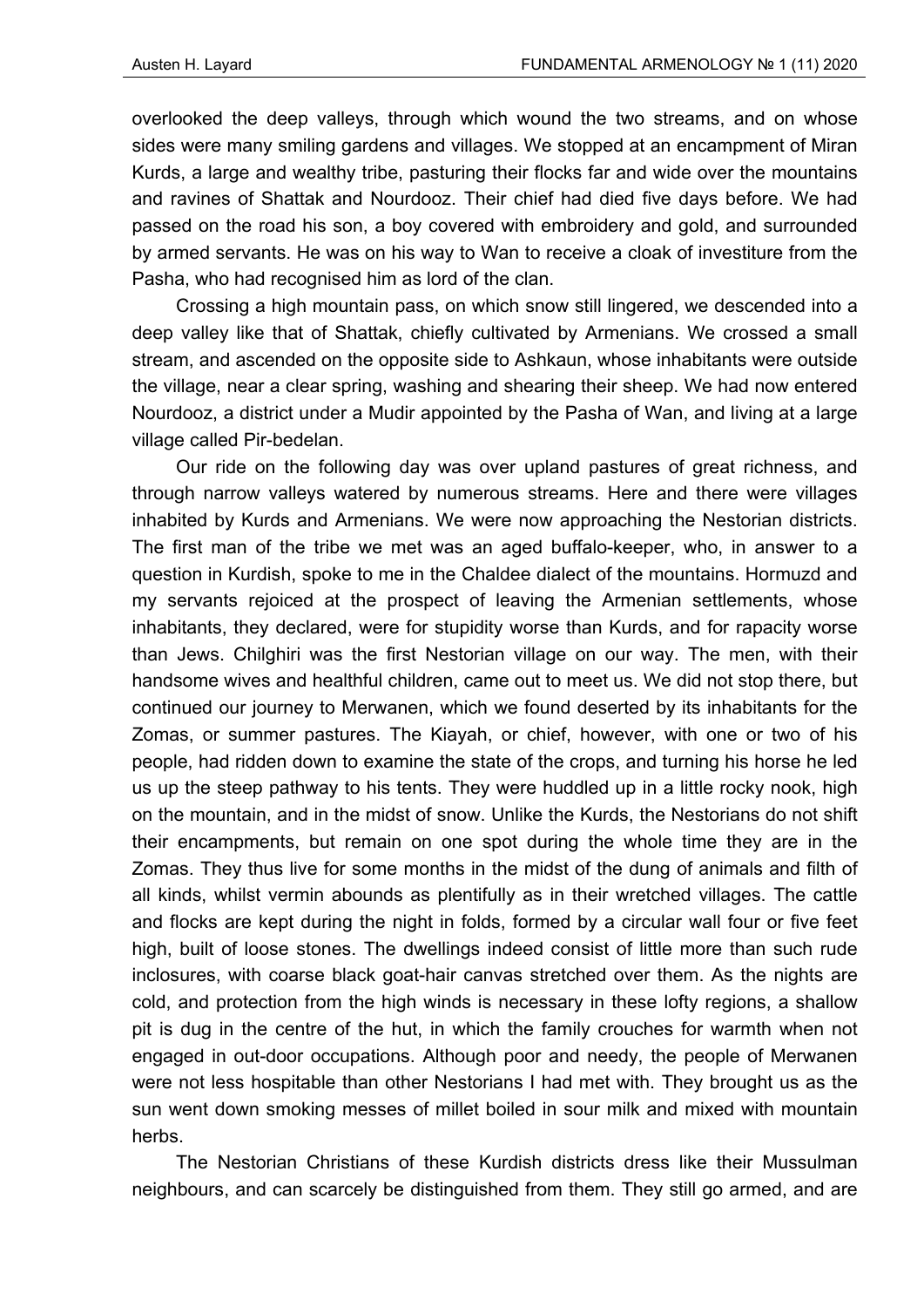less exposed to oppression than the suffering tribes of Tiyari. The Kiayah and a party of musketeers escorted us next day to a large encampment of Hartushi Kurds, near the outlet of a green valley, watered by many streams, forming the most easterly sources of the Tigris.<sup>55</sup> Abd-ur-Rahman, the chief, was absent from his tents collecting the annual salian or revenue of the tribe. In his absence we were received under his capacious goat-hair tent by a conceited mollah, who, being the spiritual adviser of its master, considered himself also the joint owner of his personal property. He did the honors, as if we were his guests, in a very patronising fashion. A scene of activity rarely witnessed in a Kurdish community reigned around. The banks of a small stream running through the midst of the camp were crowded with sheep: some being washed in the pure water, other being under the scissors of the shearers. Groups of boys and women were already beating and pressing the newly-cut wool into felt, a manufacture of the Hartushi Kurds much prized for its close yet soft texture. In the tents girls were seated before the long warps stretched over the green-sward for the woof of their beautiful carpets. I was not unknown to these mountaineers, who wander during the winter in the plains to the east of the Tigris, below Jezireh, and frequently come into Mosul to trade. A group of chiefs, gaily dressed in the striped cloth of Bohtan, soon collected round us. The wives of Abd-ur-Rahman Agha did not suffer their husband's good name for hospitality to be forfeited. Although Hormuzd and myself were the only partaken of the feast, a primitive table-cloth formed of the skins of the wild goat was spread before us, and covered with a great pile of the white and delicate mountain bread.

The mountain rising above us was the boundary between the pashalics of Wan and Hakkiari and the watershed of the Tigris and Zab. On the opposite side of the streams uniting their waters flowed towards the latter river. The first district we entered was that of Lewen, inhabited chiefly by Nestorians. The whole population with their flocks had deserted their villages for the Zomas. We ascended to the encampment of the people of Billi, a wretched assemblage of dirty hovels, half tent and half cabin, built of stones and black canvas. Behind it towered, amidst eternal snows, a bold and majestic peak, called Karnessa-ou-Daoleh.<sup>56</sup> Round the base of this mountain, over loose stones and sharp rocks, and through ravines deep in snow, we dragged our weary horses next day. The Kurdish shepherds that wander there, a wild and hardy race, have no tents, but, during the summer months, live in the open fields with their flocks, without any covering whatever.

After a wearisome and indeed dangerous ride, we found ourselves on a snowy platform variegated with Alpine plants. The tiny streams which trickled through the ice were edged with forget-me-nots of the tenderest blue, and with many well-remembered European flowers. I climbed up a solitary rock to take bearings of the principal peaks around us. A sight as magnificent as unexpected awaited me. Far to the north, and high

<sup>&</sup>lt;sup>55</sup> The several streams forming the headwaters of the eastern branch of the Tigris mentioned in this Chapter were not before known, I believe, to geographers.

<sup>56</sup> The encampment at Billi was 8612 feet above the level of the sea.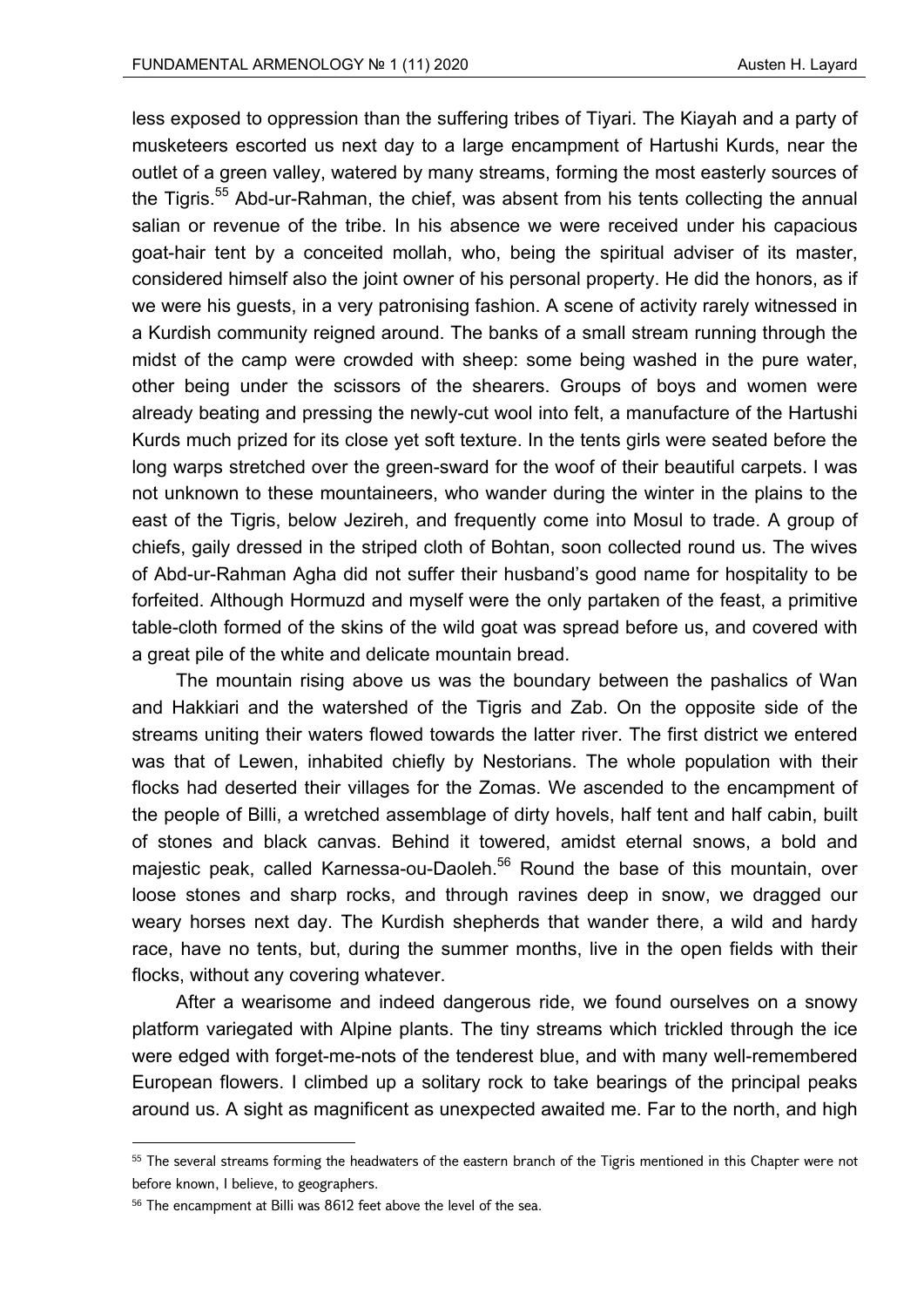above the dark mountain ranges which spread like a troubled sea beneath my feet, rose one solitary cone of unspotted white sparkling in the rays of the sun. Its form could not be mistaken; it was Mount Ararat. My Nestorian guide knew no more of this stately mountain, to him a kind of mythic land far beyond the reach of human travel, than that it was within the territories of the Muscovites, and that the Christians called it Bashuttama-hamda. From this point alone was it visible, and we saw it no more during our journey.<sup>57</sup>

To the east of us were mountains scarcely less imposing or picturesque in form than Ararat, but more rocky and more naked. We were again drawing near to the lofty peaks of Jelu, beneath whose eastern precipices we had journeyed in the plain of Gaour. But the Zab divided us from them. Into the deep and narrow valley through which this river flows we gazed from the top of the Kamesseh-ou-Daoleh Pass. Over against us were the Nestorian districts, at one time inhabited by the only independent Christian tribes of Asia, and still the dwelling-places of this remnant of a primitive church.

We descended rapidly by a difficult track, passing here and there encampments of Kurds and the tents and flocks of the people of Julamerik. To the green pastures succeeded the region of cultivated fields, and we seemed to approach more settled habitations. Following a precipitous pathway, and mounted on a tall and sturdy mule, we spied an aged man with long robes, black turban, and a white beard which fell almost to his girdle. A few lusty mountaineers, in the striped dress and conical felt cap of the Christian tribes, walked by his side and supported him on the animal, which with difficulty scrambled over the loose stones. We at once recognized the features of Mar Shamoun, the Patriarch of the Nestorians, or, as he proudly terms himself, "of the Chaldaeans of the East." He had not known of our coming, and he shed tears of joy as he embraced us. Kochhannes, his residence, was not far distant, and he turned back with us to the village. Since I had seen him misfortune and grief, more than age, had worn deep furrows in his brow, and had turned his hair and beard to silvery grey. We had last met at Mosul, the day previous to his escape from confinement into Persia. Since that time he had been wandering on the confines of the two border countries, but had now sought repose once more in the old seat of the patriarchs of the mountain tribes.

We soon reached his dwelling. It is solidly built of hewn stone, and stands on the very edge of a precipice overhanging a ravine, through which winds a branch of the Zab. A dark vaulted passage led us into a room, scarcely better lighted by a small window, closed by a greased sheet of coarse paper. The tattered remains of a felt carpet, spread in a comer, was the whole of its furniture. The garments of the Patriarch were hardly less worn and ragged. Even the miserable allowance of 300 piastres (about 2l. 10s.), which the Porte had promised to pay him monthly on his return to the

<sup>&</sup>lt;sup>57</sup> The bearing I obtained of Mount Ararat (N. 15°.30 E) corresponds correctly with its position on the best maps. Our distance was about 145 miles.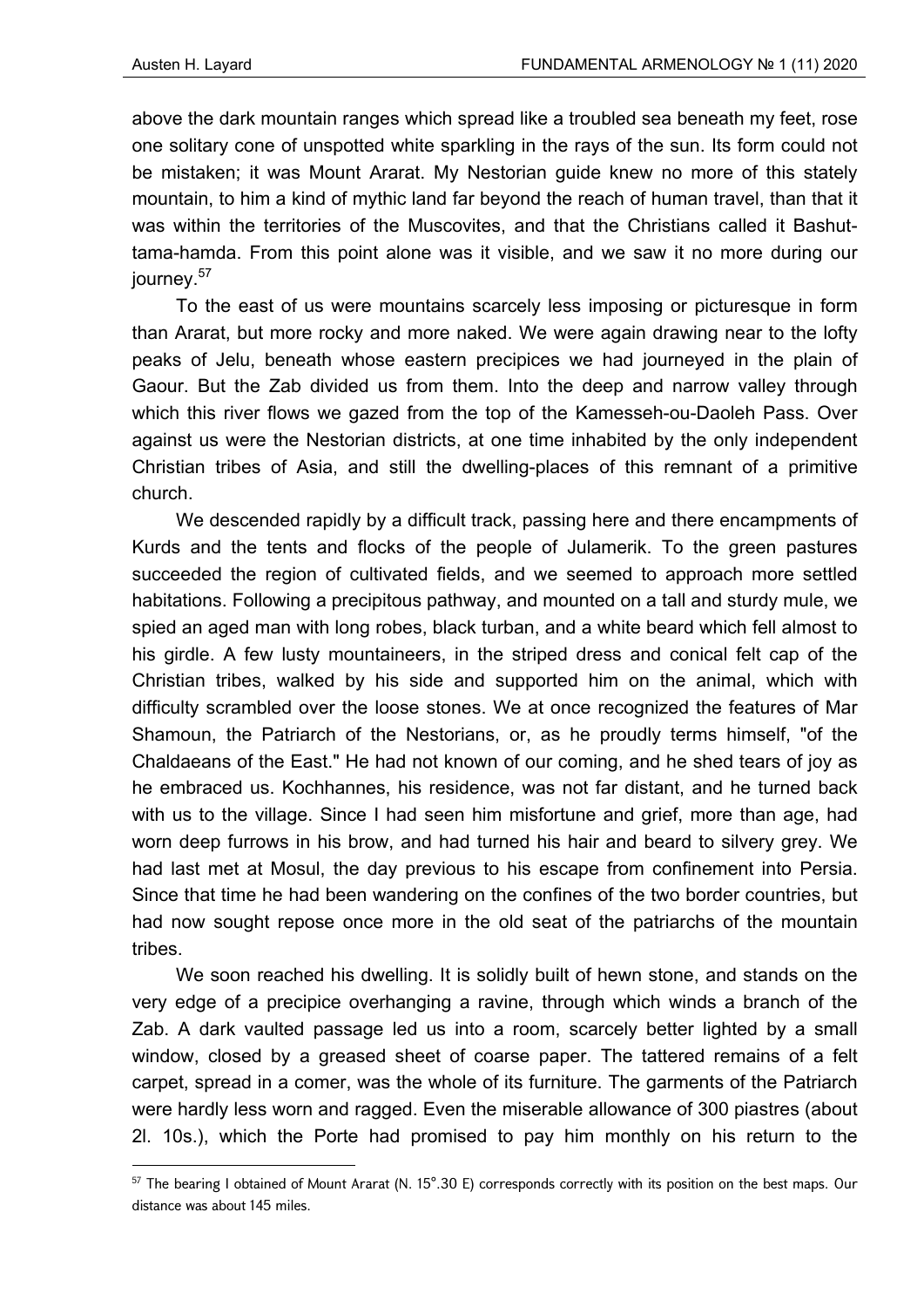mountains, was long in arrears, and he was supported entirely by the contributions of his faithful but poverty-stricken flock. Kochhannes was, moreover, still a heap of ruins. At the time of the massacre Mar Shamoun scarcely saved himself by a precipitous flight before the ferocious Kurds of Beder Khan Bey entered the village and slew those who still lingered in it, and were from age or infirmities unable to escape.

Mar Shamoun, at the time of my visit, had no less cause to bewail the misfortunes of his people than his personal sufferings. The latter were perhaps partly to be attributed to his own want of prudence and foresight. Old influences, which I could not but deeply deplore, and to which I do not in Christian charity wish further to allude,<sup>58</sup> had been at work, and I found him even more bitter in his speech against the American missionaries than against his Turkish or Kurdish oppressors. He had been taught, and it is to be regretted that his teachers were of the Church of England, that those who were endeavoring to civilise and instruct his flock were seceders from the orthodox community of Christians, heretical in doctrine, rejecting all the sacraments and ordinances of the true faith, and intent upon reducing the Nestorians to their own hopeless condition of infidelity. His fears were worked on by the assurance that, ere long, through their means and teaching, his spiritual as well as his temporal authority would be entirely destroyed. I found him bent upon deeds of violence and intolerant persecution, which might have endangered, for the second time, the safety of this people as well as his own. I strove, and not without success, to calm his unreasonable violence. I pointed out to him his true position with regard to the American missions, trying to remove the calumnies which had been heaped upon them, and to show in what respects they could benefit and improve the condition of the Nestorians. I could not disguise from him that in education and the free circulation of the Scriptures, there could alone be found any hope for his people. I showed him that, if he wished to foster an interest which bad been naturally felt amongst Protestants for the remains of a primitive Church, exposed to great oppression and great sufferings, he must reform the abuses which had unfortunately crept into it, and endeavour to render his clergy equal to the task of instructing and guiding their flocks. He answered, as might have been expected, that be wished to be helped in that labor by priests of the Episcopal Church of England, whose doctrines and discipline were more in conformity with the Nestorian, than those of the American missionaries. If such men would join him, he was ready, he declared, to co-operate with them in reforming abuses, and educating the community. It was almost in vain I observed to him that, as the Church of England had hitherto not listened to his appeals, and as there was no immediate prospect of help from her, it was his duty, as well as his true interest, to assist in the good work so zealously and disinterestedly

<sup>&</sup>lt;sup>58</sup> Those who wish to have a painful picture of the nature of the interference amongst the Nestorians, to which I allude, may read Mr. Badger's Nestorians and their Rituals, and Mr. Fletcher's Travels in Assyria. Although Mr. Badger naturally gives his own version of these transactions, the impartial reader will have no difficulty in seeing the misfortunes to which the unfortunate opposition to the American missions naturally led.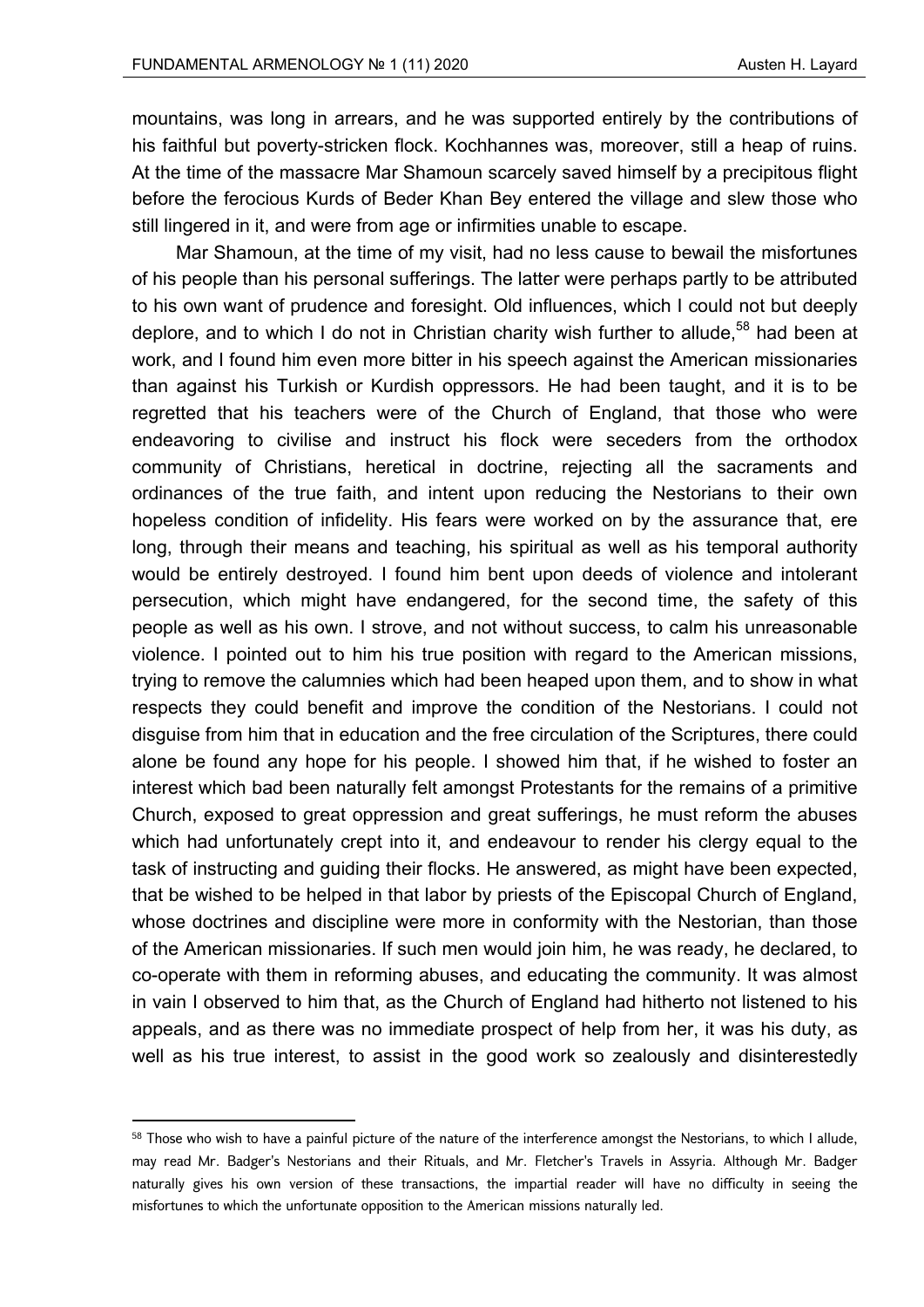begun by the American missionaries, and which they were desirous of carrying on with his sanction and support.

The Nestorian community had greater wrongs to complain of than their Patriarch. The Turkish government, so far from fulfilling the pledges given to the British embassy, had sent officers to the mountains who had grievously ill-treated and oppressed the Christian inhabitants. The taxes, which the Porte had promised to remit for three years, in consideration of the losses sustained by the unfortunate Nestorians during the massacres, had not been, it is true, levied for that time, but had now been collected altogether, whole districts being thus reduced to the greatest misery and want. Every manner of cruelty and torture had been used to compel the suffering Christians to yield up the little property they had concealed from the rapacity of the Turkish authorities. The pastures and arable lands around their villages had been taken away from them and given to their Kurdish tyrants. Taxes had been placed upon every object that could afford them food, and upon their mills, their looms, and their hives, even upon the bundles of dried grass for their cattle, brought with great labor from the highest mountains. There was no tribunal to which they could apply for redress. A deputation sent to the Pasha had been ill-treated, and some of its members were still in prison. There was no one in authority to plead for them. They had even suffered less under the sway of their old oppressors, for, as a priest touchingly remarked to me, "The Kurds took away our lives, but the Turks take away wherewith we have to live."

My tents were pitched on a lawn near Mar Shamoun's dwelling. Near to us was a small church, built about 160 years ago, on an isolated rock. The only entrance to it is by a low door, high up from the ground, and reached by a ladder. The interior consists of a yard in which service is performed during summer, and an inner chamber for winter. Mar Shamoun officiated every evening about sunset in the open air, reading the whole service himself, dressed in his usual robes. A few persons from the ruined village attended, and formed his congregation.

We remained a day with the Patriarch, and then took the road to Julamerik, three caravan hours distant from Kochhannes. This town has been more than once visited and described by English travellers. Its castle, strongly built and defended by towers and bastions, is picturesquely situated upon a bold rock, overlooking the valley of the Zab. It was until lately held by the celebrated Kurdish rebel chief, Nur-Ullah Bey, but, since his capture, it has been garrisoned by a small force of Turkish regular troops. The town and bazars are far below it.<sup>59</sup> They were almost deserted, their inhabitants, as is the custom of the country, living in tents with their flocks amid the summer pastures on the mountains.

Near Julamerik we met many poor Nestorians flying, with their wives and children, they knew not whither, from the oppression of the Turkish governors.

The direct road by Tiyari to Mosul is carried along the river Zab, through ravines scarcely practicable to beasts of burden. It issues into the lower valleys near the village

<sup>59</sup> Julamerik is 5625 feet above the level of the sea.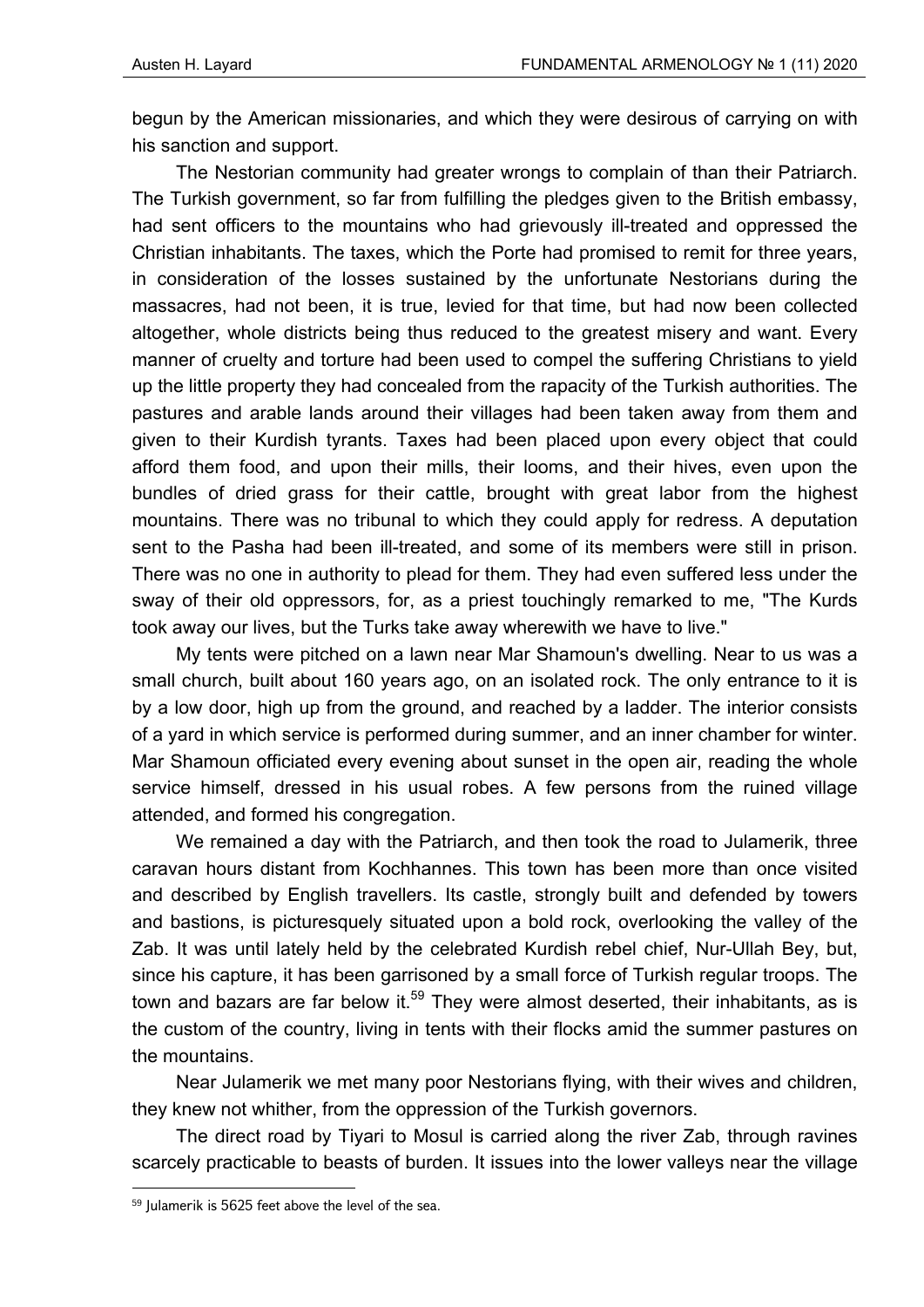of Lizan. Instead, however, of descending the stream, we turned to the north, in order to cross it higher up by a bridge leading into Diz. I had not yet visited this Nestorian district. Mar Shamoun, as well the people of Julamerik, declared that the mountain pathways could not be followed by beasts of burden; but a man of Taal offering to show us a track open to horsemen, we placed ourselves under his guidance. On the banks of the Zab, I found the remains of an ancient road, cut in many places in the solid rock. It probably led from the Assyrian plains into the upper provinces of Armenia. There are no inscriptions or ruins to show the period of its construction; but, from the greatness of the work, I am inclined to attribute it to the Assyrians.

We picked our way over the slippery pavement as long as we could find some footing fur ourselves and our beasts, but in many places, where it had been entirely destroyed, we were compelled to drag our horses by main force over the steep rocks and loose detritus, which sloped to the very edge of the river. At length, after many falls, and more than once turning back from the polished rocks, across which the track we carried, we found ourselves before a wicker suspension bridge. This primitive structure had been almost washed away by recent floods, and now hung from the tottering piers by a slender rope of twisted osiers. It seemed scarcely able to bear the weight of a man. However, some Nestorians, who, seeing us from the opposite side of the river, had come to our help, undertook to carry our baggage across, and then to lead the horses over one by one. After some delay this dangerous passage was effected without accident, and we entered the valley of Diz. But there was another stream between us and the first Nestorian village. We had to ford an impetuous torrent boiling and foaming over smooth rocks, and reaching above our saddle-girths. One of the baggage mules lost its footing. The eddying waters hurried it along and soon hurled it into the midst of the Zab. The animal having, at length, relieved itself from its burden, swam to the bank. Unfortunately it bore my own trunks; my notes and inscriptions, the fruits of my labors at Wan, together with the little property I possessed, were carried far away by the stream. After the men from the village had long searched in vain, the lost load was found about midnight, stopped by a rock some miles down the river.

We passed the night in the miserable village of Rabban Audishio. Only two families dwelt in it; the other inhabitants had been slain in the massacre. The church was large, but deserted, for there was no priest to serve in it. Three brothers, who owned the only huts still standing near, fed a few lamps with oil, and burnt daily before the altar a little incense, whose grateful perfume scented the evening breeze. Near the church were the ruins of a former dwelling-place of Mar Shamoun, who once resided in this village.

On the opposite side of the valley, but high in the mountains, was the village of Seramus. The pathway to it being precipitous, and inaccessible even to mules, we turned to Madis, the residence of the Melek, or chief, of the district of Diz. We crossed the stream by a rude bridge consisting of two poles, resting on opposite rocks. The horses and mules again forded the torrent, but this time without mishap. The Melek was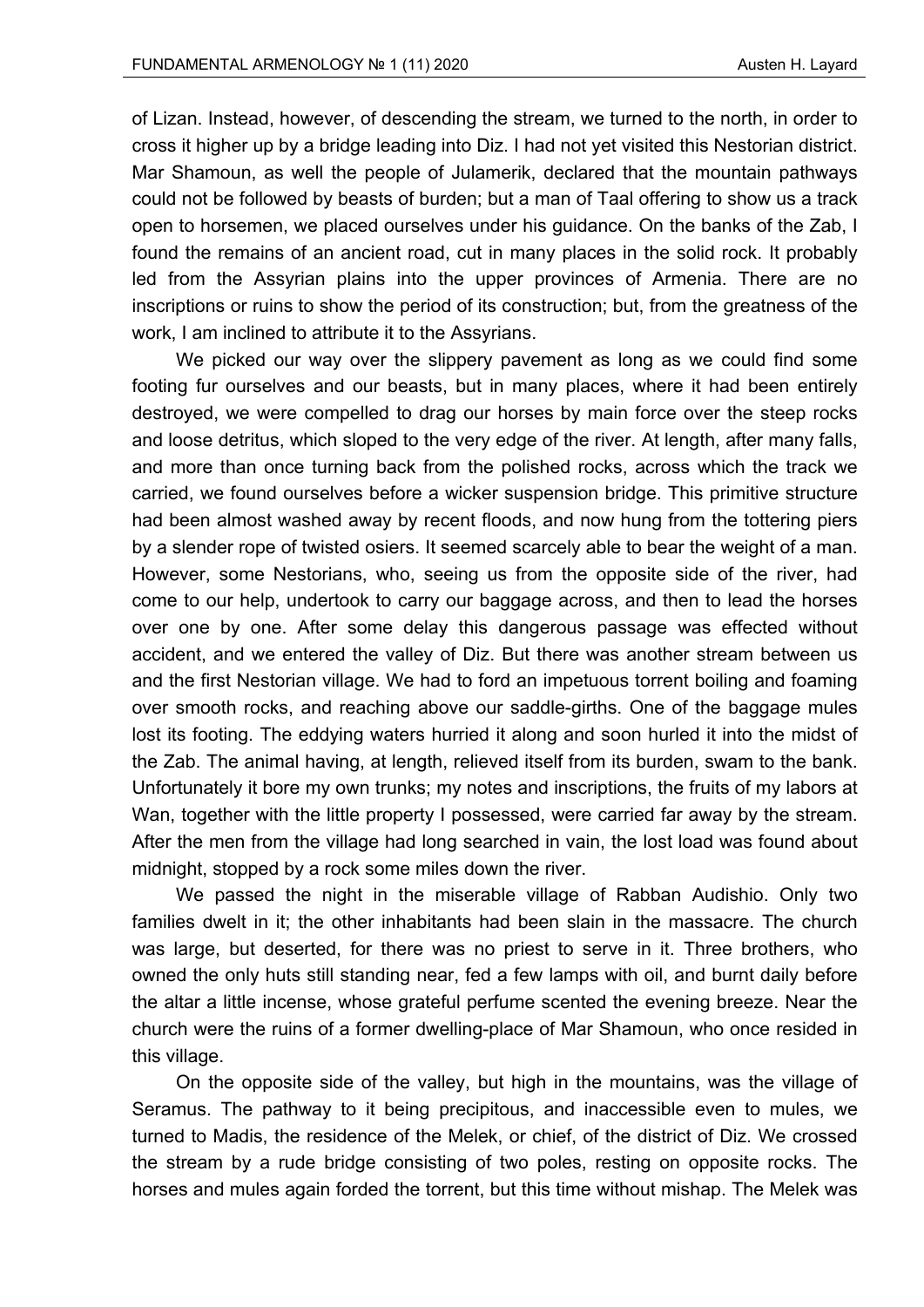abroad collecting the taxes, which he had been summoned to pay to the governor of Julamerik. The villages of Diz, like those of the Nestorian valleys in general, stand in the midst of orchards and cultivated terraces. They were laid waste, and the houses burnt, during the first massacre. Diz was the first Christian district attacked by Beder Khan Bey. The inhabitants made a long and determined resistance, but were at length overpowered by numbers. Those who fell into the hands of the Kurdish chieftain were put to death without mercy, none being spared, as in Tiyari, for slaves. The trees were cut down, and the villages reduced to their present state of misery and desolation. They might slowly have recovered had not the Turks, by an unjust and oppressive system of government and taxation, checked all the efforts of these poor but industrious people to cultivate their lands, and rebuild their ruined dwellings.

We continued our journey through a deep and narrow valley hemmed in by high mountains and by perpendicular cliffs. The Melek met us on the road near the village of Cherichereh, or Klissa. The old man turning back with me, I dismounted and sat with him beneath a walnut-tree. He had little to tell but the usual tale of misery and distress. The Turkish governor had called upon the district to pay about 150l., a small sum certainly, but more than he could collect by seizing all the little property of the inhabitants. Even the seed for their next harvest had been taken from them, as well as the very millet with which they made their coarse bread. The valley produces nothing but a little rice, garas (a kind of millet), and barley, a few walnut and apple trees and hemp. Scarcely any wheat is raised, and the taxes levied on mills almost prevent its being ground into flour. The district formerly contained thirteen villages. Only one hundred and twenty families with three priests were left. Many had run away to avoid the payment of taxes, and the rest only waited until they could escape the vigilance of the Turkish authorities to follow the example. Melek Beniamen implored me to help him in his difficulties; but I could do no more than offer words of sympathy and consolation.

Leaving the Melek to pursue his tax-gathering, we rode through a magnificent valley, now narrowing into a wild gorge walled with precipitous cliffs, then opening into an amphitheatre of rocks encircling a village imbedded in trees. A church, called Marshalita, built on a natural pinnacle, was a conspicuous object as we journeyed in the ravine below. It was far too high and difficult of access for the pious wayfarer to tum aside to it from his path; a cross had, therefore, been rudely cut, by way of compromise, in a stone by the roadside beneath it, and the Nestorians who were with us kissed it reverentially as we passed. Another lofty rock was pointed out to us as the place of refuge of a few of those who escaped the massacre: on a third could be seen the remains of an ancient castle, attributed, like all such ruins in the East, to the Franks. The valley at length was abruptly closed by the towering peaks and precipices of the Jelu mountain. At its foot is the village of Khouresin, where we encamped for the night. The inhabitants were, for the most part, like the other people of Diz, in the Zomas, or summer pastures.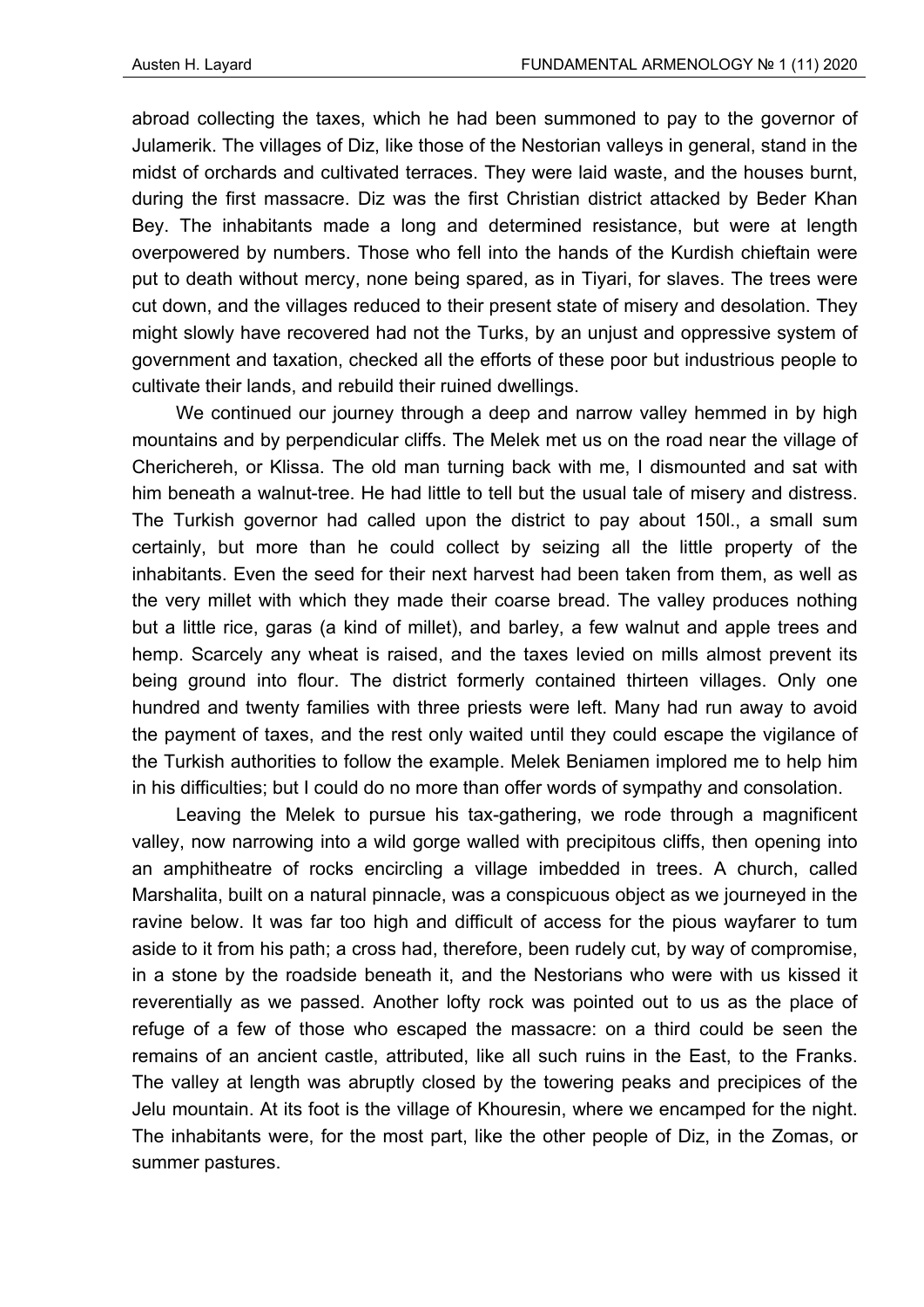The next morning, alter with difficulty dragging our weary beasts up a steep and even dangerous mountain track, we found the Nestorian families with their flocks at the very base of those cliffs of naked rock, which, rising far above the surrounding mountains of Hakkiari, form the peak of Jelu, and are visible even from Mosul. On all sides of them was snow; but the small recess in which they had built their miserable hovels of loose stones, mud, and dried grass, was carpeted with Alpine herbs and flowers. These poor people were in extreme wretchedness and want; even their clothing had been taken for taxes.

Not far from the Zomas of Diz were the tents of the villagers of Jelu. They also had encamped on the very verge of eternal snow, but within the boundaries of Diz, as there were no pastures on the other side of the pass in their own district. They were better clothed, and showed more signs of comfort, if not of wealth, than their unfortunate neighbours. Many of the men spoke a little Arabic, and even Turkish, learnt during their yearly visits as basket-makers to the low country.

We were still separated from the valley of Jelu by a shoulder jutting from the lofty Soppa-Durek mountain. Before reaching this rocky ridge we had to cross a broad tract of deep snow, over which we had much difficulty in dragging our heavily-laden mules. When on the crest of the pass we found ourselves surrounded on all sides by rugged peaks, the highest being that known as the Toura Jelu, of which we had scarcely lost sight from the day we had left Mosul. It is probably the highest mountain in central Kurdistan, and cannot be under, if it be not indeed above, 15,000 feet. On its precipitous sides, rising like an artificial wall of rock, the snow cannot rest; but around it are eternal glaciers. Some Nestorian bunters assured me that they had followed the wild goat even to its summit, whence they gazed upon a view of sublime extent and grandeur, the Desert stretching like a vast sea beneath them, and the city of Mosul distinctly visible in the distance. The pass we crossed before descending into the valley of Jelu is considered the highest in the Nestorian country, and is probably more than 11,000 feet above the level of the sea. $60$ 

These mountains abound in bears, leopards, wolves, chamois, wild goats, and sheep, of which I was assured there are three distinct varieties. The large yellow partridge, as well as the red-legged, are also found in great numbers.

From the top of the pass we looked down into a deep abyss. The flocks of the Jelu villagers had worn a small pathway in its almost perpendicular sides during their periodical migrations to and from the Zomas; but frequently it was only marked by a polished line across flat, slippery rocks of enormous breadth, or by a faint streak over the loose stones. Down this terrible descent we had to drag our jaded horses, leaving our track marked in blood. I have had some experience in bad mountain roads, but I do not remember to have seen any much worse than that leading into Jelu. After numerous accidents and great labor we left a rocky gully, and found ourselves on a slope ending,

 $60$  According to observation by the boiling water thermometer the encampment of the people of lelu was 10,000 feet above the level of the sea, consequently the crest of the pass must have exceeded 11,000.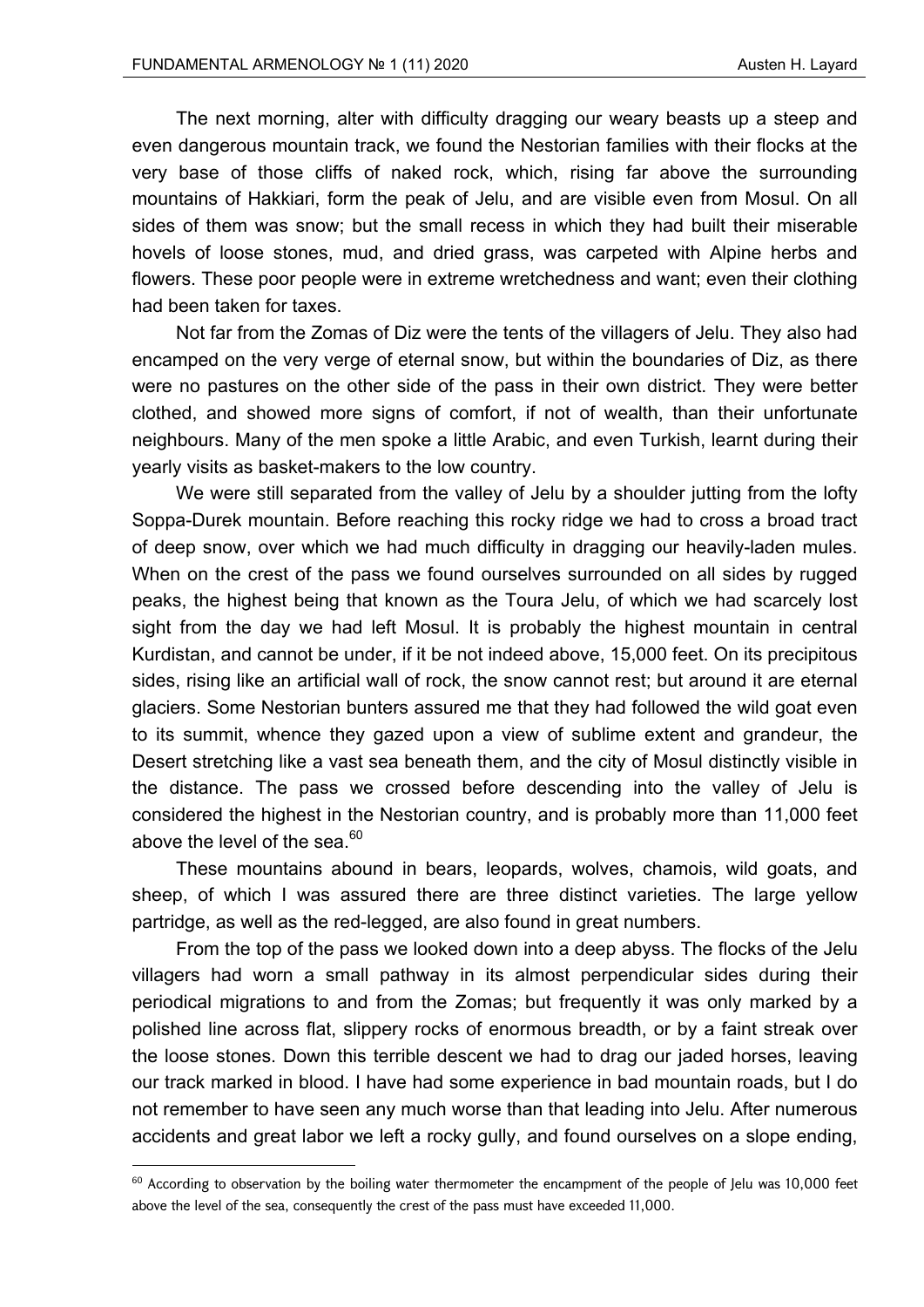at a dizzy depth, in a torrent scarcely visible from our path. The yielding soil offered even a more difficult footing for our beasts than the polished rocks. One of our mules soon fell, and rolled over and over with an avalanche of stones for two or three hundred feet. We fully expected to find the animal dashed to pieces; but breaking away from the broad pack-saddle, it contrived to check its rapid course and to regain its legs. Its load, however, was hurled into the valley, and we watched it as it bounded from rock to rock, until it was lost to sight in the depths below. We continued our journey, and it was an hour or two before the active mountaineers succeeded in recovering our lost baggage.

The wild mountain ravine was now changed for the smiling valley of Jelu. Villages, embowered in trees, filled every nook and sheltered place. We descended to Zerin or Zerayni, the principal settlement, and the residence of the Melek. To our left were two other villages, Alzan and Meedee.

As my large caravan descended the hill-side; the inhabitants of Zerin took us at once for Turks, and we lacked that hospitable reception which two or three years before would have awaited a stranger in these Christian communities. Wherever the Osmanli has placed his foot; he has bred fear and distrust. His visit has ever been one of oppression and rapine. The scarlet cap, and the well-known garb of a Turkish irregular, are the signals for a general panic. The women hide in the innermost recesses to save themselves from insult; the men slink into their houses, and offer a vain protest against the seizure of their property. In many parts of Turkey the new system and the better discipline of the army have placed a check upon these scenes of injustice and violence, and the villager may hope to get some, if not adequate, pay for the supplies he furnishes to those who quarter themselves upon him. But in the Nestorian valleys the old habits were still in vigor, and the appearance of a stranger caused a general hiding and dismay. When, at last, we had satisfied the trembling people of Zerin that we were not Mussulmans, they insisted upon our being Americans, of whom they had at that moment, for certain religious reasons, almost as great a distrust. At length they made out that I was the Balios<sup>61</sup> of Mosul, and the Melek arriving at this crisis we were received with due hospitality. Our baggage was carried to the roof of a house, and provisions were brought to us without delay.

Although, during his expedition into Tiyari, Beder Khan Bey had seized the flocks of the people of Jelu, and had compelled them, moreover, to pay large contributions in money and in kind, he had not been able to enter their deep and well-guarded valleys.<sup>62</sup> The blackened walls, the roofless house, the plundered church, and the neglected vineyard, which marked in other parts of the mountains the once flourishing villages of the Nestorian tribes, did not disfigure the smiling district of Jelu. Its inhabitants, too, still maintained to a certain extent the appearance of their former prosperity,

<sup>&</sup>lt;sup>61</sup> Consuls are so called in Southern Turkey and Persia, and all European strangers are supposed to be consuls.

 $62$  Beder Khan Bey was afterwards troubled by a conscientious scruple for not having also visited Jelu with fire and sword, and massacred the Infidels. He was projecting an invasion of the district the year that he was captured by the Turkish troops.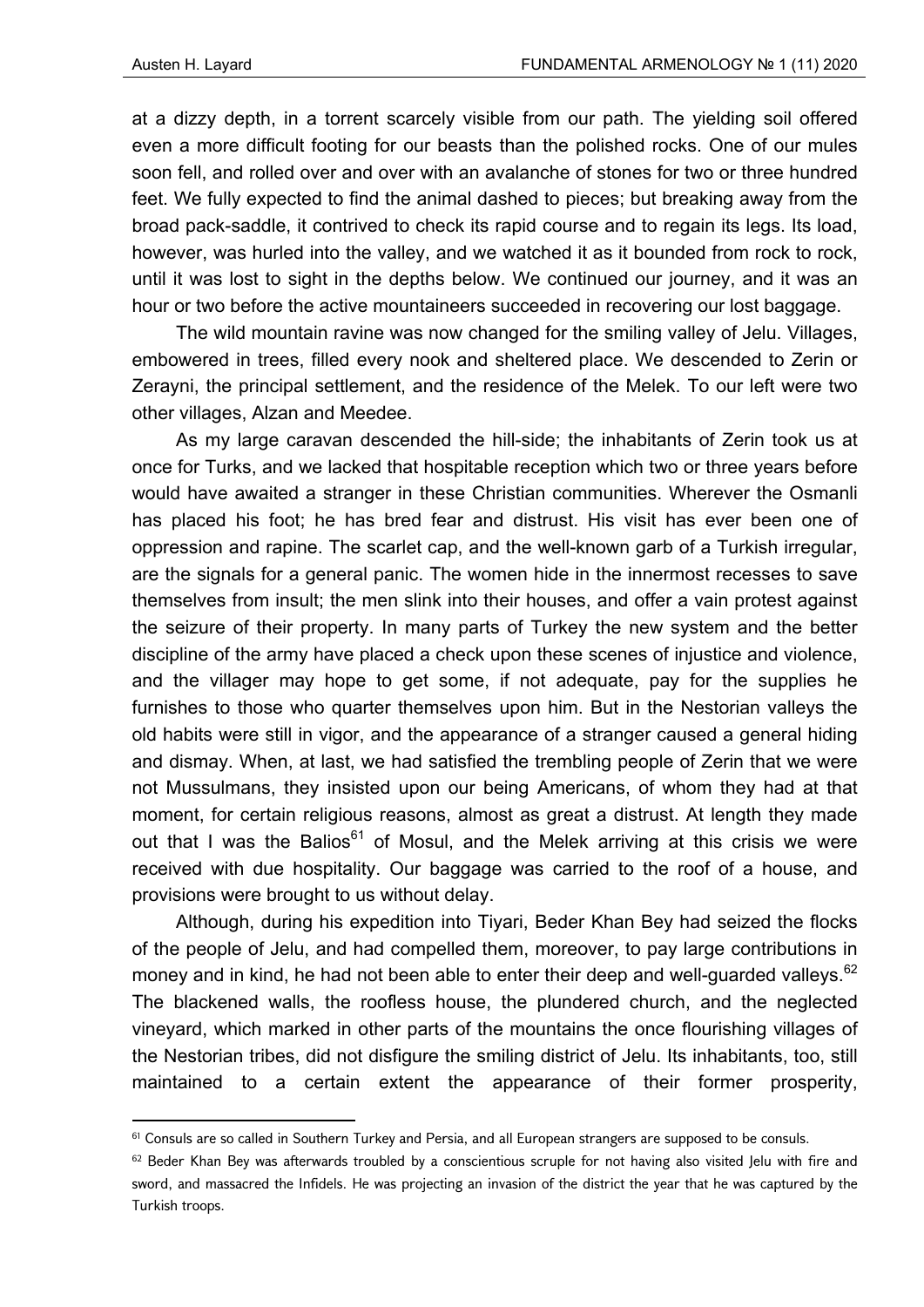notwithstanding the rapacity and injustice of their new masters. Both men and women were gaily dressed in the many-colored garments usually worn by their Mussulman neighbours.

The Nestorians of Jelu have no trade to add to their wealth. Shut out from all intercourse with the rest of the world, during six months of the year, by the deep snows of the lofty mountains that surround them, it is only in summer that they are able to exchange a few loads of fruit and a little honey and wax in the districts about Amadiyah for such supplies of corn as may serve for their immediate wants. Many of the men, however, wander during the winter into Asia Minor, and even into Syria and Palestine, following the trade of basket-making, in which they are very expert. Thus they save money, and are able in the summer to cultivate the land around their villages. There was only one priest in Zerin, and there appeared to be in Jelu less of that earnest religious feeling so peculiar to the Nestorians than in any other Christian district I had visited. The travels of the men, and their intercourse with the rest of the Christian world, have not improved their morals, their habits, or their faith.<sup>63</sup>

The district of Jelu is under a bishop whose spiritual jurisdiction also extends over Baz. He resides at Martha d'Umra (the village of the church), separated by a bold rocky ridge from Zerin. It was Sunday as we descended through orchards, by a precipitous pathway, to his dwelling. The bishop was away. He had gone lower down the valley to celebrate divine service for a distant congregation. The inhabitants of the village were gathered round the church in their holiday attire, and received us kindly and hospitably. From a belfry issued the silvery tones of a bell, which echoed through the valley, and gave an inexpressible charm to the scene. It is not often that such sounds break upon the traveller's ear in the far East, to awaken a thousand pleasant thoughts, and to recall to memory many a happy hour.

The church is said to be the oldest in the Nestorian mountains, and is a plain, substantial, square building, with a very small entrance. To me it was peculiarly interesting, as having been the only one that had escaped the ravages of the Kurds, and as containing therefore its ancient furniture and ornaments. Both the church and the dark vestibule were so thickly hung with relics of the most singular and motley description, that the ceiling was completely concealed by them. Amongst the objects which first attracted my attention were numerous China bowls and jars of elegant form and richly colored, but black with the dust of ages. They were suspended, like the other relics, by cords from the roof. I was assured that they had been there from time out of mind, and had been brought from the distant empire of Cathay by those early missionaries of the Chaldean Church, who bore the tidings of the gospel to the shores of the Yellow Sea. If such were really the case, some of them might date so far back as the sixth or seventh centuries, when the Nestorian Church flourished in China, and its missions were spread over the whole of Central Asia. The villagers would not, in the

<sup>63</sup> The villages of Jelu are Zerin, Biri Khanee, Martha d'Umra, Nara, Muta, Tellana, Bokhrani or Be Bukra, Uri, Nerik, Zer, Gubawa, Serpilta, Shemsiki, Maturie, Bispira, and Bakshi (Kurdish).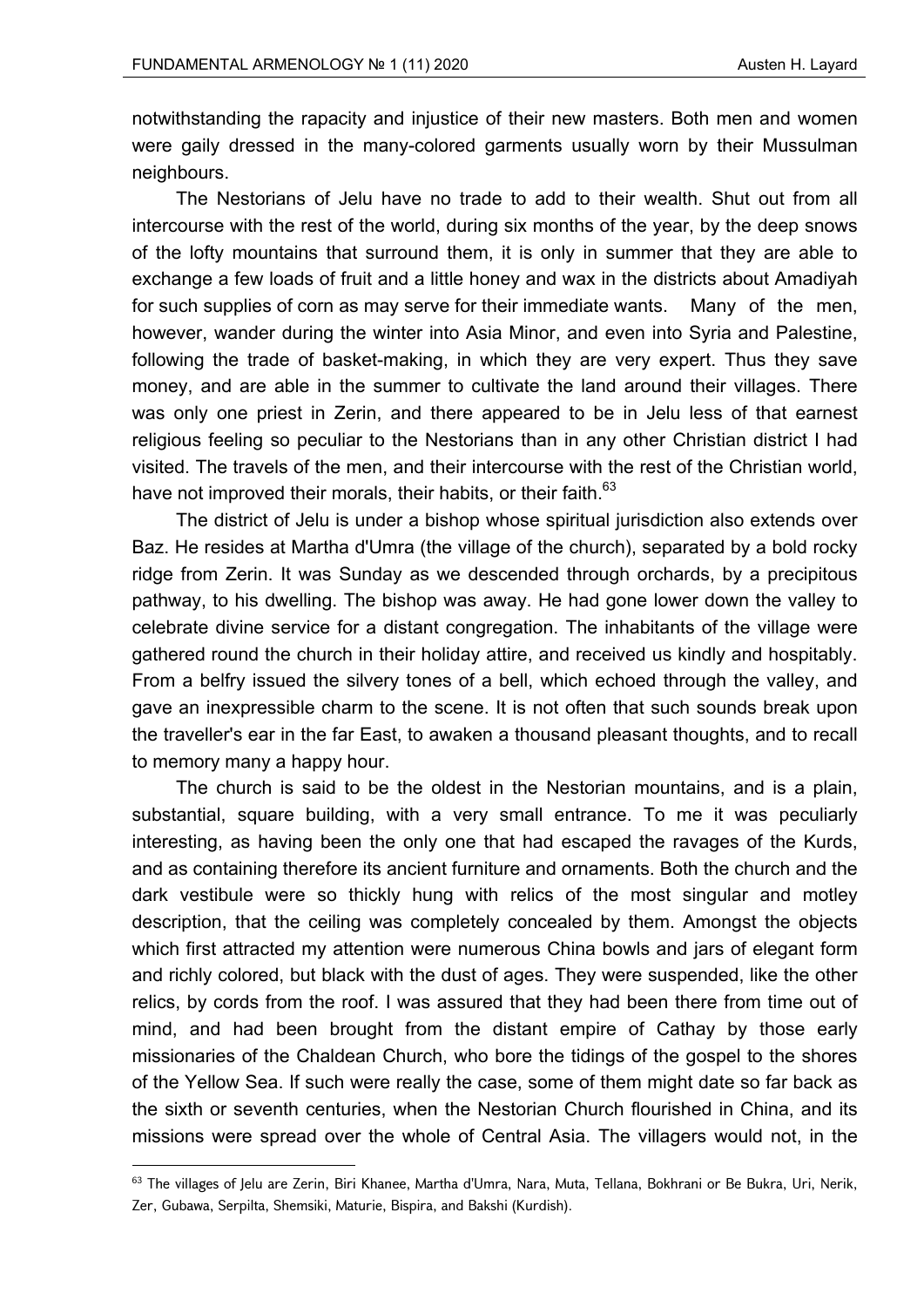absence of their bishop, allow me to move any of these sacred relics. The sister of the Patriarch, they said, had endeavored to wash one some years before, and it had been broken. Hung with the China vases was the strangest collection of objects that could well be imagined: innumerable bells, of all forms and sizes, many probably Chinese, suspended in long lines from one side to the other of the church, making a loud and discordant jingle when set in motion; porcelain birds and animals, grotesque figures in bronze, remains of glass chandeliers, two or three pain of old bullion epaulets, and a variety of other things, all brought at various periods by adventurous inhabitants of the village, who had wandered into distant lands, and had returned to their homes with some evidence of their travels to place in their native church. The walls were dressed in silks of every color and texture, and with common Manchester prints. Notwithstanding the undoubted antiquity of the church and its escape from plunder, I searched in vain for ancient manuscripts.

We followed the valley to the village of Nara, where the bishop was resting after his morning duties. A young man of lofty stature and handsome countenance, dressed in the red-striped loose garments of the Kurds, and only distinguished by a turban of black silk from those around him, came out to meet us. A less episcopal figure could scarcely be imagined; but, although be seemed some Kurdish hunter or warrior, he gave us his benediction as he drew near. We seated ourselves together beneath the shade of a gigantic tree; and whilst the good people of the village were preparing a simple repast of yagbourt and garas, we discussed the affairs of the church and the political condition of the tribe.

It was difficult to determine whom the poor bishop feared most, the Turks or the American missionaries; the first, he declared, threatened his temporal, the others his spiritual, authority. I gave him the best advice I was able on both subjects, and urged him not to reject the offer that had been made to instruct his people, but to identify himself with a progress on which might be founded the only reasonable hope for the regeneration of his creed and race. Unfortunately, as in the case of Mar Shamoun, strange influences had been at work to prejudice the mind of the bishop.

A broad and rapid torrent crossed by a bridge, and a steep mountain wooded with oak, over which we climbed by a rugged pathway, separate the districts of Jelu and Baz. The first village we came to was Shouwa, but we rested for the night at Martha Akhtayiah,<sup>64</sup> adjoining Ergub, the furthest limits of my journey to the Nestorian districts in 1846. Our reception here was far different from that we had experienced in Jelu. We were at once recognised by the villagers. The men and women crowded round us, vieing with each other in offers of hospitality. We alighted at the clean and spacious house of the Melek, who was, however, away at the time of our arrival The inhabitants had been shamefully ill-used and over-taxed by the Turkish authorities, and were driven to a state of despair. I had, as usual, to listen to sad tales of misery and misfortune, without having it in my power to offer either consolation or relief.

<sup>64</sup> I.e. The lower village, corrupted into Makhtaiyah.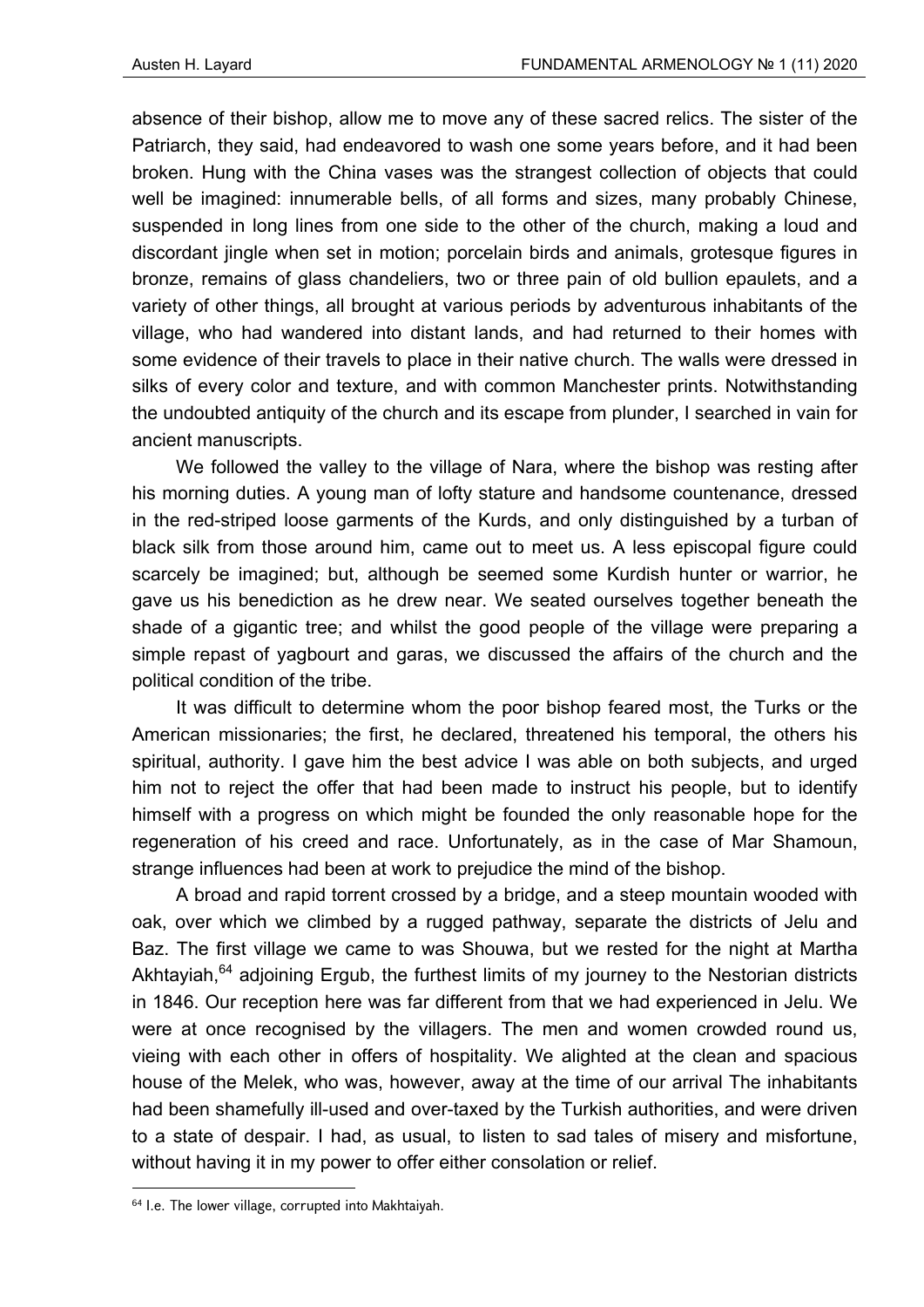We were now in the track I had followed during my former visit to the mountains.<sup>65</sup> Crossing the precipitous pass to the west of Baz, which, since my first visit, had been the scene of one of the bloodiest episodes of the Nestorian massacre, we entered the long narrow ravine leading into the valley of Tkhoma. We stopped at Gunduktha, where, four years before, I had taken leave of the good priest Bodaka, who had been amongst the first victims of the fury of the Kurdish invaders. The Kasha, who now ministered to the spiritual wants of the people, the Rais of the village, and the principal inhabitants, came to us as we stopped in the churchyard. But they were no longer the gaily dressed and well-armed men who had welcomed me on my first journey. Their garments were tattered and worn, and their countenances haggard and wan. The church, too, was in ruins; around were the charred remains of the burnt cottages, and the neglected orchards overgrown with weeds. A body of Turkish troops had lately visited the village, and had destroyed the little that had been restored since the Kurdish invasion. The same taxes had been collected three times, and even four times, over. The relations of those who had ran away to escape from these exactions had been compelled to pay for the fugitives. The chief had been thrown, with his arms tied behind his back, on a heap of burning straw, and compelled to disclose where a little money that had been saved by the villagers had been buried. The priest had been torn from the altar, and beaten before his congregation. Men showed me the marks of torture on their body, and of iron fetters round their limbs. For the sake of wringing a few piastres from this povertystricken people, all these deeds of violence had been committed by officers sent by the Porte to protect the Christian subjects of the Sultan, whom they pretended to have released from the misrule of the Kurdish chiefs.

The smiling villages described in the account of my previous journey were now a heap of ruins. From four of them alone 770 persons had been slain. Beder Khan Bey had driven off, according to the returns' made by the Meleks, 24,000 sheep, 300 mules, and 10,000 head of cattle; and the confederate chiefs had each taken a proportionate share of the property of the Christians. No flocks were left by which they might raise money wherewith to pay the taxes now levied upon them, and even the beasts of burden, which could have carried to the markets of more wealthy districts the produce of their valley, had been taken away. $66$ 

We remained a night in Tkhoma to see the Meleks who came to us from Tkhoma Gowaia. On the following morning, it being the Feast of the Virgin, the people assembled for prayers - a crowd of miserable, half-naked men, women, and children. Leaving the valley, we crossed the high mountain inclosing Tkhoma to the south, and passed through Pinianish into Chaal, a district inhabited by Mussulmans, and which bad consequently not suffered from the ravages of the Kurdish chiefs. It presented, with its still flourishing villages surrounded by gardens and vineyards, a vivid contrast to the unfortunate Christian valley we had just left.

<sup>&</sup>lt;sup>65</sup> Nineveh and its Remains, vol. I. p. 209.

<sup>&</sup>lt;sup>66</sup> On my return to Mosul I sent to Constantinople a report of the exactions and cruelties to which the Nestorians had been subjected by their Turkish rulers; but nothing, I fear, has been done to amend their condition.